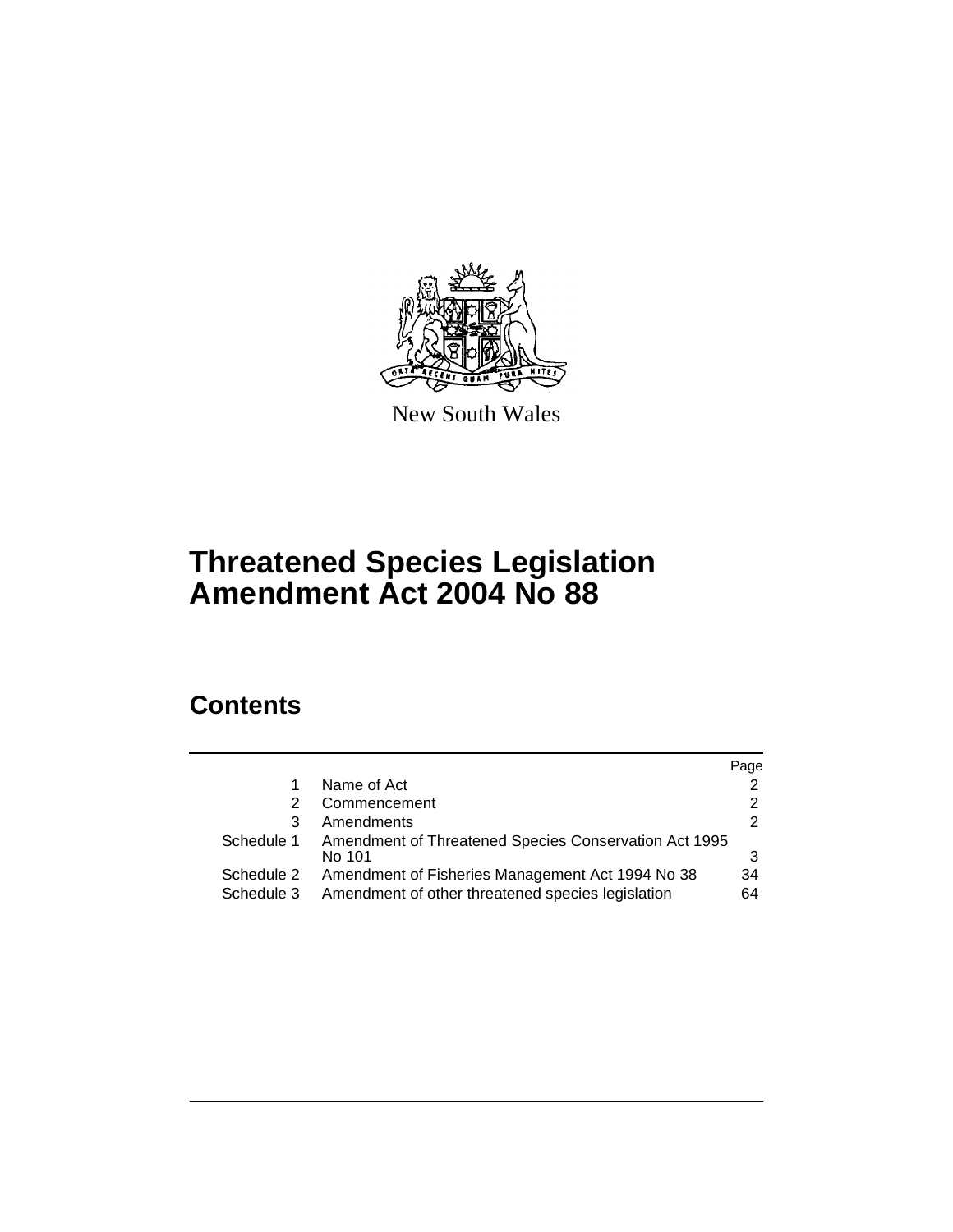

New South Wales

# **Threatened Species Legislation Amendment Act 2004 No 88**

Act No 88, 2004

An Act to amend the *Threatened Species Conservation Act 1995* and other threatened species legislation to make provision for critically endangered species and ecological communities and to make further provision for conservation of threatened species, threatened species recovery and threat abatement processes and integration with natural resource management and land use planning; and for other purposes. [Assented to 30 November 2004]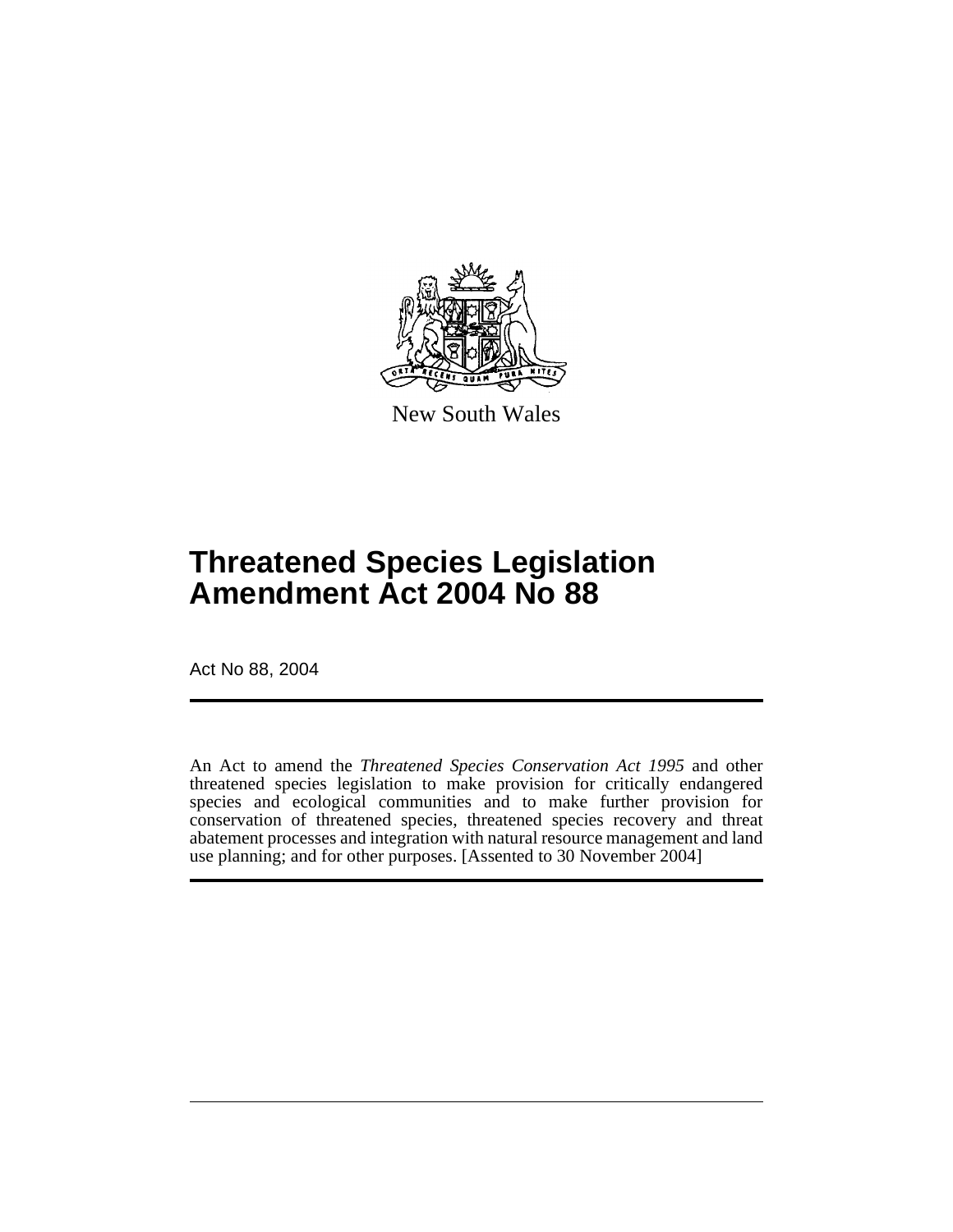#### <span id="page-2-0"></span>**The Legislature of New South Wales enacts:**

#### **1 Name of Act**

This Act is the *Threatened Species Legislation Amendment Act 2004*.

#### <span id="page-2-1"></span>**2 Commencement**

- (1) This Act commences on a day or days to be appointed by proclamation, except as provided by subsection (2).
- (2) Schedule 3.1 [1], [8] and [10]–[17] and 3.2 commence on the date of assent.

#### <span id="page-2-2"></span>**3 Amendments**

The Acts and Regulation specified in the Schedules to this Act are amended as set out in those Schedules.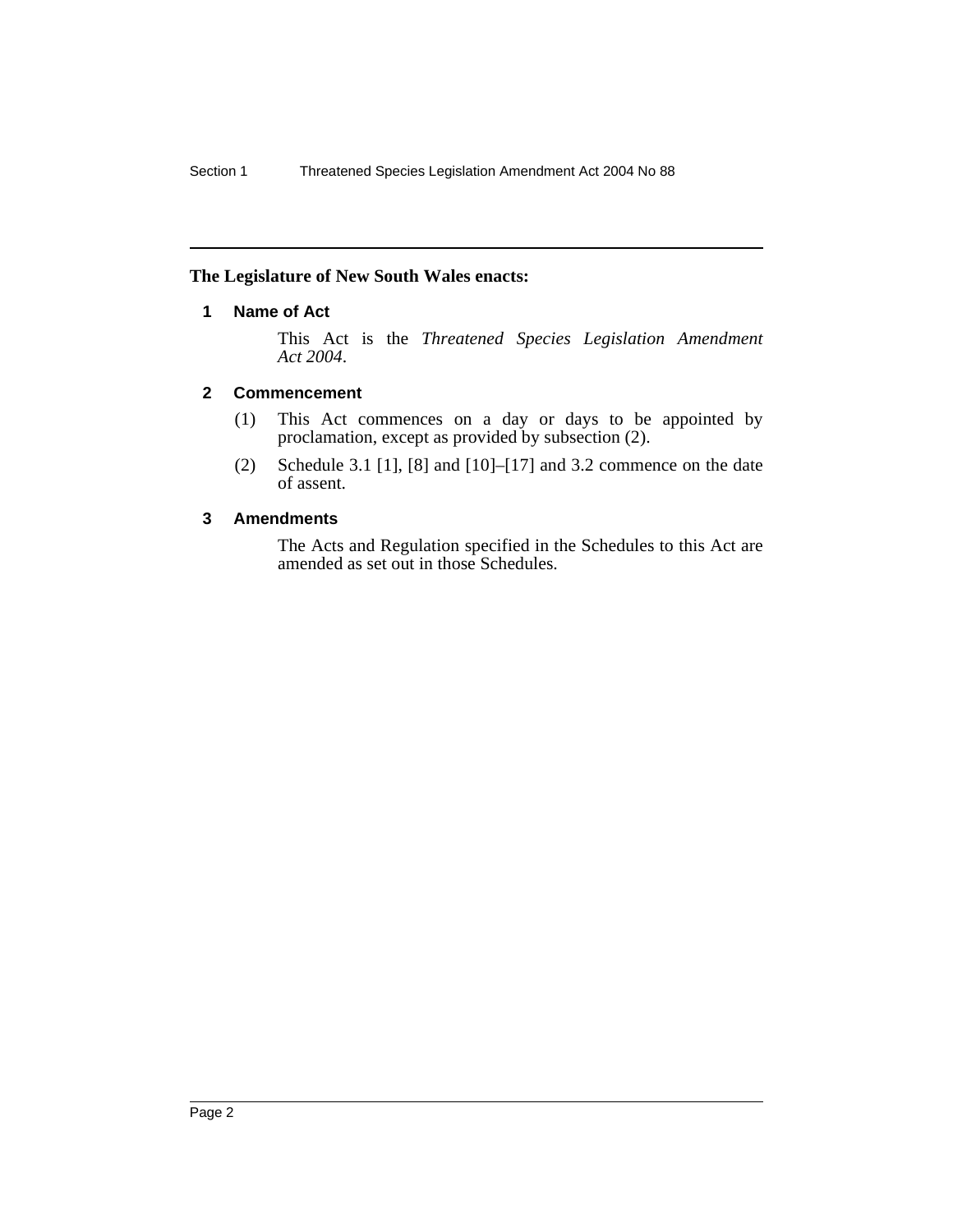Amendment of Threatened Species Conservation Act 1995 No 101 Schedule 1

# <span id="page-3-0"></span>**Schedule 1 Amendment of Threatened Species Conservation Act 1995 No 101**

(Section 3)

#### **[1] Section 4 Definitions**

Omit the definition of *Advisory Council* from section 4 (1).

#### **[2] Section 4 (1)**

Omit the definition of *Director-General*. Insert instead:

*Department* means the Department of Environment and Conservation.

*Director-General* means the Director-General of the Department.

#### **[3] Section 4 (1)**

Insert in alphabetical order:

*BDAC* means the Biological Diversity Advisory Council established under Part 9A.

*catchment action plan* or *CAP* means a catchment action plan approved under Part 4 of the *Catchment Management Authorities Act 2003*.

*critically endangered ecological community* means an ecological community specified in Part 2 of Schedule 1A.

*critically endangered species* means a species specified in Part 1 of Schedule 1A.

*critically endangered species and ecological communities* means species and ecological communities specified in Schedule 1A and *critically endangered species or ecological community* means a species or ecological community respectively specified in that Schedule.

*environmental planning instrument* or *EPI* means an environmental planning instrument under the *Environmental Planning and Assessment Act 1979*.

*NPW Act* means the *National Parks and Wildlife Act 1974*.

*NRC* means the Natural Resources Commission established under the *Natural Resources Commission Act 2003*.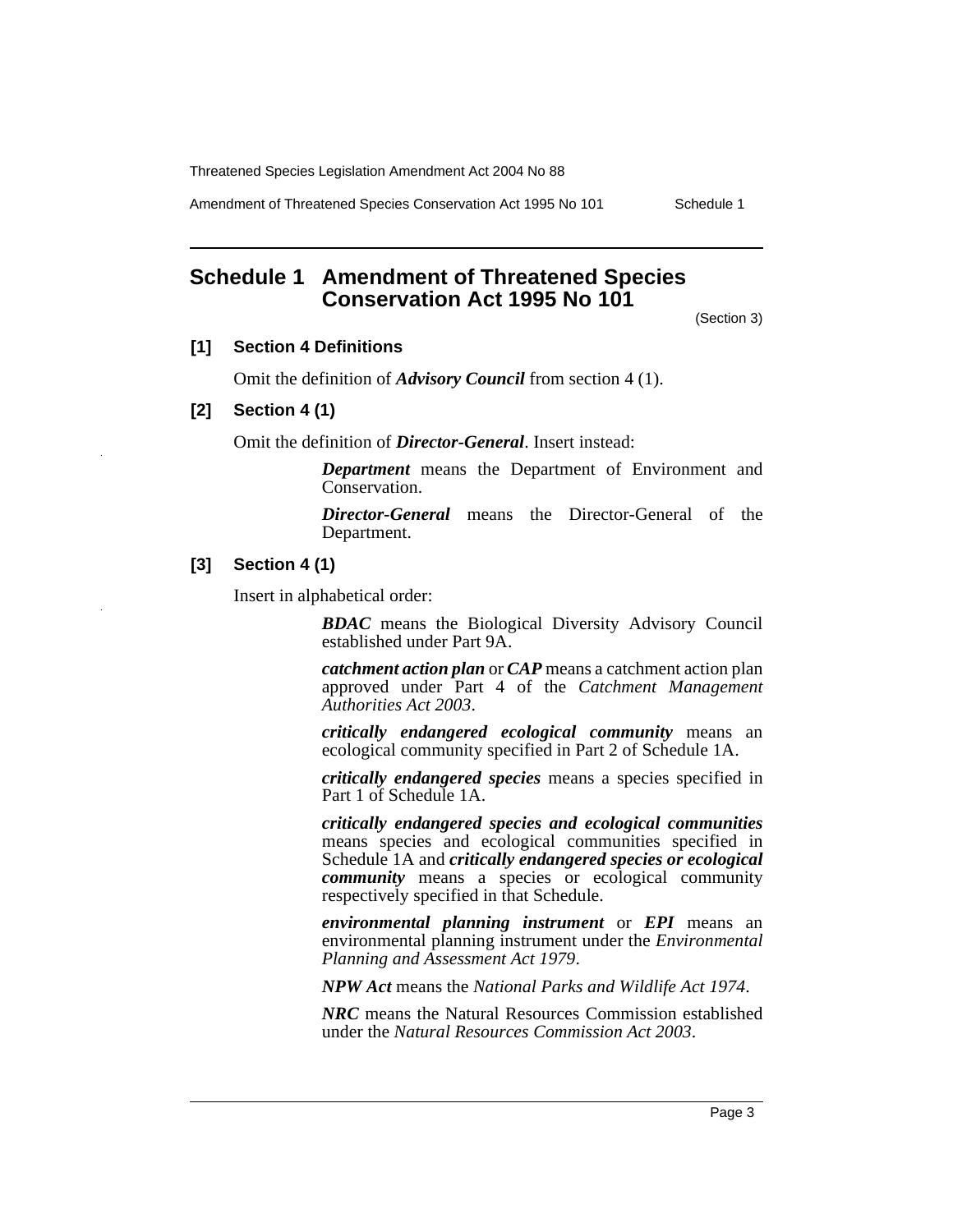Schedule 1 Amendment of Threatened Species Conservation Act 1995 No 101

*Priorities Action Statement* means a Threatened Species Priorities Action Statement under Part 5A.

*SEAC* means the Social and Economic Advisory Council established under Part 9A.

*vulnerable ecological community* means an ecological community specified in Part 2 of Schedule 2.

#### **[4] Section 4 (1), definition of "list"**

Insert ", 1A" after "Schedule 1".

#### **[5] Section 4 (1), definition of "threatened ecological community"**

Insert ", Part 2 of Schedule 1A" after "Schedule 1".

#### **[6] Section 4 (1), definition of "threatened species"**

Omit the definition. Insert instead:

*threatened species* means a species specified in Part 1 or 4 of Schedule 1, Part 1 of Schedule 1A or Part 1 of Schedule 2.

#### **[7] Section 4 (1), definition of "threatened species, populations and ecological communities"**

Insert ", 1A" after "Schedules 1".

#### **[8] Section 4 (1), definition of "threatened species, population or ecological community"**

Omit "either of those Schedules". Insert instead "any of those Schedules".

#### **[9] Part 2, Introductory note**

Insert after the first dot point relating to Schedule 1:

in Schedule 1A, of critically endangered species and ecological communities, and

#### **[10] Part 2, Introductory note**

Insert "and vulnerable ecological communities" after "in Schedule 2, of vulnerable species".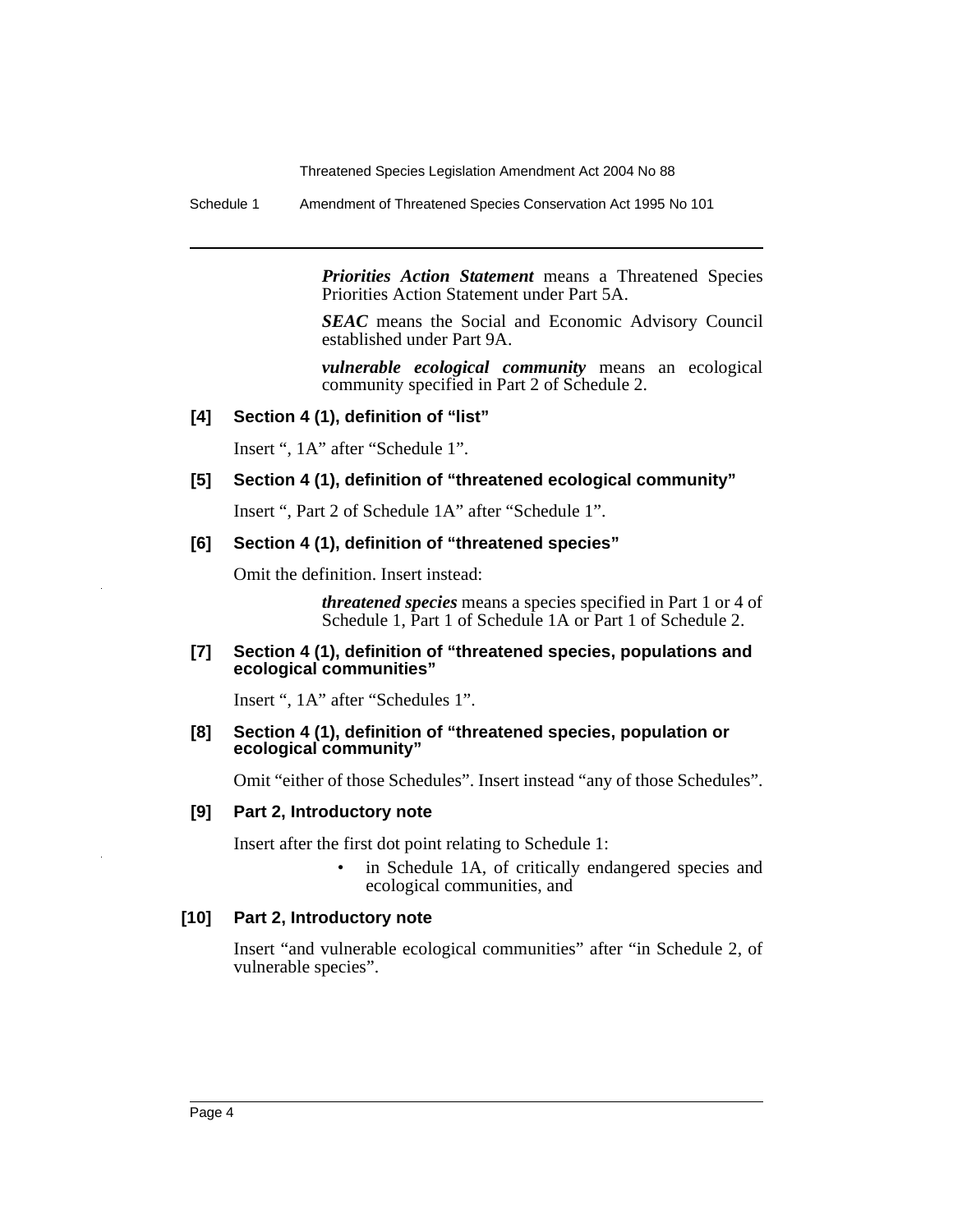Amendment of Threatened Species Conservation Act 1995 No 101 Schedule 1

#### **[11] Part 2, Introductory note**

Omit "lists of endangered populations and endangered ecological communities and threatening processes".

Insert instead "lists of critically endangered species, endangered populations, endangered and critically endangered ecological communities and threatening processes".

#### **[12] Part 2, Introductory note**

Omit "Division 4 describes the process by which species that are endangered may be listed provisionally in Schedule 1".

Insert instead "Division 4 describes the process by which species that are endangered or critically endangered may be listed provisionally in Schedule 1 or 1A".

#### **[13] Section 6 Lists of endangered and critically endangered species, populations and ecological communities**

Insert after section 6 (4):

- (4A) Part 1 of Schedule 1A contains a list of critically endangered species for the purposes of this Act.
- (4B) Part 2 of Schedule 1A contains a list of critically endangered ecological communities for the purposes of this Act.

#### **[14] Section 6 (5) and (6)**

Insert "or critically endangered" after "endangered" wherever occurring.

#### **[15] Section 7**

Omit the section. Insert instead:

#### **7 Schedule 2 list of vulnerable species and ecological communities**

- (1) Part 1 of Schedule 2 contains a list of vulnerable species for the purposes of this Act.
- (2) Part 2 of Schedule 2 contains a list of vulnerable ecological communities for the purposes of this Act.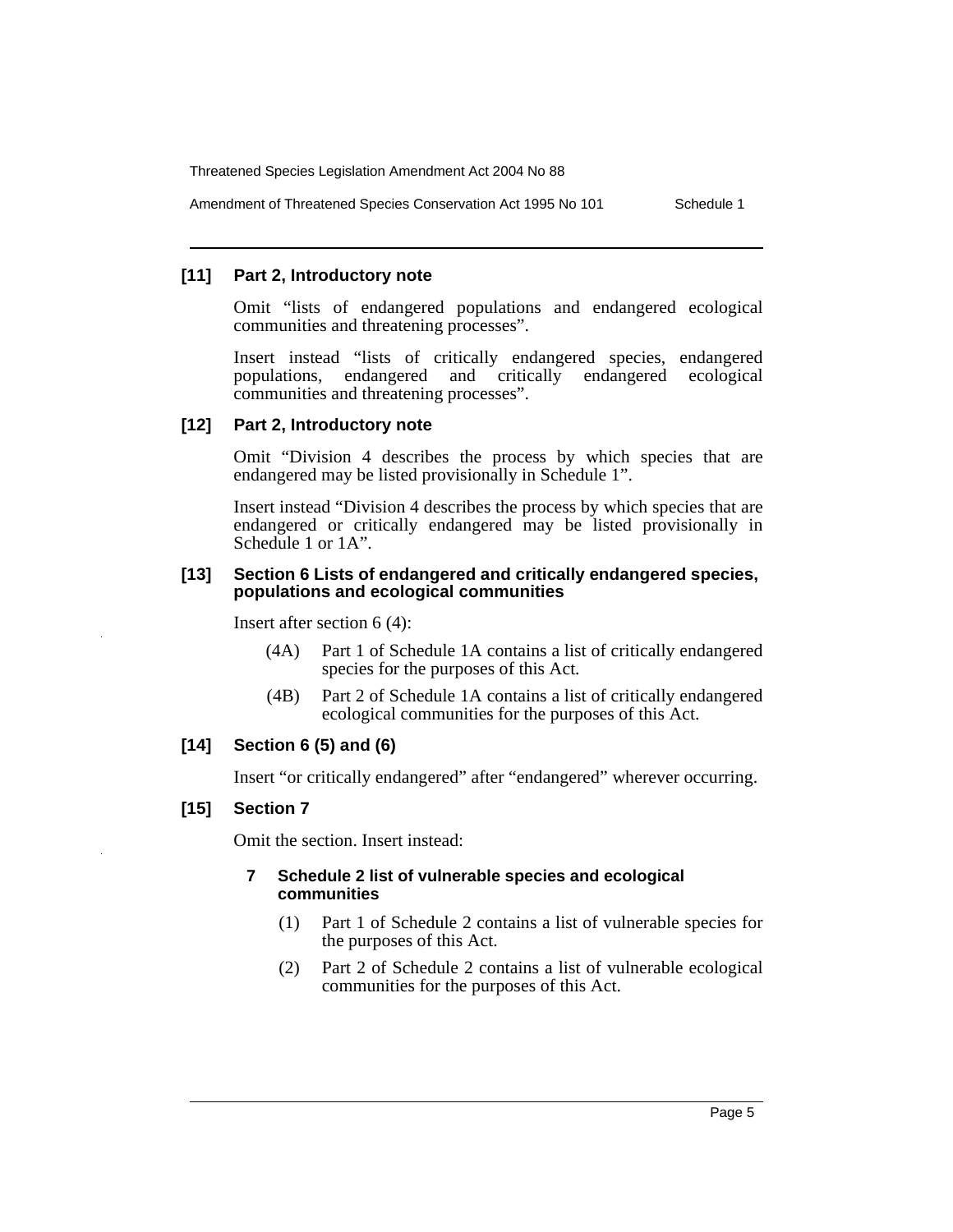Schedule 1 Amendment of Threatened Species Conservation Act 1995 No 101

- (3) Any vulnerable species that is a listed threatened species under the *Environment Protection and Biodiversity Conservation Act 1999* of the Commonwealth is marked with an asterisk to show that it is considered to be a threatened species nationally.
- (4) Any vulnerable ecological community that is a listed threatened ecological community under the *Environment Protection and Biodiversity Conservation Act 1999* of the Commonwealth is marked with an asterisk to show that it is considered to be a threatened ecological community nationally.

#### **[16] Section 9 Listing of nationally threatened species and ecological communities**

Insert ", 1A" after "Schedule 1" wherever occurring.

#### **[17] Part 2 Listing of threatened species, populations and ecological communities and key threatening processes**

Omit Division 2 of Part 2. Insert instead:

#### **Division 2 Eligibility for listing**

#### **10 Listing of species**

- (1) A species is eligible to be listed as a *species presumed extinct* at a particular time if, in the opinion of the Scientific Committee, it has not been recorded in its known or expected habitat in New South Wales, despite targeted surveys, over a time frame appropriate, in the opinion of the Scientific Committee, to its life cycle and form.
- (2) A species is eligible to be listed as a *critically endangered species* if, in the opinion of the Scientific Committee, it is facing an extremely high risk of extinction in New South Wales in the immediate future, as determined in accordance with criteria prescribed by the regulations.
- (3) A species is eligible to be listed as an *endangered species* if, in the opinion of the Scientific Committee:
	- (a) it is facing a very high risk of extinction in New South Wales in the near future, as determined in accordance with criteria prescribed by the regulations, and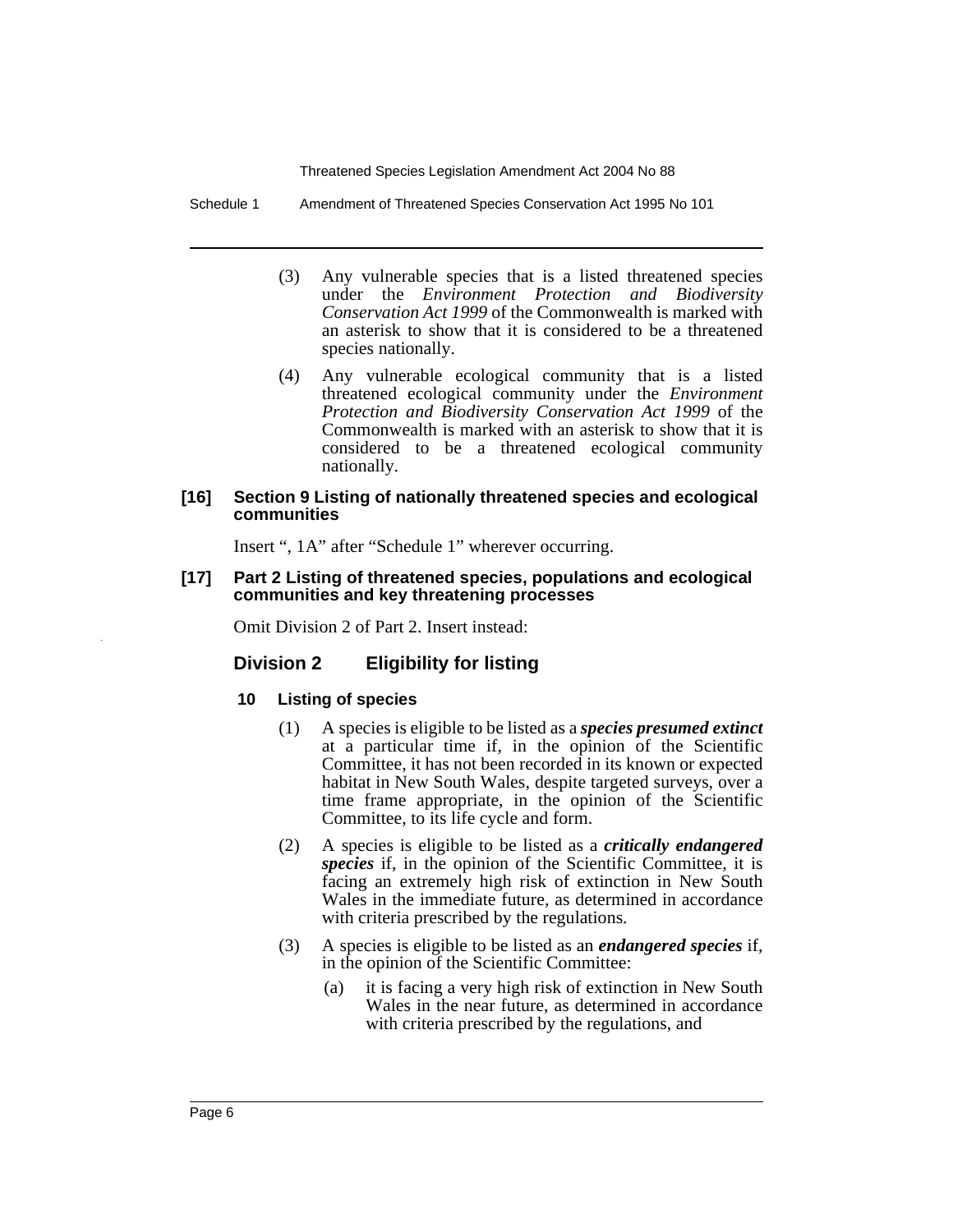Amendment of Threatened Species Conservation Act 1995 No 101 Schedule 1

- (b) it is not eligible to be listed as a critically endangered species.
- (4) A species is eligible to be listed as a *vulnerable species* if, in the opinion of the Scientific Committee:
	- (a) it is facing a high risk of extinction in New South Wales in the medium-term future, as determined in accordance with criteria prescribed by the regulations, and
	- (b) it is not eligible to be listed as an endangered or critically endangered species.

#### **11 Listing of populations**

- (1) A population is eligible to be listed as an *endangered population* if, in the opinion of the Scientific Committee, it is facing a very high risk of extinction in New South Wales in the near future, as determined in accordance with criteria prescribed by the regulations.
- (2) A population is not eligible to be listed as an endangered population if it is a population of a species already listed in Schedule 1 or 1A.

#### **12 Listing of ecological communities**

- (1) An ecological community is eligible to be listed as a *critically endangered ecological community* if, in the opinion of the Scientific Committee, it is facing an extremely high risk of extinction in New South Wales in the immediate future, as determined in accordance with criteria prescribed by the regulations.
- (2) An ecological community is eligible to be listed as an *endangered ecological community* if, in the opinion of the Scientific Committee:
	- (a) it is facing a very high risk of extinction in New South Wales in the near future, as determined in accordance with criteria prescribed by the regulations, and
	- (b) it is not eligible to be listed as a critically endangered ecological community.
- (3) An ecological community is eligible to be listed as a *vulnerable ecological community* if, in the opinion of the Scientific Committee: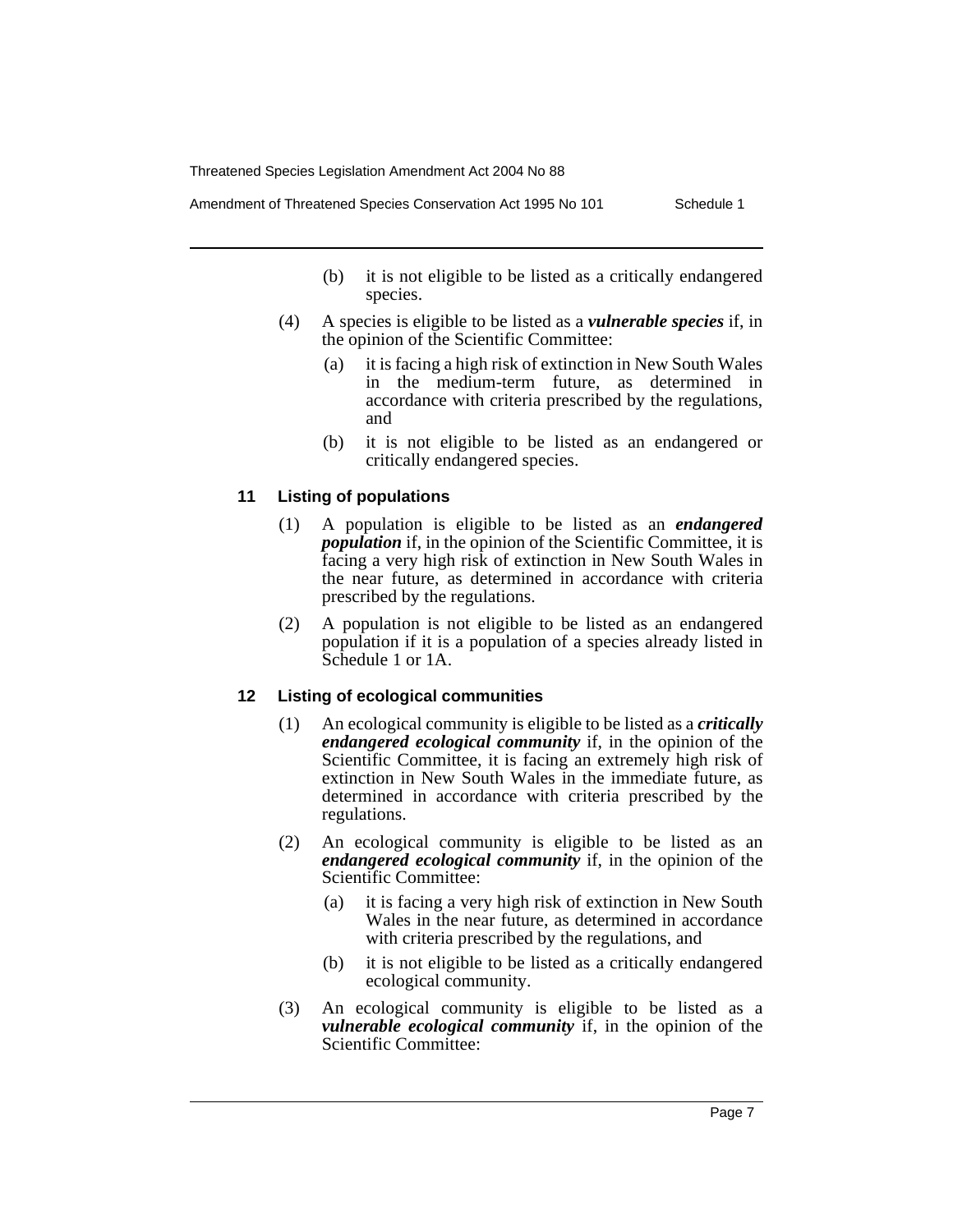Schedule 1 Amendment of Threatened Species Conservation Act 1995 No 101

- (a) it is facing a high risk of extinction in New South Wales in the medium-term future, as determined in accordance with criteria prescribed by the regulations, and
- (b) it is not eligible to be listed as an endangered or critically endangered ecological community.

#### **13 Threatening processes eligible for listing as key threatening processes**

- (1) A threatening process is eligible to be listed as a *key threatening process* if, in the opinion of the Scientific Committee:
	- (a) it adversely affects threatened species, populations or ecological communities, or
	- (b) it could cause species, populations or ecological communities that are not threatened to become threatened.
- (2) The regulations may prescribe criteria for the determination of matters under this section.

#### **14 Regulations prescribing criteria under this Part**

A regulation that prescribes criteria for the purposes of section 10, 11, 12 or 13 is not to be made unless the Minister certifies in writing that:

- (a) the criteria are based on scientific principles only, and
- (b) any criteria for listing under the *Environment Protection and Biodiversity Conservation Act 1999* of the Commonwealth were given due consideration before the regulation was made.

#### **[18] Section 16 Operation of Division**

Insert ", 1A" after "Schedule 1" in section 16 (1).

#### **[19] Section 16 (2)**

Insert "or critically endangered" after "endangered".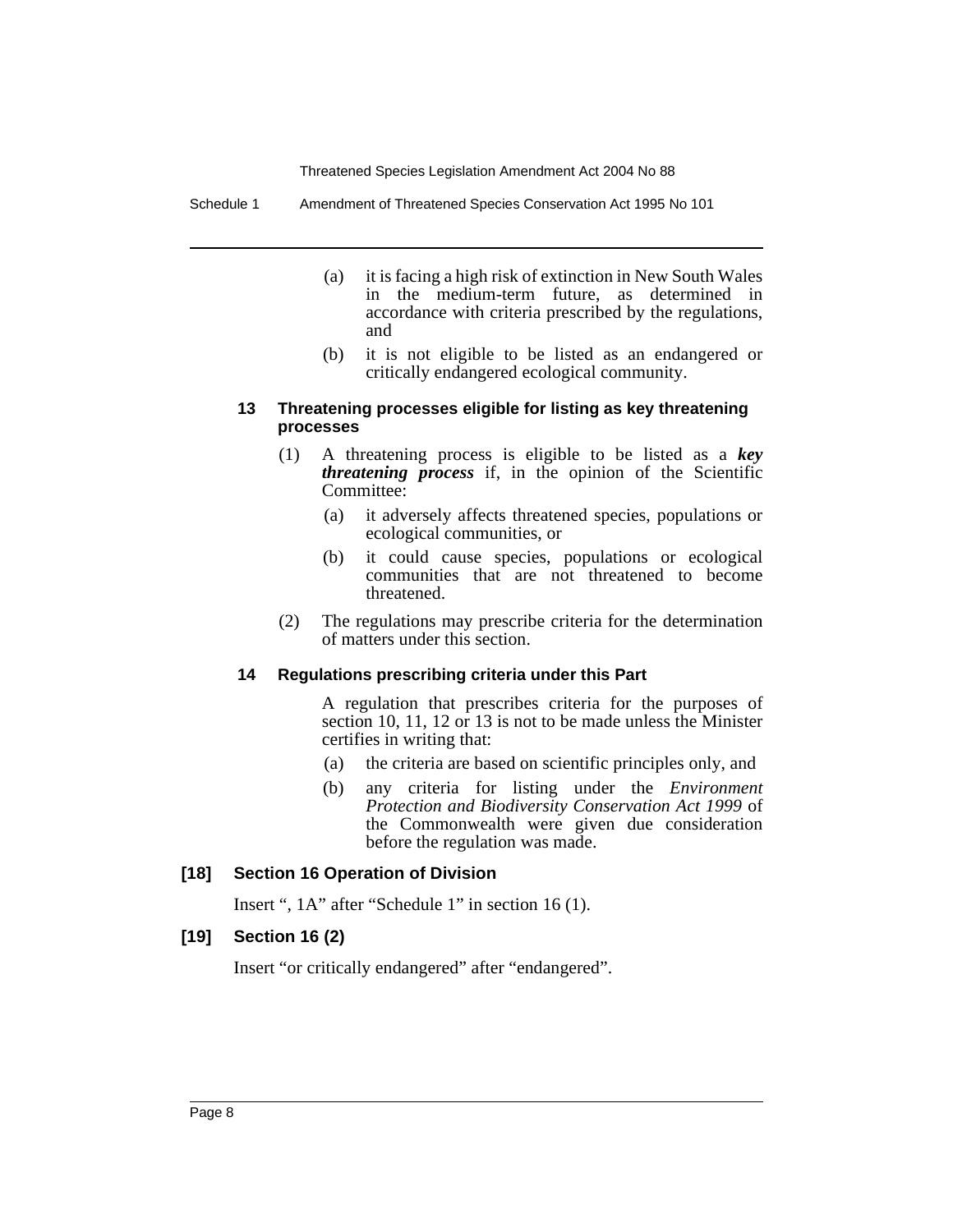Amendment of Threatened Species Conservation Act 1995 No 101 Schedule 1

#### **[20] Section 16 (3)**

Insert after section 16 (2):

(3) A proposal that involves the alteration of the listing status of a species or ecological community (by moving the description of the species or ecological community from one Schedule to another or from one Part of a Schedule to another Part of the Schedule) may be dealt with under this Division as a composite proposal, whereby all aspects of the proposal are dealt with together.

#### **[21] Section 17 Scientific Committee responsible for lists**

Insert ", 1A" after "Schedule 1" in section 17 (1).

**[22] Section 17 (2)**

Omit the subsection.

#### **[23] Section 18 Who may initiate action for listing**

Insert "or the NRC" after "Minister" in section 18 (2).

#### **[24] Section 19 Making nomination for inclusion on, omission from or amendment of list**

Insert ", 1A" after "Schedule 1" in section 19 (1) and (2) wherever occurring.

#### **[25] Section 19 (6)**

Insert after section 19 (5):

(6) The Scientific Committee is to give notice of a nomination to the Minister and the NRC within 14 days after the nomination is made.

#### **[26] Section 21 Consideration of nomination by Scientific Committee**

Omit section 21 (1). Insert instead:

- (1) The Scientific Committee is to determine priorities for its consideration of nominations every 12 months and in determining those priorities is to have regard to:
	- (a) the degree of threat, immediacy of threat, taxonomic distinctiveness and such other matters as the Scientific Committee considers relevant, and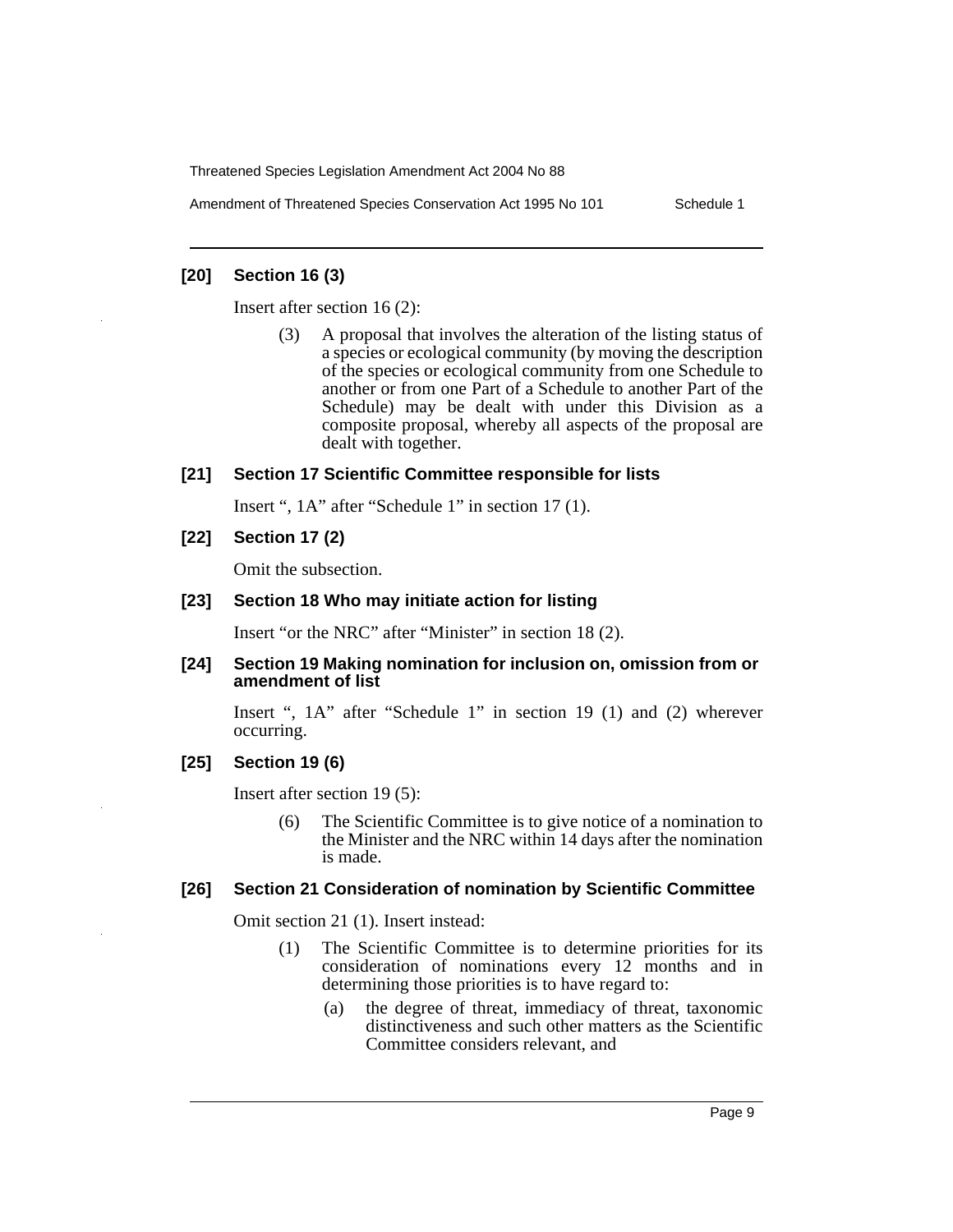Schedule 1 Amendment of Threatened Species Conservation Act 1995 No 101

- (b) any advice or recommendations of the Minister or the NRC concerning those priorities.
- (1A) The NRC and the Minister may give advice or make recommendations to the Scientific Committee concerning priorities for the consideration of nominations by the Scientific Committee, and in giving that advice or making those recommendations the NRC and the Minister may consider State-wide issues of concern in biodiversity conservation.

#### **[27] Section 21 (4)**

Insert ", the NRC" after "Minister".

#### **[28] Section 21 (5)**

Insert ", 1A" after "Schedule 1".

#### **[29] Section 22 Scientific Committee's preliminary determination**

Insert after section 22 (6):

(7) The reasons for a preliminary determination are to include reference to such of the criteria prescribed by the regulations under sections 10–13 as may be relevant to the determination.

#### **[30] Section 23 Scientific Committee's final determination**

Omit "Schedule 1, 2 or 3, and must give reasons for the determination" from section 23 (1).

Insert instead "Schedule 1, 1A, 2 or 3 and must give reasons for its decision".

#### **[31] Section 23 (1A)**

Insert after section 23 (1):

(1A) The reasons for a determination are to include reference to such of the criteria prescribed by the regulations under sections 10–13 as may be relevant to the determination.

#### **[32] Section 23 (2)**

Insert "final" before "determination" where firstly occurring.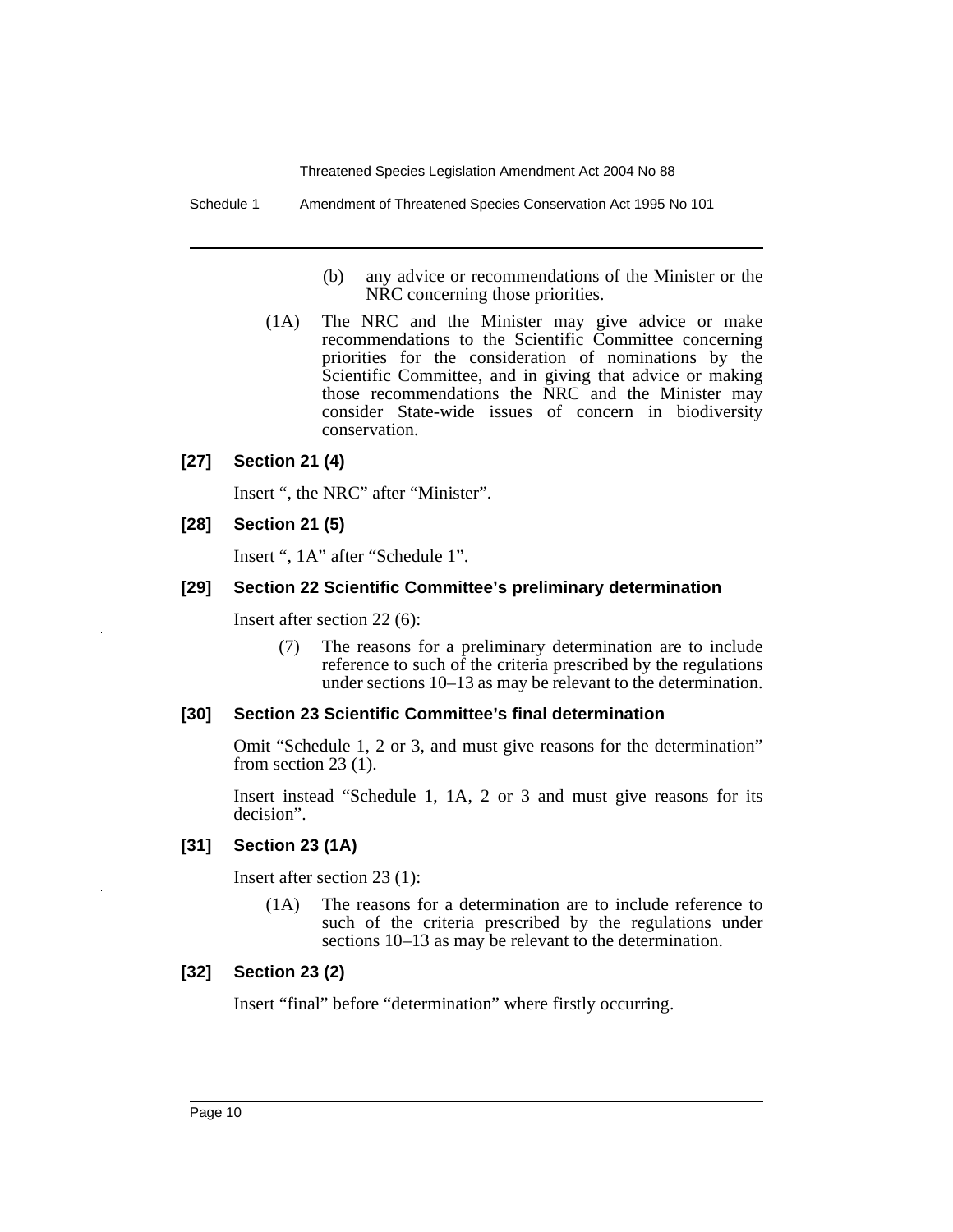Amendment of Threatened Species Conservation Act 1995 No 101 Schedule 1

#### **[33] Section 23 (3)–(6)**

Insert after section 23 (2):

- (3) Before making a final determination the Scientific Committee must give the Minister notice in writing of the proposed final determination. The Minister then has 2 months to decide whether to refer the proposed final determination back to the Scientific Committee for further consideration under section 23A.
- (4) The Scientific Committee is not to proceed to make the proposed final determination unless:
	- (a) the Minister has notified the Scientific Committee that the Minister has decided not to refer the proposed determination back to the Scientific Committee for further consideration, or
	- (b) the Minister has not referred the proposed final determination back to the Scientific Committee for further consideration under section 23A within 2 months after the Minister was given notice of the proposed final determination, or
	- (c) if the Minister has referred the proposed final determination back to the Scientific Committee for further consideration under section 23A within that 2 months, the Scientific Committee has decided to proceed with the final determination following that further consideration.
- (5) The Minister may at the request of the Scientific Committee extend and further extend the period of 6 months under subsection (2), to a maximum period of 2 years.
- (6) Failure to make a final determination within the period required by this section or to give notice to the Minister of a proposed final determination within the period required by this section does not affect the validity of the determination.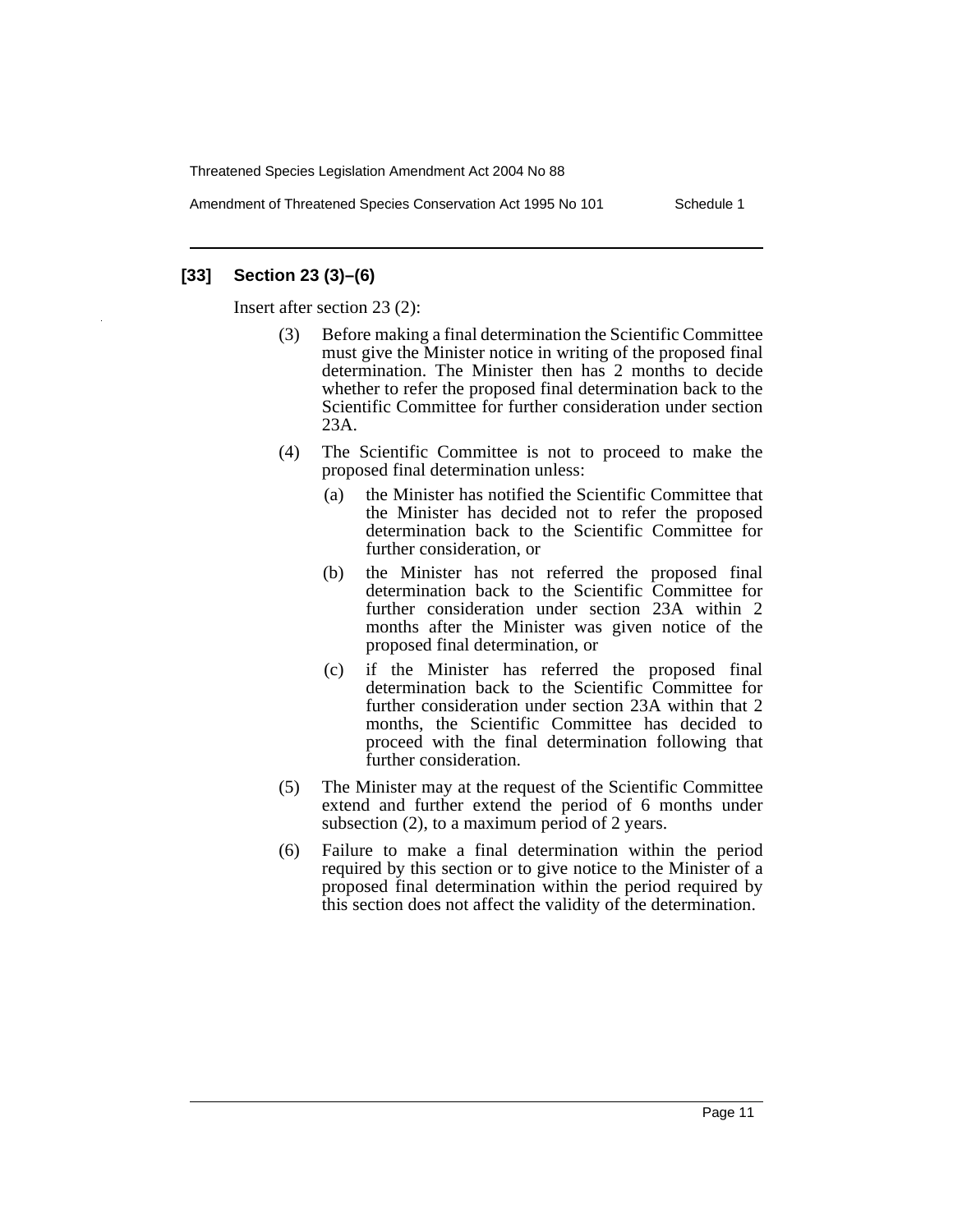Schedule 1 Amendment of Threatened Species Conservation Act 1995 No 101

#### **[34] Section 23A**

Insert after section 23:

#### **23A Minister's response to proposed final determination**

- (1) Within 2 months after receiving notice from the Scientific Committee of a proposed final determination, the Minister may:
	- (a) notify the Scientific Committee that the Minister has decided not to refer the proposed determination back to the Scientific Committee for further consideration, or
	- (b) refer the proposed final determination back to the Scientific Committee for further consideration.
- (2) The Minister may only refer a matter back to the Scientific Committee for reasons of a scientific nature provided to the Scientific Committee. In the case of a nomination, the Scientific Committee is to notify the person who made the nomination that the matter has been referred back to the Scientific Committee and of the Minister's reasons for doing so.
- (3) If a proposed final determination is referred back to the Scientific Committee for further consideration:
	- (a) the Scientific Committee may, after further considering it, decide to proceed with the final determination, to change the final determination or not to proceed with the final determination, and
	- (b) the Scientific Committee is to make that decision within 3 months, and
	- (c) the Minister cannot refer the matter back to the Scientific Committee again after it has made that decision.
- (4) Failure to make a decision within the period required by this section does not affect the validity of the decision.

#### **[35] Section 24 Publication of final determination**

Insert ", the NRC" after "Minister" in section 24 (1) (b).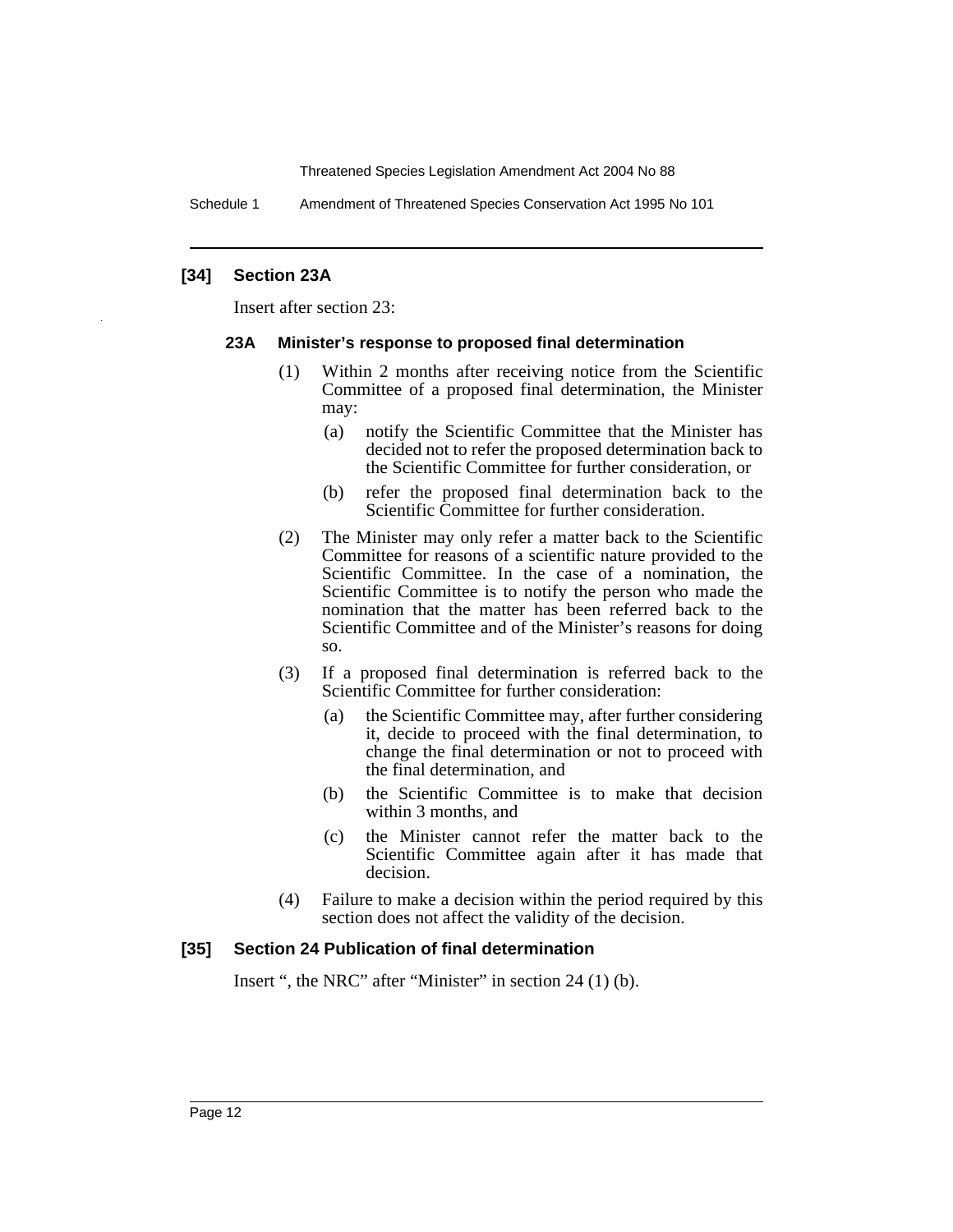Amendment of Threatened Species Conservation Act 1995 No 101 Schedule 1

#### **[36] Section 24 (2A)**

Insert after section 24 (2):

(2A) The reasons for a final determination are to include reference to such of the criteria prescribed by the regulations under sections 10–13 as may be relevant to the determination.

#### **[37] Section 24 (3) (a)**

Omit "National Parks and Wildlife Service". Insert instead "Department".

#### **[38] Section 24 (4)**

Insert after section 24 (3):

(4) The validity of a final determination cannot be questioned in any legal proceedings except those commenced in a court by any person within 6 months of the date of publication in the Gazette of notice of the making of the final determination.

#### **[39] Section 25 Revision of Schedule on publication of final determination**

Insert ", 1A" after "Schedule 1" wherever occurring.

#### **[40] Section 25A**

Insert after section 25:

#### **25A Lists to be kept under review**

- (1) The Scientific Committee must keep the lists in Schedules 1, 1A, 2 and 3 under review and must, at least every 2 years, determine whether any changes to the lists are necessary.
- (2) The NRC or the Minister may give advice or make recommendations to the Scientific Committee concerning priorities for the review of the lists in Schedules 1, 1A, 2 and 3 under this section, and the Scientific Committee is to have regard to any such advice or recommendations.
- (3) The NRC or the Minister may give directions to the Scientific Committee requiring the Scientific Committee to undertake investigations for the purpose of identifying species, populations and communities that are potentially threatened species, populations and communities.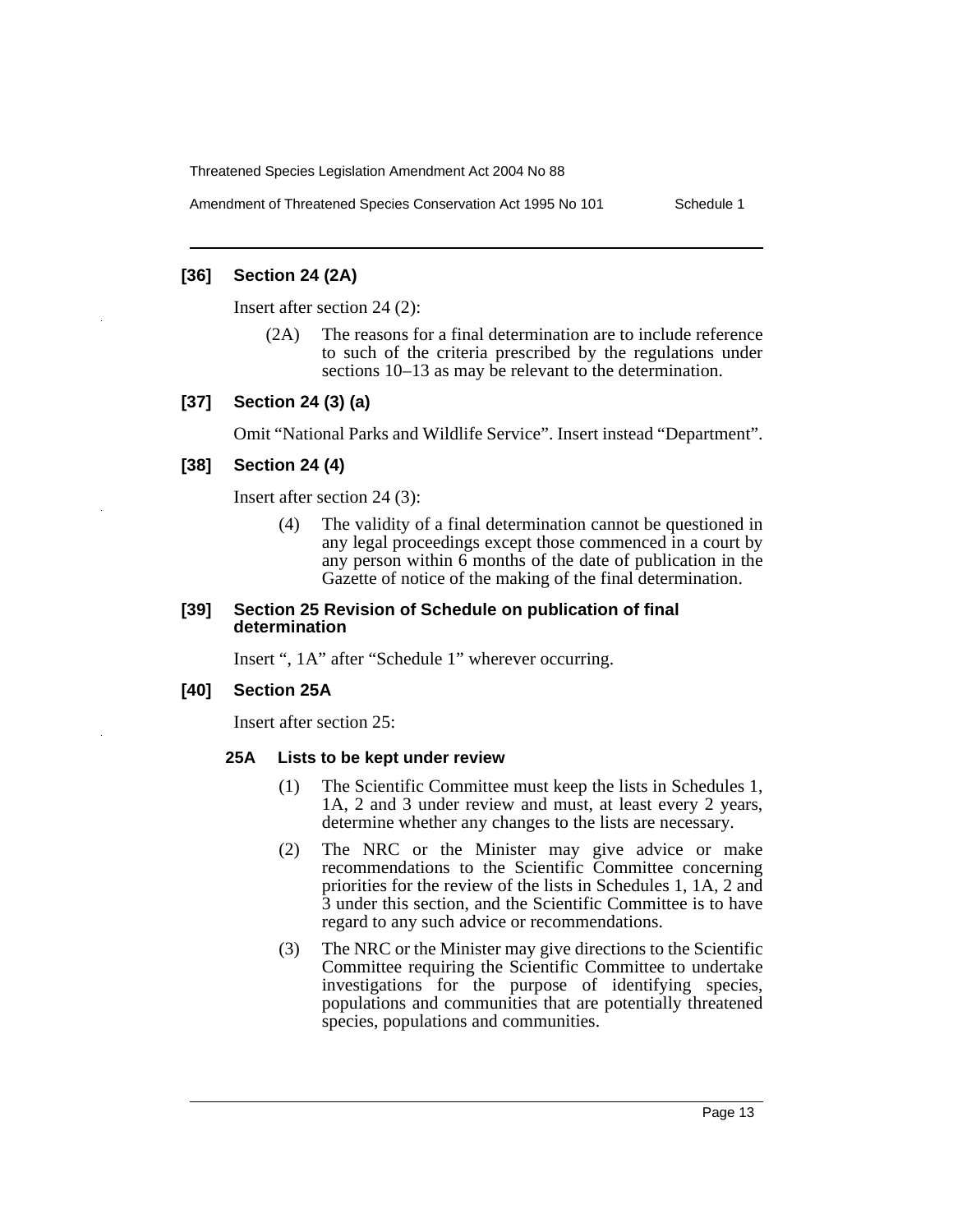Schedule 1 Amendment of Threatened Species Conservation Act 1995 No 101

#### **[41] Part 2, Division 4, heading**

Insert "**or critically endangered**" after "**endangered**" in the heading to Division 4 of Part 2.

#### **[42] Sections 26–28, 30 and 34**

Insert "or 1A" after "Schedule 1" wherever occurring.

#### **[43] Section 26, note, and sections 27 and 28**

Insert "or critically endangered" after "endangered" wherever occurring.

#### **[44] Section 36 Termination of provisional listing**

Omit "Schedule 1 ceases". Insert instead "Schedule 1 or 1A ceases".

#### **[45] Section 36**

Omit "Schedule 1 or 2" wherever occurring.

Insert instead "Schedule 1, 1A or 2".

#### **[46] Section 36A Minor amendments to Schedules**

Omit "Schedule 1, 2 or 3" wherever occurring.

Insert instead "Schedule 1, 1A, 2 or 3".

#### **[47] Section 36A (2) (b)**

Omit "Part 1 of Schedule 1". Insert instead "Part 1 of Schedule 1 or 1A".

#### **[48] Section 36B Publication of determination**

Omit section 36B (1) (b) and (c).

#### **[49] Section 36B (4)**

Insert ", 1A" after "Schedule 1".

#### **[50] Sections 36C Revision of Schedule on publication of determination**

Insert ", 1A" after "Schedule 1".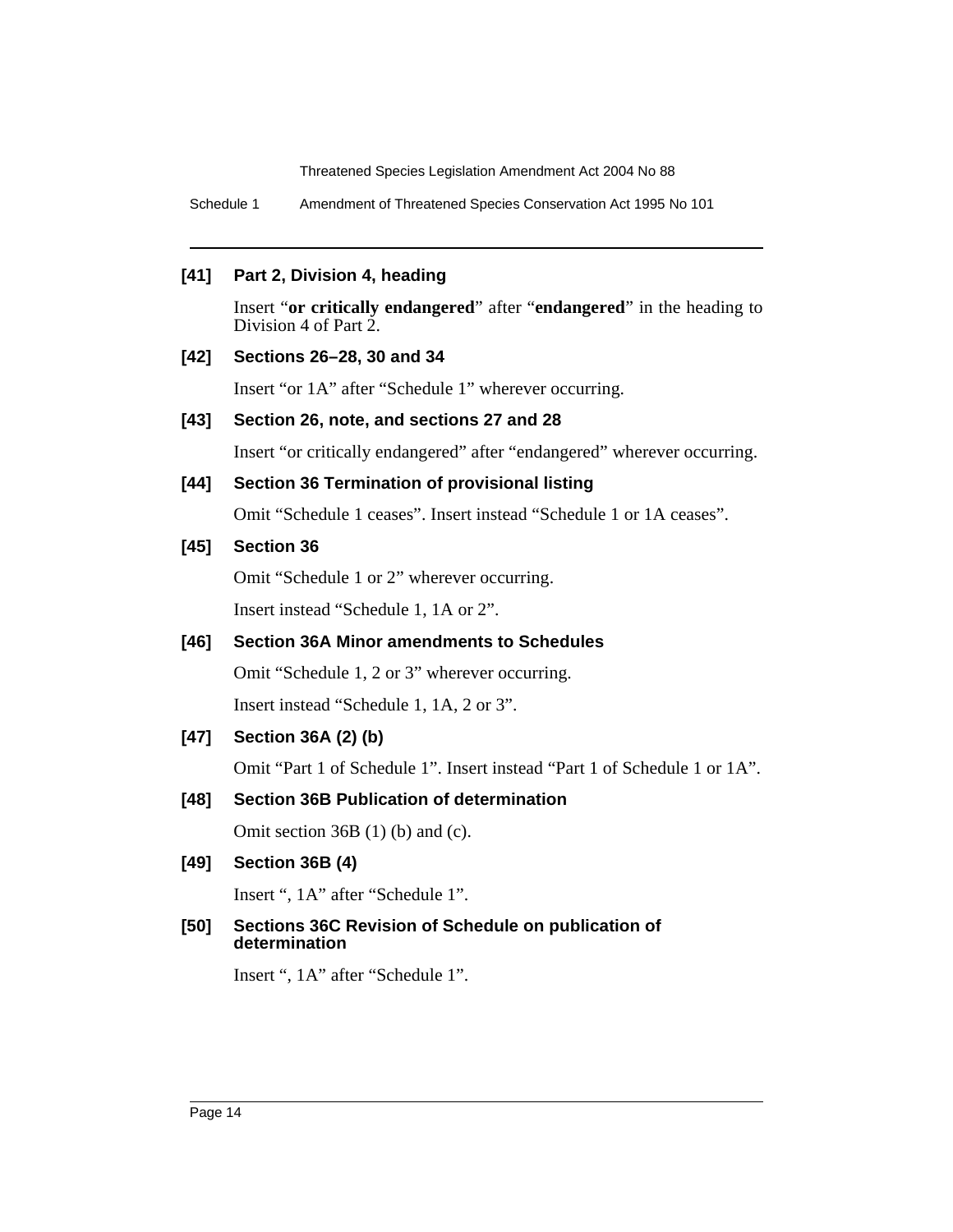Amendment of Threatened Species Conservation Act 1995 No 101 Schedule 1

## **[51] Part 3, heading**

Omit the heading. Insert instead:

# **Part 3 Critical habitat of endangered species, populations and ecological communities and critically endangered species and ecological communities**

#### **[52] Part 3, Introductory note**

Omit "endangered species, populations and ecological communities (that is, those species, populations and ecological communities listed for the time being in Schedule 1)".

Insert instead "endangered species, populations and ecological communities, or critically endangered species and ecological communities (that is, those species, populations and ecological communities listed for the time being in Schedule 1 or 1A)".

#### **[53] Part 3, Introductory note**

Omit "of endangered populations and ecological communities".

# **[54] Sections 37 (1), 40 (1), 41 (1), 43 (a) and 47 (3)**

Insert "or critically endangered species or ecological community" after "endangered species, population or ecological community" wherever occurring.

#### **[55] Section 38 Director-General responsible for identifying critical habitat**

Insert "or critically endangered species or ecological community" after "ecological community".

#### **[56] Part 4 Recovery plans for threatened species, populations and ecological communities**

Insert ", for critically endangered species and ecological communities," before "and for vulnerable species" in the Introductory note to Part 4.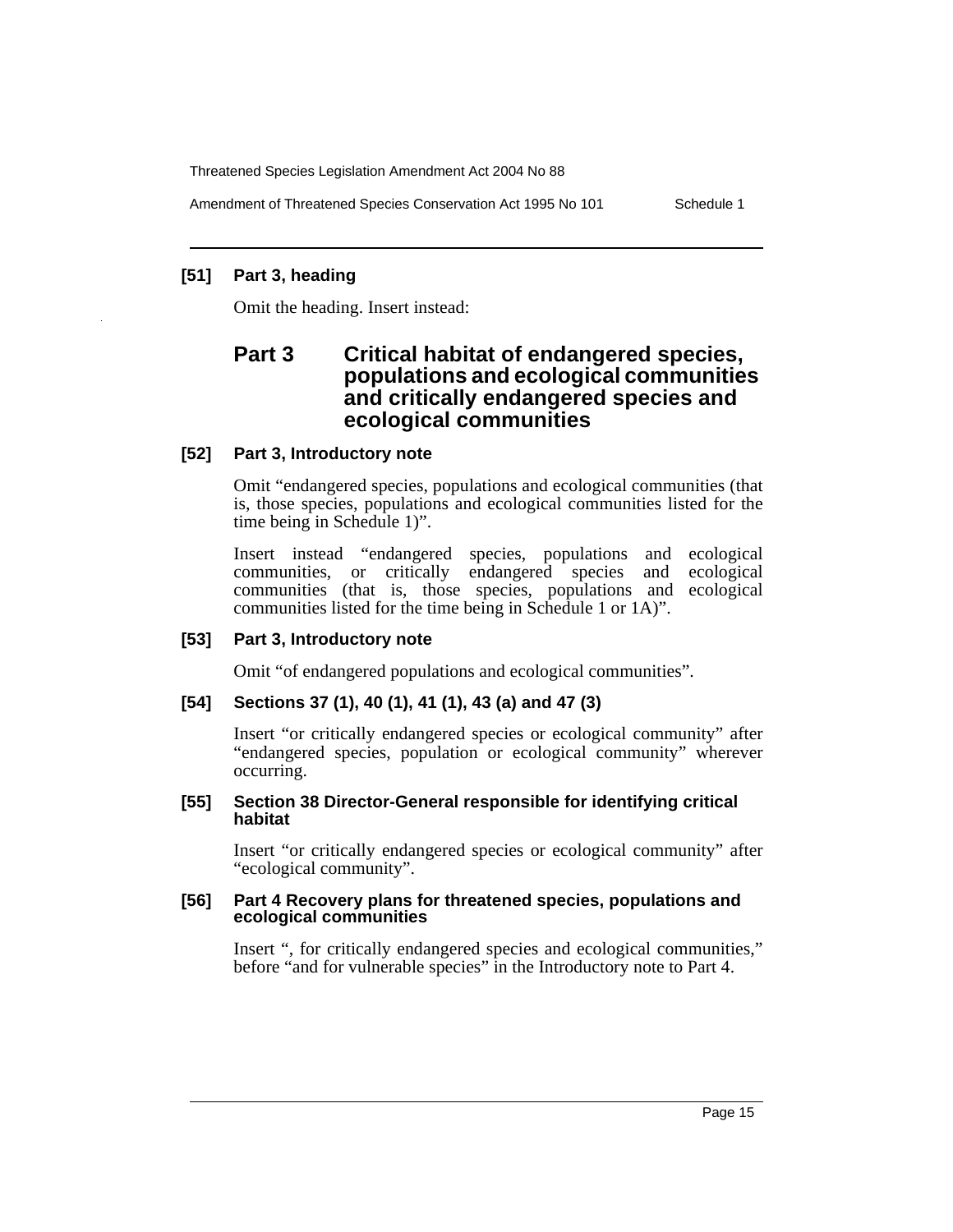Schedule 1 Amendment of Threatened Species Conservation Act 1995 No 101

#### **[57] Section 56 Director-General to prepare recovery plans**

Omit "is required to prepare" from section 56 (1).

Insert instead "may prepare".

#### **[58] Section 56 (1)**

Insert "and each critically endangered species and ecological community" after "and ecological community" in section 56 (1).

#### **[59] Section 56 (1)**

Omit ", as soon as practicable after it is listed in Schedule 1,".

#### **[60] Section 56 (2)**

Omit "must". Insert instead "may".

#### **[61] Section 56 (4)**

Insert "and may be made for part of a range of a species, population or ecological community" after "community".

#### **[62] Section 56 (5)**

Omit the subsection (including the note to the subsection).

#### **[63] Section 58**

Omit the section. Insert instead:

#### **58 Priorities for recovery plans**

Priorities in the preparation of recovery plans are to be in accordance with the priorities for recovery established by the relevant Priorities Action Statement.

#### **[64] Section 74 Director-General may prepare threat abatement plans**

Omit section 74 (3) and (4).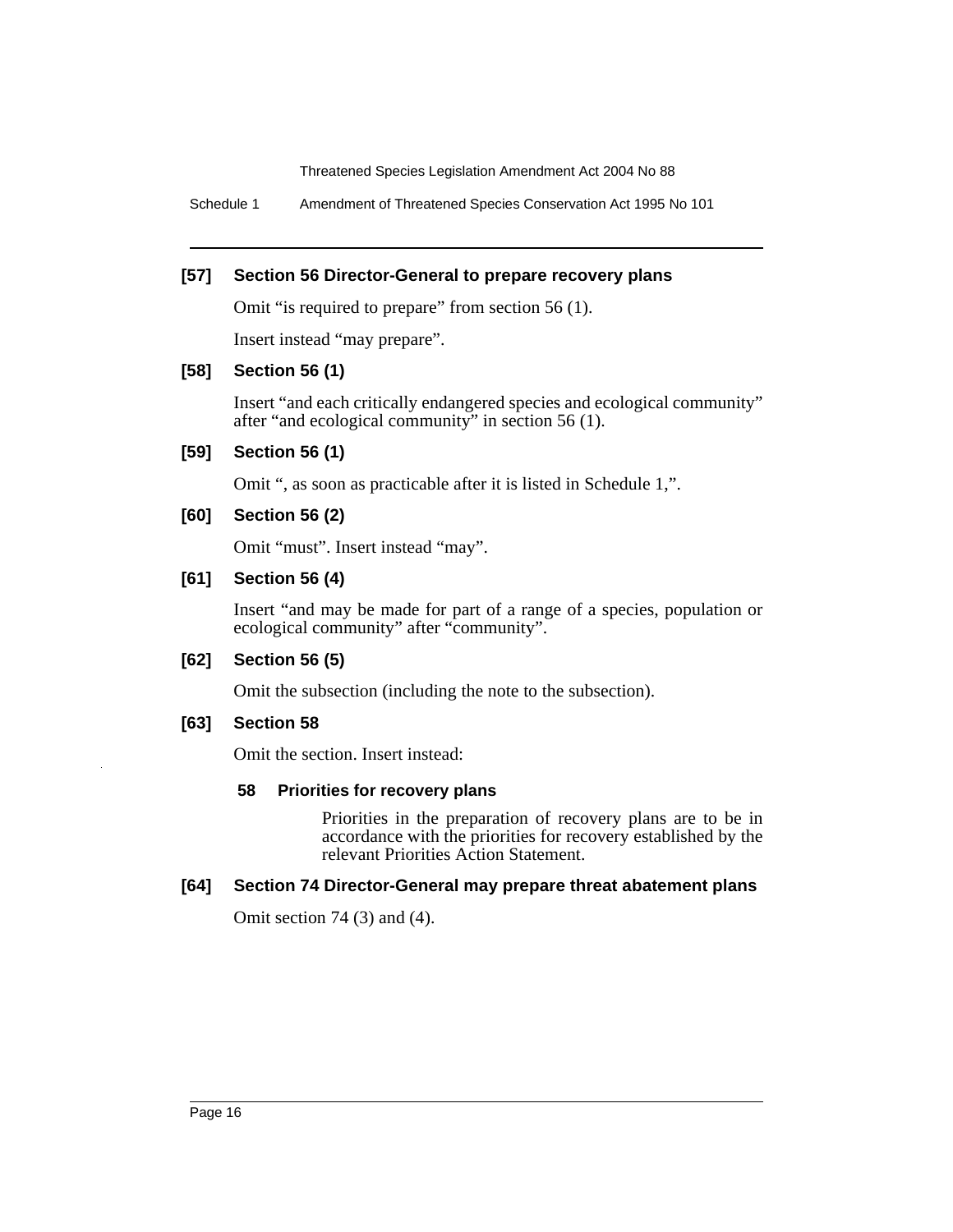Amendment of Threatened Species Conservation Act 1995 No 101 Schedule 1

#### **[65] Section 76**

Omit the section. Insert instead:

#### **76 Priorities for threat abatement plans**

Priorities in the preparation of threat abatement plans are to be in accordance with the priorities for threat abatement established by the relevant Priorities Action Statement.

#### **[66] Part 5A**

Insert after Part 5:

# **Part 5A Threatened Species Priorities Action Statement**

#### **90A What the Statement provides for**

A Threatened Species Priorities Action Statement (also called a Priorities Action Statement) is a statement that:

- (a) sets out the strategies (*recovery and threat abatement strategies*) to be adopted for promoting the recovery of each threatened species, population and ecological community to a position of viability in nature and for managing each key threatening process as provided by section 74 (1), and
- (b) establishes relative priorities for the implementation of recovery and threat abatement strategies, and
- (c) establishes performance indicators to facilitate reporting on achievements in implementing recovery and threat abatement strategies and their effectiveness, and
- (d) contains a status report on each threatened species, where information is available, and
- (e) sets out clear timetables for recovery and threat abatement planning and achievement.

#### **90B Director-General to prepare and adopt Priorities Action Statement**

(1) The Director-General is to prepare and adopt a Priorities Action Statement for the purposes of this Act.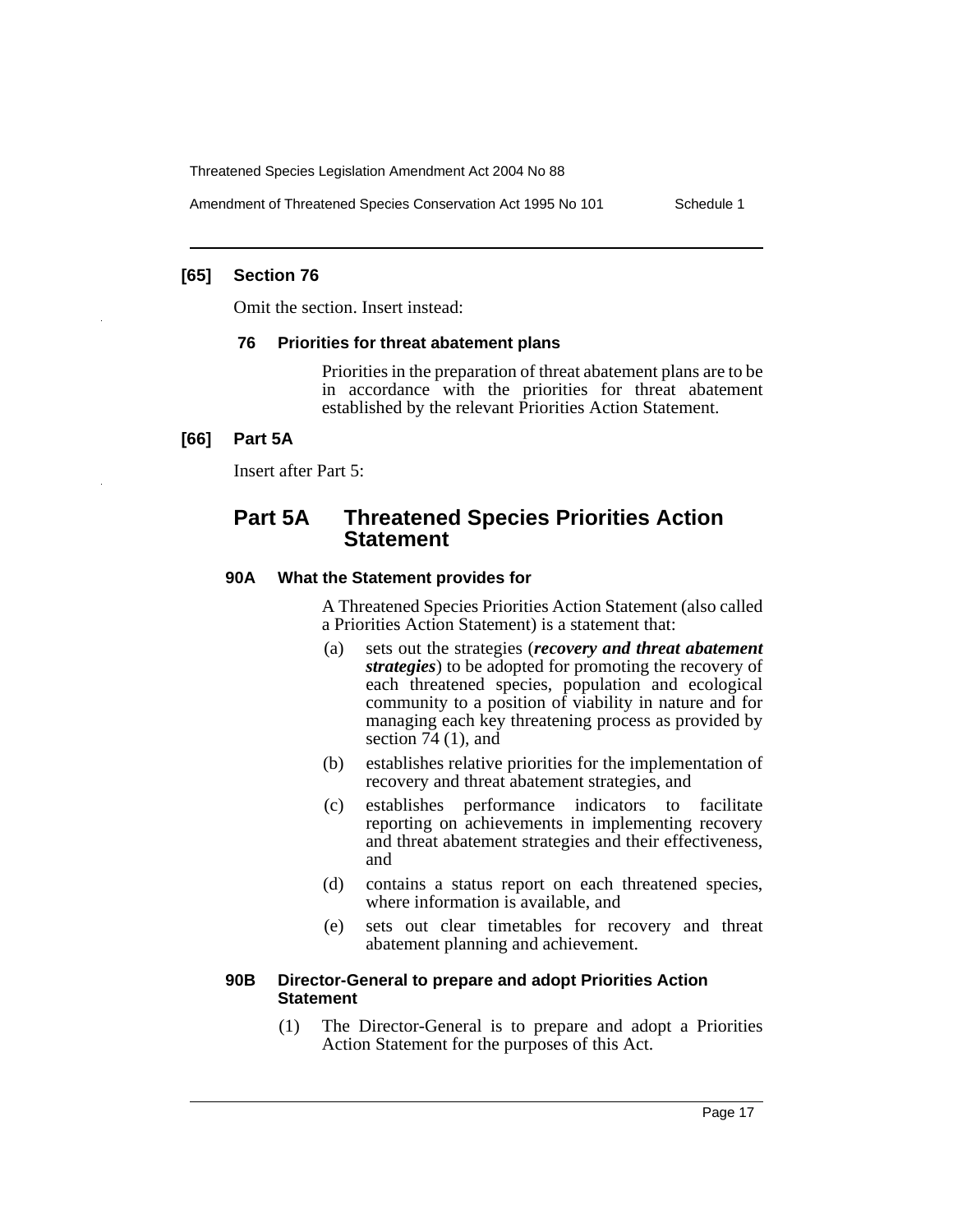Schedule 1 Amendment of Threatened Species Conservation Act 1995 No 101

- (2) The Priorities Action Statement must be completed as soon as practicable and no later than 12 months after the date of assent to the *Threatened Species Legislation Amendment Act 2004*.
- (3) The Director-General is to review the Priorities Action Statement every 3 years and may make changes to the Priorities Action Statement pursuant to any such review by adopting amendments to the Statement.
- (4) In preparing or reviewing a Priorities Action Statement, the Director-General is to seek advice from the NRC, the Scientific Committee, BDAC, SEAC and such other State government agencies as the Director-General considers appropriate.

#### **90C Publication of draft statement or amendments**

- (1) Before adopting a Priorities Action Statement or any amendment to the statement, the Director-General must first prepare a draft of the statement or amendment and must then:
	- (a) publish notice of the preparation of the draft statement or amendment in a newspaper circulating generally throughout the State, and
	- (b) publish notice of the preparation of the draft statement or amendment on the website of the Department.
- (2) The notice must:
	- (a) state that the draft statement or amendment has been prepared, and
	- (b) specify the address of the place at which copies of the draft statement or amendment can be inspected, and
	- (c) invite persons to make written submissions to the Director-General about the draft statement or amendment, and
	- (d) specify the address of the place to which submissions about the draft statement or amendment may be forwarded and the date by which submissions must be made (being a date that is not less than 30 days after the date of publication of the notice under subsection (1) (a)).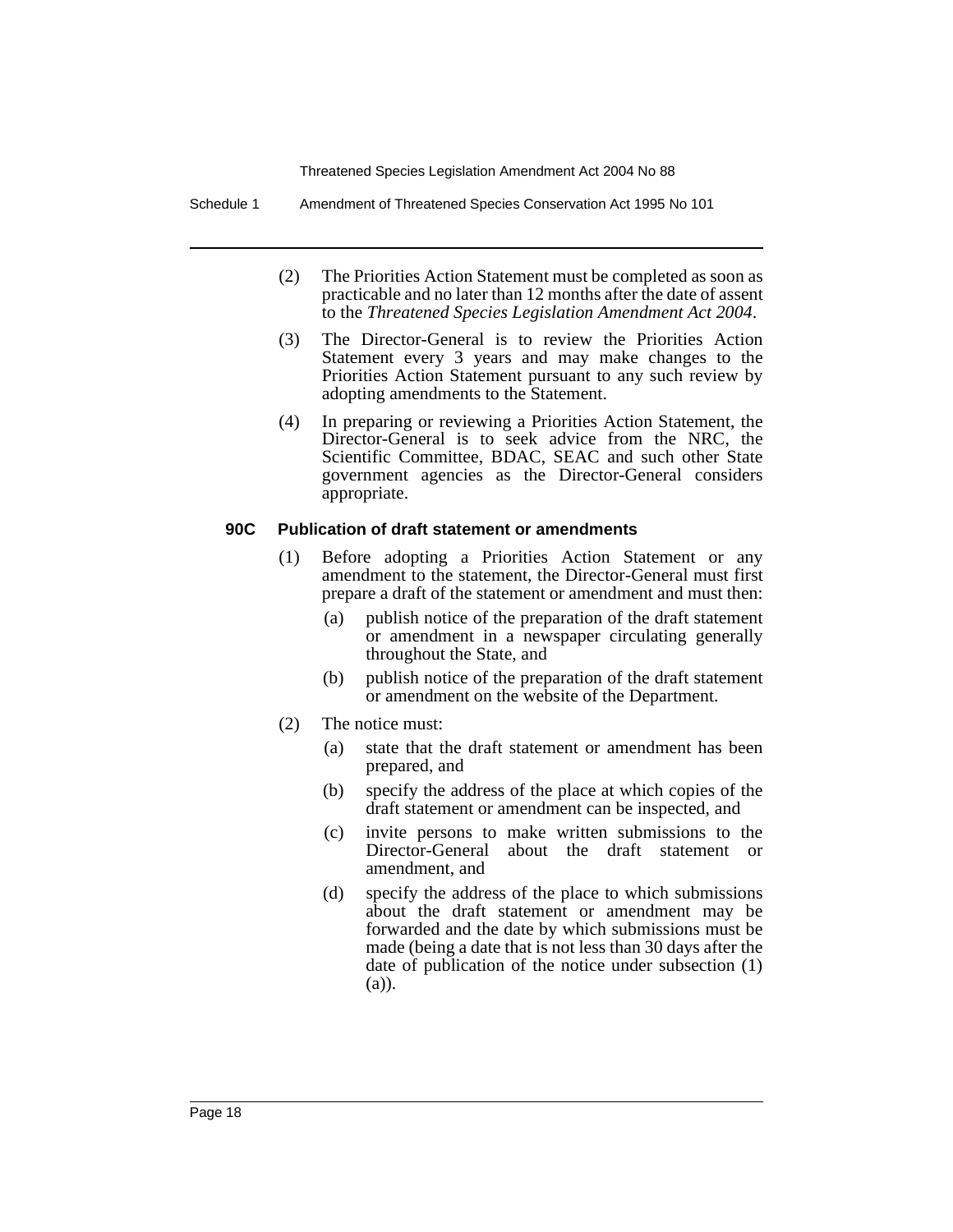Amendment of Threatened Species Conservation Act 1995 No 101 Schedule 1

#### **90D Consideration of submissions by Director-General**

- (1) The Director-General must consider all written submissions received by the Director-General on or before the date specified in the notice.
- (2) The Director-General may alter the draft statement or amendment to take account of those submissions.
- (3) The Director-General must adopt the Priorities Action Statement or amendment (with or without alterations) within 4 months after the end of the period allowed for the making of submissions about the draft statement or amendment.

#### **90E Review to include report on achievements**

As part of each review of the Priorities Action Statement, the Director-General is to include in the Priorities Action Statement a report on achievements in implementing the strategies established by the Priorities Action Statement during the period to which the review applies.

#### **[67] Section 113A**

Omit the section. Insert instead:

#### **113A Regulations**

- (1) The regulations may provide that development or an activity of a specified type constitutes, or does not constitute, development that is likely to significantly affect threatened species, populations or ecological communities, or their habitats.
- (2) Any such regulations have effect (despite the provisions of this Act or any other Act) for the purposes of the operation of:
	- (a) Part 6 (Licensing) of this Act, and
	- (b) Parts 4 and 5 of the *Environmental Planning and Assessment Act 1979* (including the operation of those Parts as applying under any other Act).

**Note.** Exceptions for the carrying out of routine agricultural management activities are provided for in section 118G of the National Parks and Wildlife Act 1974.

(3) A regulation that provides that development or an activity of a specified type does not constitute development that is likely to significantly affect threatened species, populations or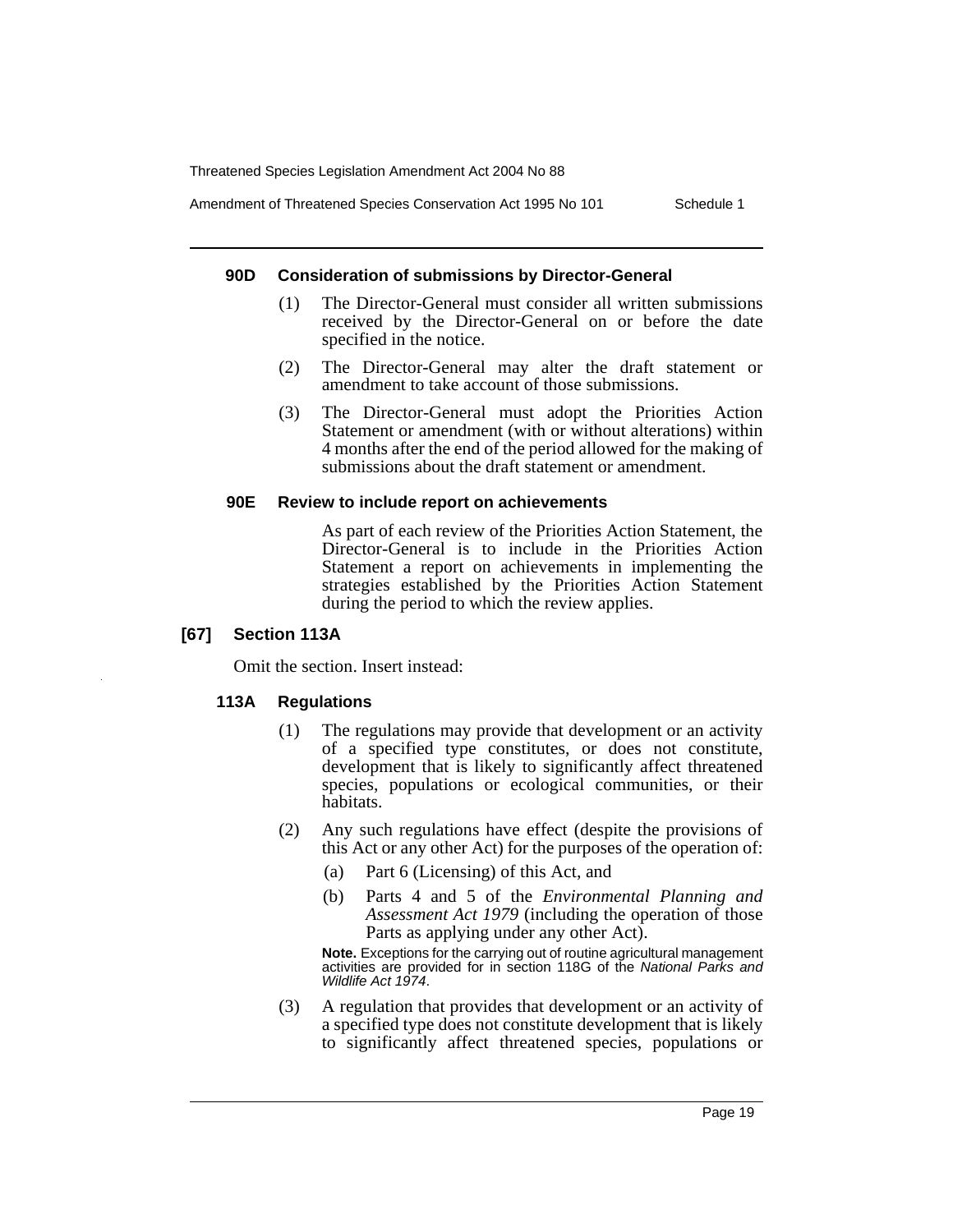Schedule 1 Amendment of Threatened Species Conservation Act 1995 No 101

ecological communities, or their habitats, is not to be made unless the Minister has certified in writing that the development or activity is of minimal environmental impact<br>on threatened species, populations and ecological on threatened species, populations and ecological communities, and their habitats.

#### **[68] Section 114 Director-General may make stop work order**

Insert after section 114 (4) (a):

(a1) clearing of native vegetation as authorised by a property vegetation plan approved under the *Native Vegetation Act 2003*, being clearing that had the benefit of biodiversity certification of the native vegetation reform package under Division 4 of Part 7 when the plan was approved, or

#### **[69] Part 7, Divisions 4 and 5**

Insert after Division 3 of Part 7:

#### **Division 4 Biodiversity certification of native vegetation reform package**

#### **126B Native vegetation reform package**

For the purposes of this Division, the *native vegetation reform package* is the package of reforms comprising the following:

- (a) the *Native Vegetation Act 2003* and the regulations under that Act,
- (b) State-wide standards and targets for natural resource management issues recommended under the *Natural Resources Commission Act 2003* and adopted by the Government,
- (c) catchment action plans under the *Catchment Management Authorities Act 2003*,
- (d) protocols and guidelines adopted or made under the regulations under the *Native Vegetation Act 2003*, the *Catchment Management Authorities Act 2003* and the *Natural Resources Commission Act 2003*.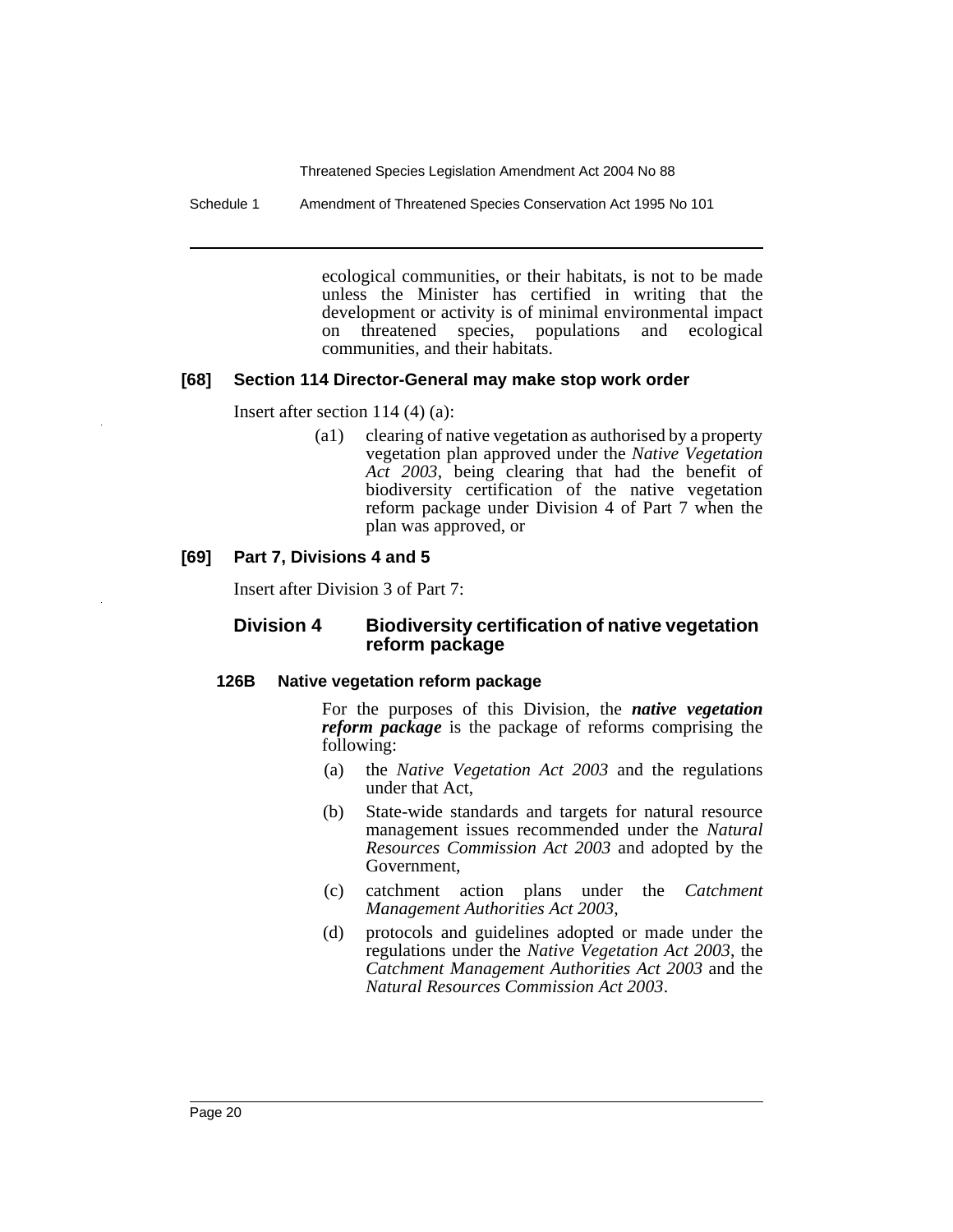Amendment of Threatened Species Conservation Act 1995 No 101 Schedule 1

#### **126C Biodiversity certification of native vegetation reform package**

- (1) The Minister may by order published in the Gazette confer biodiversity certification on the native vegetation reform package for the purposes of this Act.
- (2) The Minister may confer biodiversity certification even if the native vegetation reform package does not comprise all the elements of the package.
- (3) The Minister may, by order published in the Gazette, suspend biodiversity certification of the native vegetation reform package if the composition of the package changes after its certification (for instance by any amendment of the *Native Vegetation Act 2003* or regulations under that Act, or by the approval or amendment of a State-wide standard or target or of a catchment action plan). The Minister may by order published in the Gazette lift any suspension under this subsection.
- (4) The Minister may, in an order conferring biodiversity certification or in another order published in the Gazette, exclude from the certification of the native vegetation reform package any specified class of activity.
- (5) In deciding on any action under this section, the Minister is to have regard to the likely impact of the native vegetation reform package (or any relevant aspect of its operation) on the achievement of the objects of this Act.

#### **126D Effect of biodiversity certification**

While biodiversity certification of the native vegetation reform package is in force, any activity on land within the area of operations of each catchment management authority has the benefit of that biodiversity certification (except any activity excluded from certification under section 126C (4)).

**Note.** Biodiversity certification has the following effects:

- (a) the clearing of native vegetation as authorised by a property vegetation plan that is approved while the clearing has the benefit of biodiversity certification is a defence to a prosecution for certain offences under Part 8A of the NPW Act, and
- (b) development consent to clearing of native vegetation that has the benefit of biodiversity certification does not require the preparation of a species impact statement or consultation between Ministers. (See section 14 (4) of the Native Vegetation Act 2003.)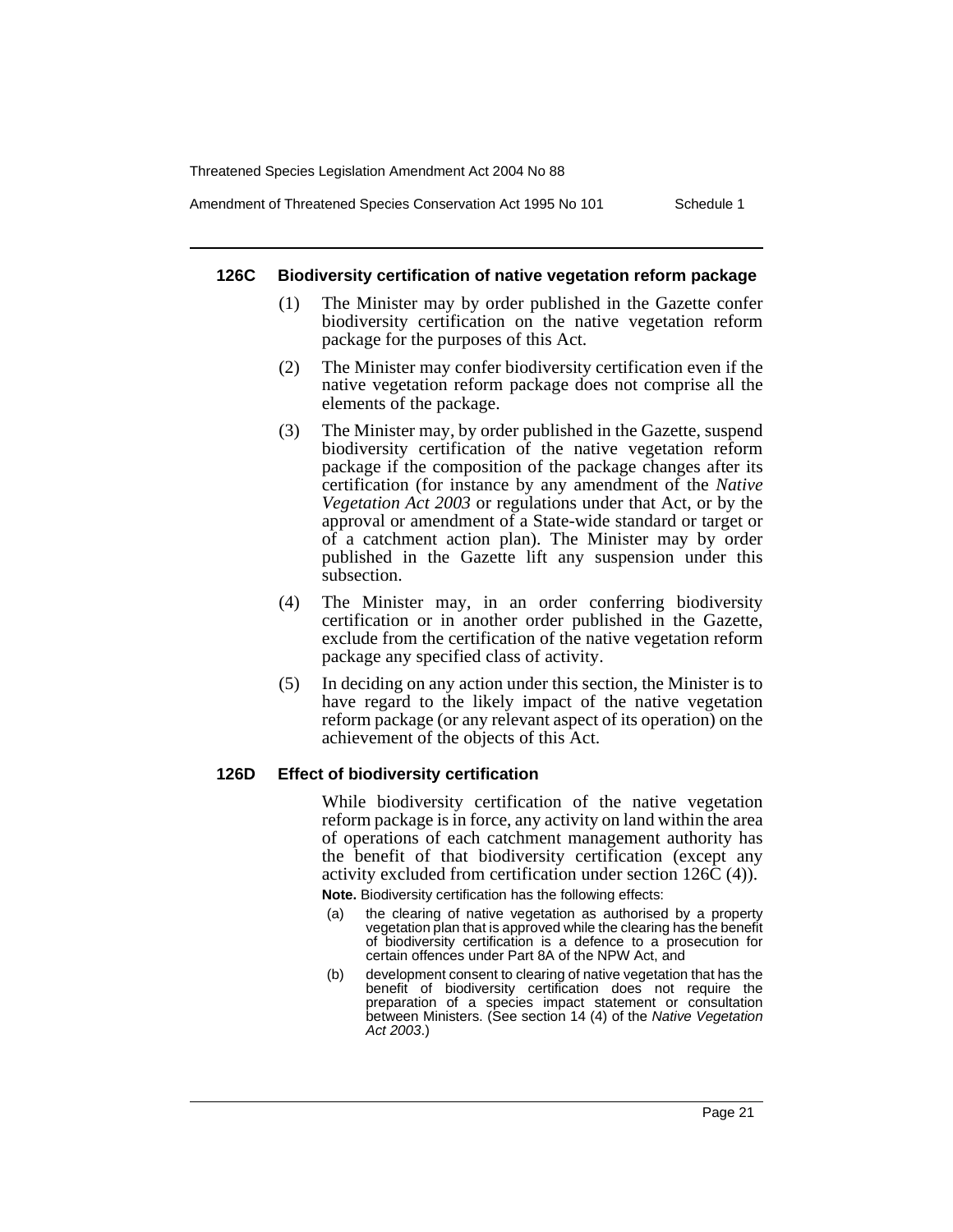Schedule 1 Amendment of Threatened Species Conservation Act 1995 No 101

#### **126E Suspension of certification in connection with implementation of package**

- (1) The Minister may by order published in the Gazette suspend biodiversity certification of the native vegetation reform package in its application to a particular catchment management authority if the Minister is of the opinion that the catchment management authority:
	- (a) has failed to properly exercise its functions under the native vegetation reform package, or
	- (b) has otherwise failed to exercise its functions in a manner that promotes the conservation of threatened species, populations and ecological communities.
- (2) During the suspension of biodiversity certification of the native vegetation reform package in its application to a particular catchment management authority, land within the area of operations of the catchment management authority does not have the benefit of the biodiversity certification of the native vegetation reform package.
- (3) The Minister is only entitled to form an opinion for the purposes of this section:
	- (a) based on the outcomes of any audit undertaken by the NRC, or
	- (b) based on the results of an investigation conducted by the Director-General, or
	- (c) in such other circumstances as may be prescribed by the regulations.

#### **126F Notification of certification, variation, suspension or revocation**

- (1) Notice of the grant of biodiversity certification under this Division or of any suspension of that certification under this Division is to be given within 14 days:
	- (a) to the Director-General of the Department of Infrastructure, Planning and Natural Resources, and
	- (b) on the website of the Department of Environment and Conservation.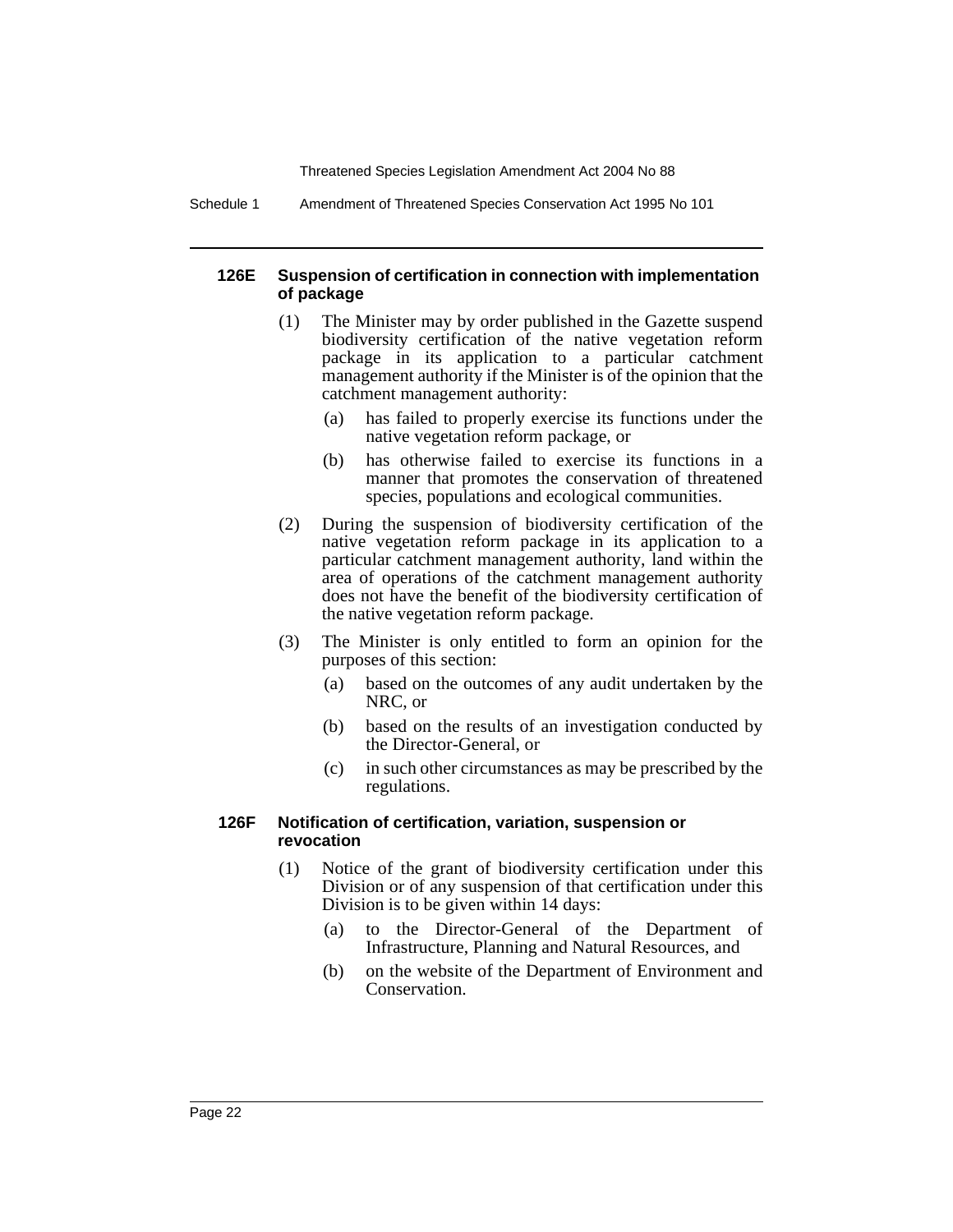Amendment of Threatened Species Conservation Act 1995 No 101 Schedule 1

- (2) The Minister is to keep a register containing copies of each notice of the grant of biodiversity certification under this Division and of any suspension or revocation of that certification.
- (3) The register is to be open for public inspection, without charge, during ordinary business hours, and copies of or extracts from the register are to be made available to the public on request, on payment of the fee fixed by the Minister.

#### **Division 5 Biodiversity certification of environmental planning instruments**

#### **126G Biodiversity certification**

- (1) The Minister may by order published in the Gazette confer biodiversity certification on an EPI if satisfied that the EPI, in addition to any other relevant measures to be taken, will lead to the overall improvement or maintenance of biodiversity values. Biodiversity values include threatened species, populations and ecological communities, and their habitats.
- (2) In deciding whether to confer biodiversity certification on an EPI the Minister must also have regard to the following considerations:
	- (a) the likely social and economic consequences of implementation of the EPI,
	- (b) the most efficient and effective use of available resources for the conservation of threatened species, populations and ecological communities,
	- (c) the principles of ecologically sustainable development,
	- (d) conservation outcomes resulting from any reservation or proposed reservation of land under Part 4 of the NPW Act or the entering into of a conservation agreement relating to the land under that Act, or resulting from any other action to secure the protection of land for conservation purposes,
	- (e) conservation outcomes resulting from the operation outside the area of operation of the EPI of strategies, plans, agreements and other instruments (whether or not they are EPIs).
- (3) In deciding any matter under this section the Minister is to have regard to the objects of this Act.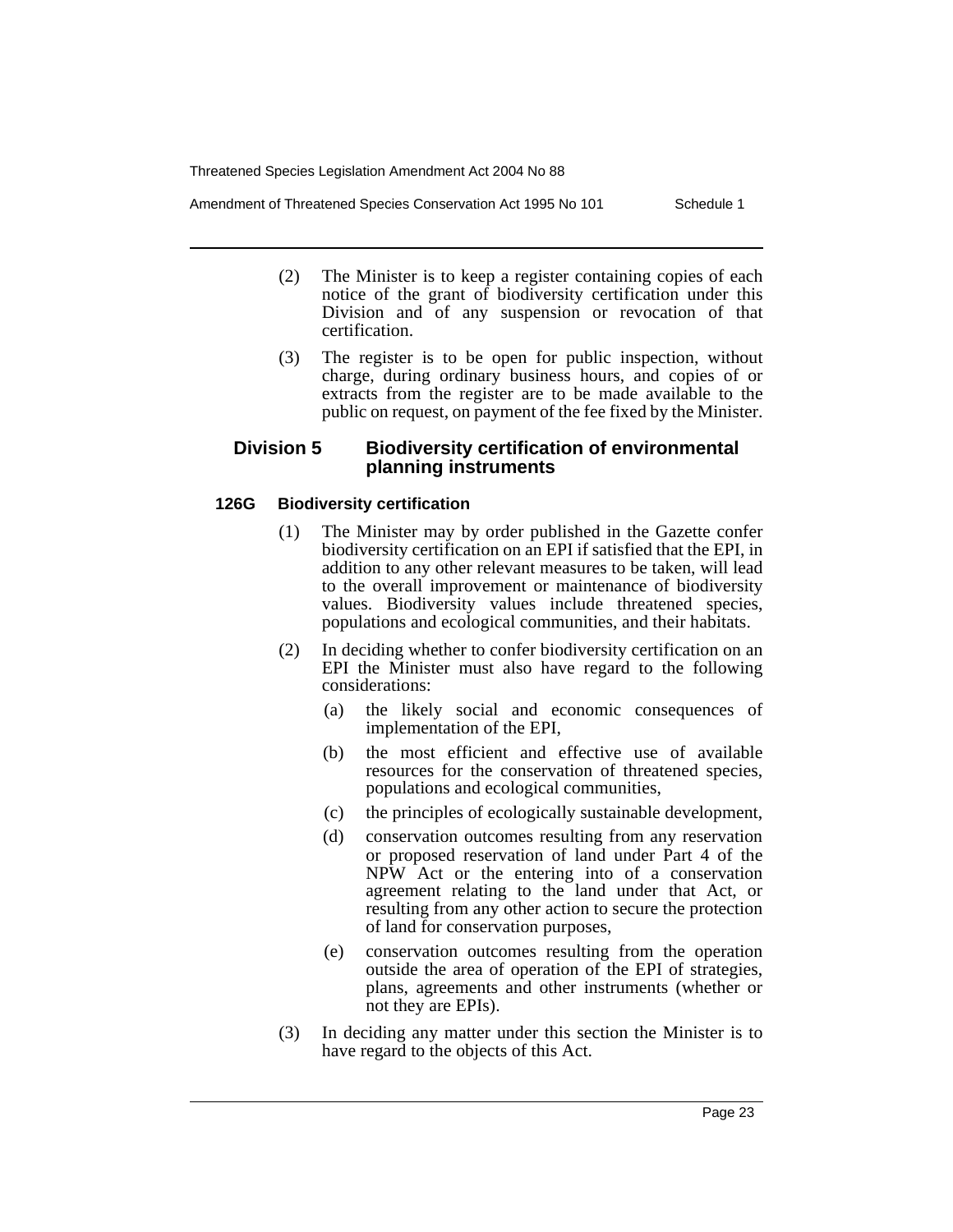Schedule 1 Amendment of Threatened Species Conservation Act 1995 No 101

- (4) An EPI cannot be biodiversity certified unless:
	- (a) notice is given of proposed biodiversity certification of the EPI in the course of the public exhibition of a draft of the EPI under section 66 of the *Environmental Planning and Assessment Act 1979* or by public exhibition following a procedure that substantially accords with the procedure for public exhibition required by that section, and
	- (b) copies of submissions made in response to an invitation for submissions in the course of that public exhibition have been provided to the Minister.
- (5) The Minister may issue guidelines for the purpose of assisting in the preparation of EPIs for biodiversity certification.

#### **126H Certification can be conditional**

- (1) Biodiversity certification of an EPI can be subject to conditions, including conditions that limit the certification to specified threatened species, populations and communities or to a specified part of the land to which the EPI applies.
- (2) Unless limited by the conditions of certification, biodiversity certification of an EPI applies to the whole of the land to which the EPI applies, and to all threatened species, populations and ecological communities.

#### **126I Effect of biodiversity certification**

- (1) Any development for which development consent is required under the provisions of a biodiversity certified EPI is, for the purposes of Part 4 of the *Environmental Planning and Assessment Act 1979* taken to be development that is not likely to significantly affect any threatened species, population or ecological community, or its habitat.
- (2) An activity to which Part 5 of the *Environmental Planning and Assessment Act 1979* applies that a biodiversity certified EPI provides can be carried out without the need for development consent is, for the purposes of that Part, taken to be an activity that is not likely to significantly affect any threatened species, population or ecological community, or its habitat.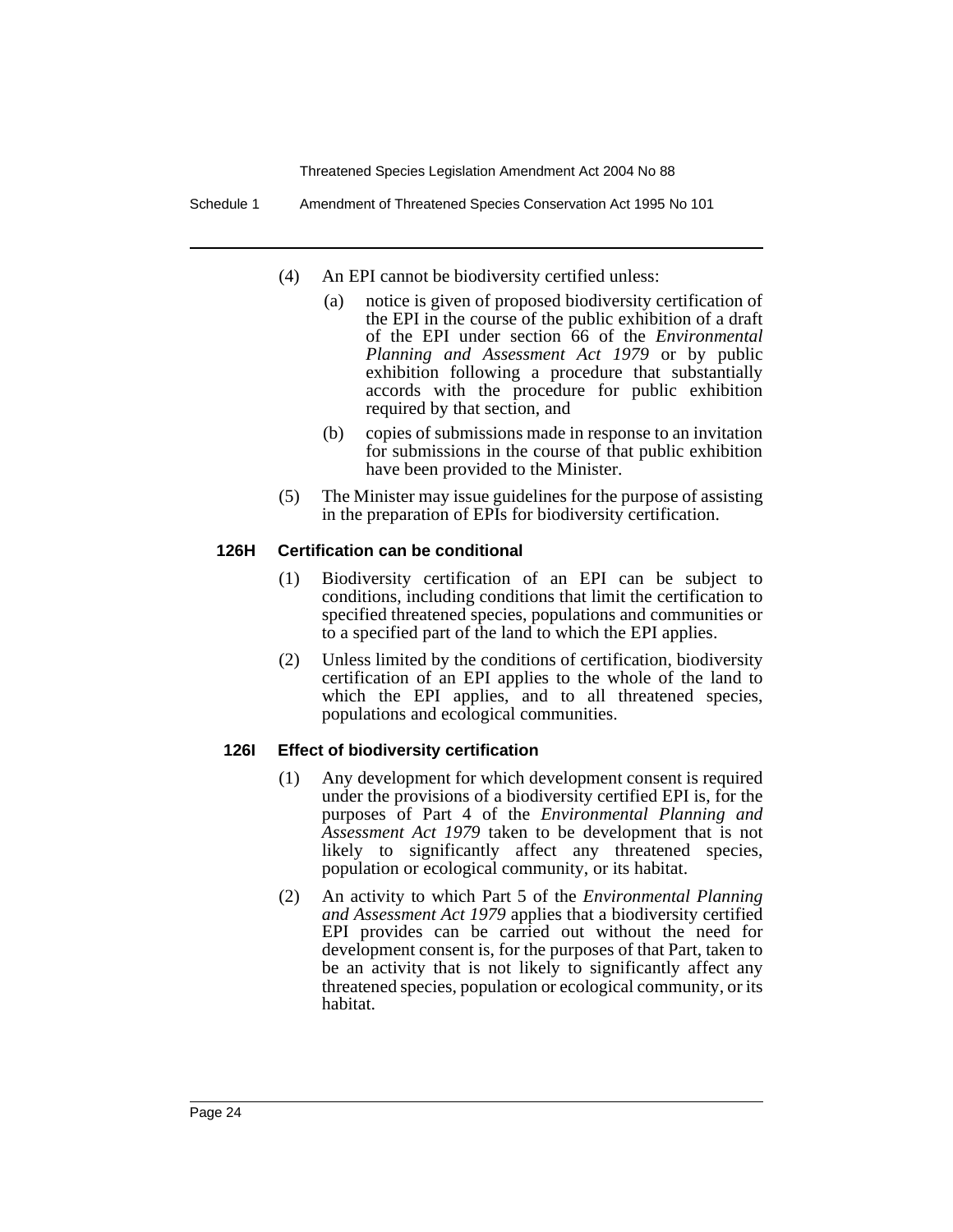Amendment of Threatened Species Conservation Act 1995 No 101 Schedule 1

(3) This section applies only to development or an activity on land to which the certification of the EPI applies and only to threatened species, populations or ecological communities (and their habitat) to which the certification applies.

#### **126J Period of certification and extension**

- (1) Biodiversity certification of an EPI remains in force for such period as the Minister determines and specifies in the certification. If no period is specified, biodiversity certification remains in force for 10 years.
- (2) Prior to the expiration of biodiversity certification of an EPI, the Minister may by order published in the Gazette extend by a period of up to 10 years the period for which that certification remains in force, but only if the Minister has reviewed the EPI to take account of any new listing of a species, population or ecological community or the discovery of a species, population or ecological community not previously known in an area.
- (3) The Minister must not extend the period of biodiversity certification of an EPI unless, prior to granting the extension, the Minister:
	- (a) by notice published in a newspaper circulating generally throughout the State, invites persons to make written submissions to the Minister on the proposed extension, and
	- (b) considers any written submissions received before the closing date specified in the notice for the making of submissions (being a date that is not less than 30 days after the date the notice is first published under this subsection).
- (4) This section does not prevent further biodiversity certification of an EPI under this Division.

#### **126K Reassessment of biodiversity certification**

(1) The Minister is to reassess the grant of biodiversity certification in respect of an EPI following any review of the EPI under the *Environmental Planning and Assessment Act 1979*, or any rezoning of land to which the EPI applies, to determine whether biodiversity certification should be maintained or modified.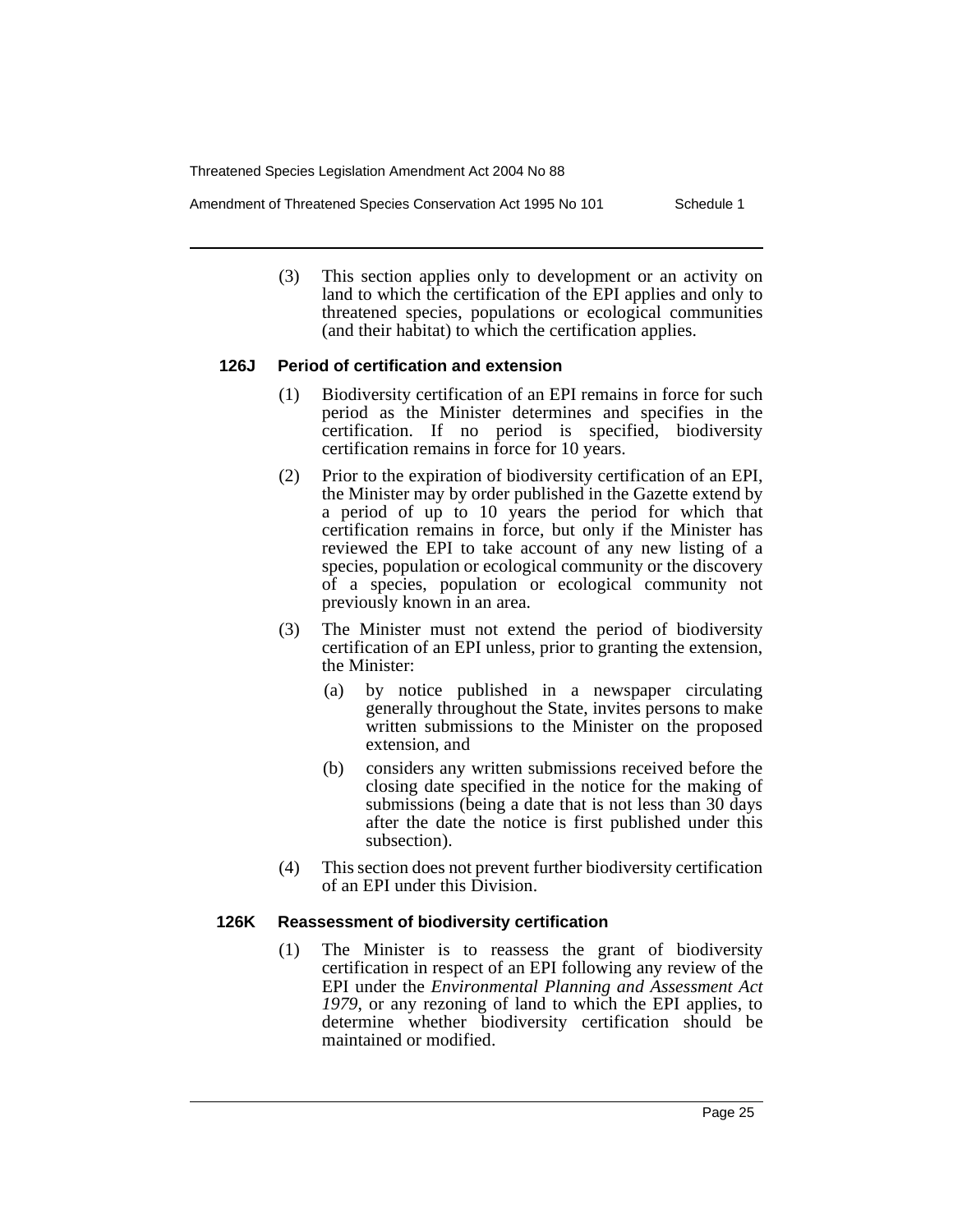Schedule 1 Amendment of Threatened Species Conservation Act 1995 No 101

(2) If a local council undertakes a review of a biodiversity certified EPI that applies to land in its area, the council is to notify the Minister of the commencement of that review, and the outcome of that review, as soon as practicable.

#### **126L Suspension and revocation of certification**

The Minister may by order published in the Gazette suspend or revoke the certification of an EPI if the Minister is of the opinion that:

- (a) the EPI fails (or will, as a result of any proposed amendment of the EPI, fail) to make appropriate provision for the conservation of threatened species, populations and ecological communities, or
- (b) the consent authority under the EPI has failed to adequately comply with a direction by the Minister to review the EPI in response to any new listing of a species, population or ecological community or the discovery of a species, population or ecological community not previously known in an area.

#### **126M Notification of certification, suspension or revocation**

- (1) Notice of the grant of biodiversity certification under this Division or of the extension, suspension or revocation of that certification is to be given within 21 days:
	- (a) to the Director-General of the Department of Infrastructure, Planning and Natural Resources, and
	- (b) on the website of the Department of Environment and Conservation, and
	- (c) to each local council that is the council of an area of which land to which the EPI applies forms part.
- (2) The Minister is to keep a register containing copies of each notice of the grant of biodiversity certification under this Division and of any extension, suspension or revocation of that certification.
- (3) The register is to be open for public inspection, without charge, during ordinary business hours, and copies of or extracts from the register are to be made available to the public on request, on payment of the fee fixed by the Minister.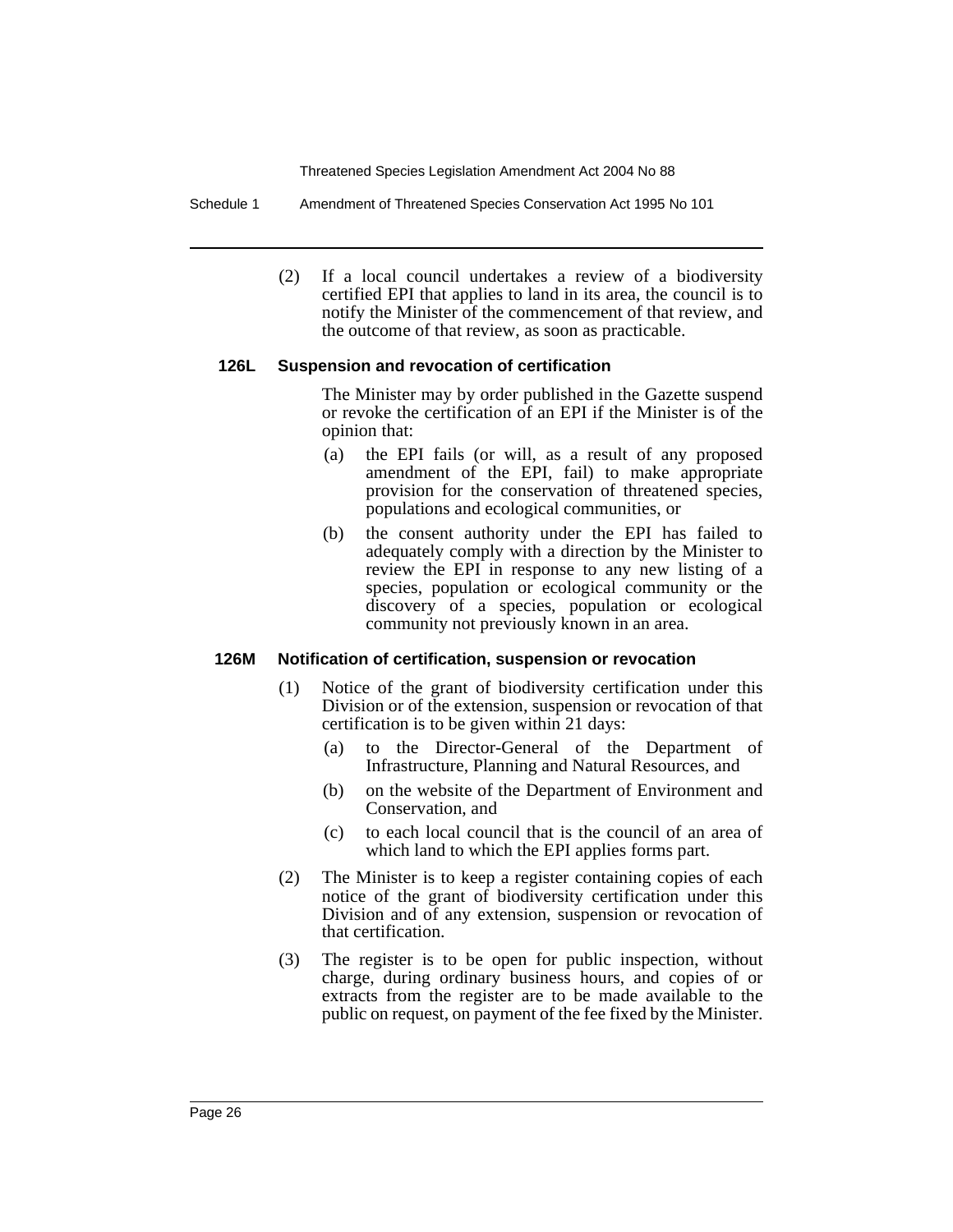Amendment of Threatened Species Conservation Act 1995 No 101 Schedule 1

**126N Concurrence can be conditional on voluntary conservation action**

- (1) The Director-General may grant concurrence under section 79B or 112C of the *Environmental Planning and Assessment Act 1979* conditional on the taking of specified action (*voluntary action*, as provided by subsection (2)) that the Director-General considers will significantly benefit threatened species conservation, but only if the Director-General is satisfied that the person who proposes to carry out the development or activity to which the concurrence relates has agreed to take the voluntary action and agrees to the imposition of the condition.
- (2) The voluntary action that can be required by a condition imposed under this section is any one or more of the following:
	- (a) the reservation of land under Part 4 of the NPW Act or the entering into of a conservation agreement relating to the land under that Act,
	- (b) action to secure the protection of land for conservation purposes by a method that the Director-General considers satisfactory,
	- (c) action to restore threatened species habitat on land referred to in paragraph (a) or (b),
	- (d) the contribution of money for a purpose referred to in paragraph (a)–(c).
- (3) In determining whether to confer biodiversity certification on an EPI, the Minister is entitled to have regard to the conservation benefits that will result from the taking of action in accordance with a condition proposed to be imposed under this section (as if those benefits would result from the implementation of the EPI).
- (4) When such a condition is imposed as a condition of concurrence in respect of development, the consent authority for the development must also impose the condition on its consent for the development.
- (5) The annual report of the Department is to include an assessment of how any voluntary action taken pursuant to a condition imposed under this section has benefited or is likely to benefit the adversely affected threatened species, including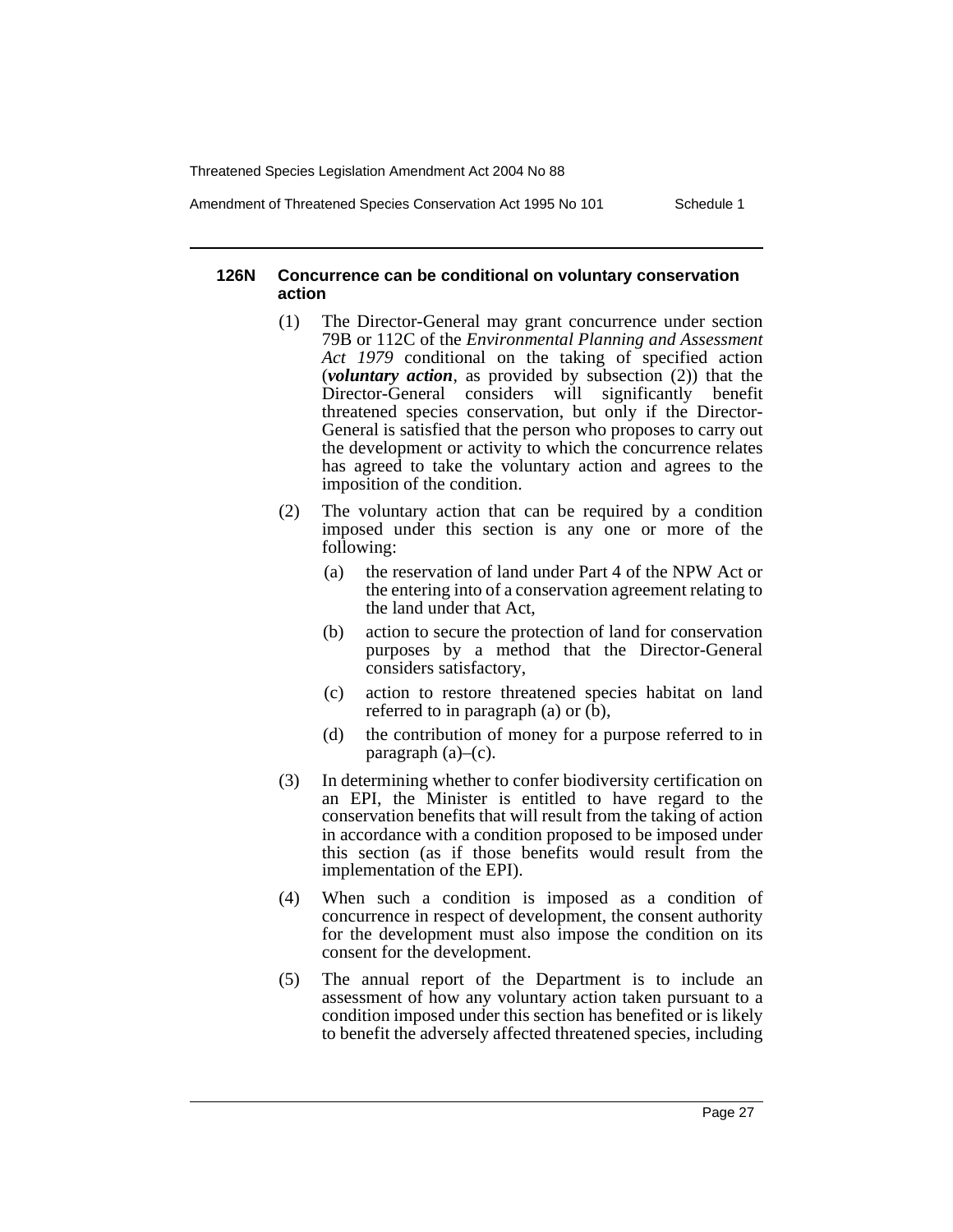Schedule 1 Amendment of Threatened Species Conservation Act 1995 No 101

details of how any land or money contributed pursuant to such a condition has benefited or is likely to benefit threatened species.

#### **126O Director-General may accredit persons to prepare threatened species assessments and surveys**

- (1) The Director-General is to institute arrangements for the accreditation of suitably qualified and experienced persons to undertake and prepare surveys and assessments for use in connection with:
	- (a) biodiversity certification of EPIs under this Division, or
	- (b) any assessment of the matters referred to in section 5A (Significant effect on threatened species, populations or ecological communities, or their habitats) of the *Environmental Planning and Assessment Act 1979*.
- (2) An applicant for accreditation must furnish the Director-General with such information as the Director-General requires to effectively determine the application and the application must be accompanied by the fee fixed by the Director-General for the consideration of the application.
- (3) An accreditation is to be for the period (not exceeding 3 years) specified by the Director-General in the instrument of accreditation, and the accreditation (or any renewal of it) may be given subject to the conditions and restrictions (if any) specified in the instrument of accreditation.
- (4) Without limiting subsection (3), an accreditation is to include conditions that require surveys and assessments to be undertaken and prepared in accordance with standards approved from time to time by the Director-General by order published in the Gazette.
- (5) The Director-General may vary conditions or restrictions (if any) attaching to an accreditation and may suspend or cancel an accreditation.

#### **[70] Section 128 Functions of Scientific Committee**

Insert "or critically endangered" after "endangered" in section 128 (2) (c).

#### **[71] Section 128 (2) (g)**

Insert "and the NRC" after "Minister" where firstly occurring.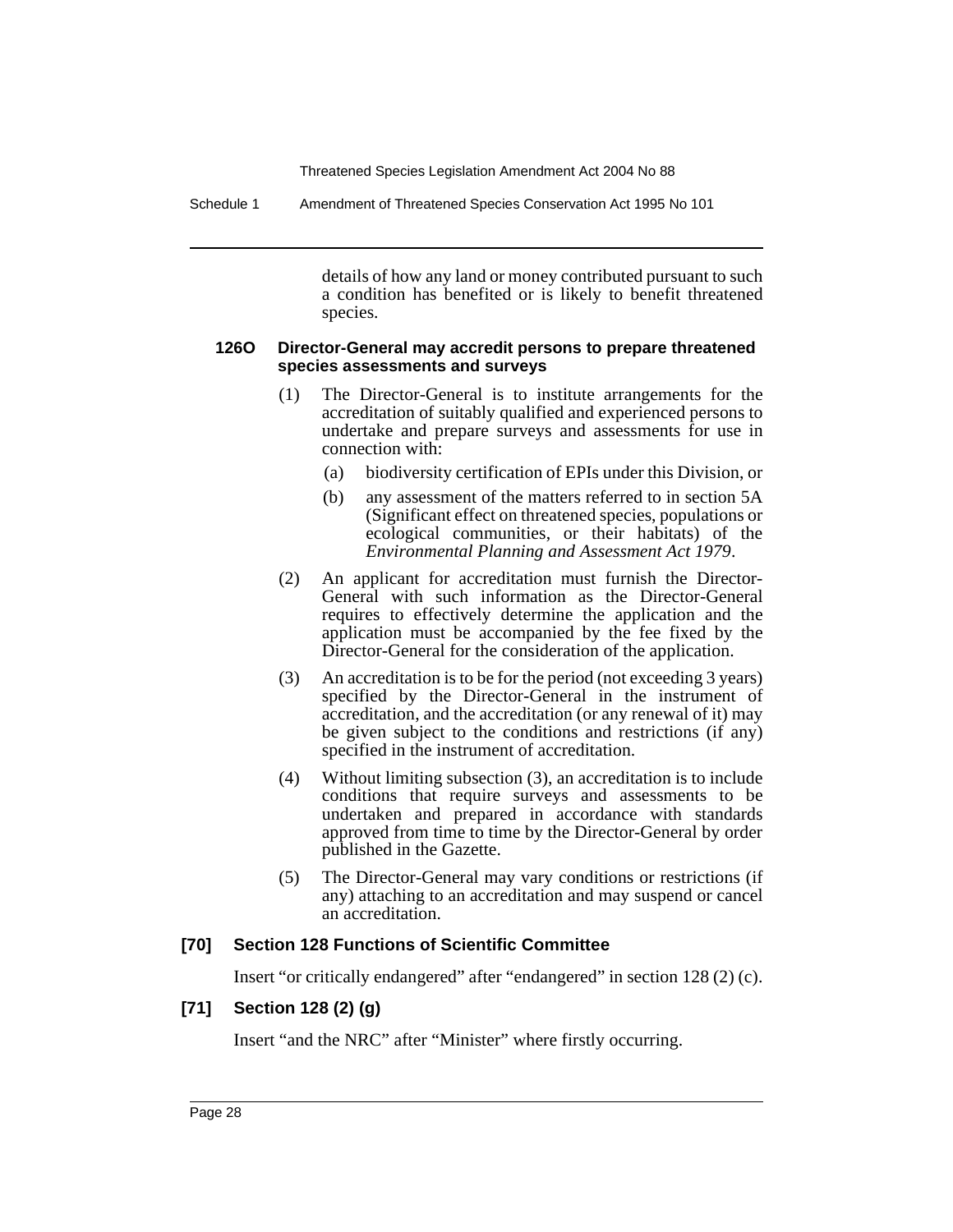Amendment of Threatened Species Conservation Act 1995 No 101 Schedule 1

#### **[72] Sections 137–139**

Omit the sections.

#### **[73] Part 9A**

Insert after Part 9:

# **Part 9A Advisory Councils**

#### **141A References to Minister and Director-General**

- (1) In this Part, a reference to the Minister includes a reference to the Minister administering the *Fisheries Management Act 1994* and a reference to the Director-General includes a reference to the Director-General of the Department of Primary Industries.
- (2) If a provision of this Part (or applied by this Part) requires or authorises the Minister or the Director-General to take any action or decide any matter, the provision is taken only to require or authorise:
	- (a) the Minister administering this Act and the Minister administering the *Fisheries Management Act 1994*, or
	- (b) the Director-General and the Director-General of the Department of Primary Industries,

to take the action jointly or decide the matter jointly.

(3) However, any such action may be taken separately, or any such decision may be made separately, in respect of any matter if those Ministers or officers so agree.

#### **141B Biological Diversity Advisory Council**

- (1) There is to be a Biological Diversity Advisory Council (*BDAC*).
- (2) The Minister is to determine by instrument in writing the membership and the terms and conditions of appointment of members of BDAC.
- (3) The members of BDAC are to have expertise in one or more of the following areas:
	- (a) biological diversity,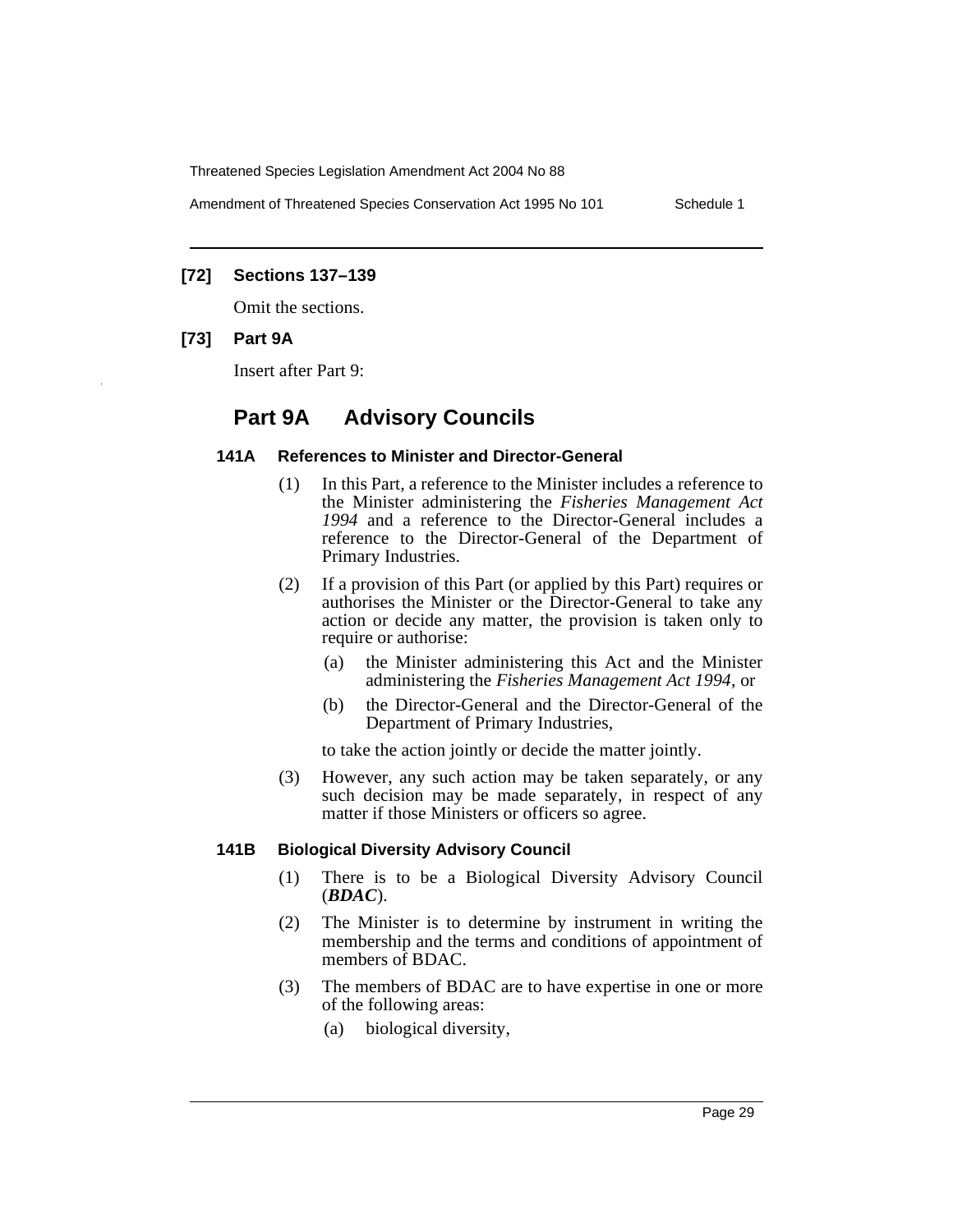Schedule 1 Amendment of Threatened Species Conservation Act 1995 No 101

- (b) biological science,
- (c) environmental science.
- (4) BDAC may advise the Minister, the Director-General and the NRC on:
	- (a) likely impacts on biological diversity of actions to be taken under the Act following the listing of threatened species, populations or ecological communities or key threatening processes, and
	- (b) such other related matters as may be referred to BDAC by the Minister, the Director-General or the NRC.

#### **141C Social and Economic Advisory Council**

- (1) There is to be a Social and Economic Advisory Council (*SEAC*).
- (2) The Minister is to determine by instrument in writing the membership and the terms and conditions of appointment of members of SEAC.
- (3) The members of SEAC are to have expertise in one or more of the following areas:
	- (a) natural resource management,
	- (b) economics,
	- (c) social impact assessment,
	- (d) industry or agriculture sectors.
- (4) SEAC may advise the Minister, the Director-General and the NRC on:
	- (a) likely social and economic impacts of actions to be taken under this Act following the listing of threatened species, populations or ecological communities or key threatening processes, and
	- (b) such other related matters as may be referred to SEAC by the Minister, the Director-General or the NRC.

#### **141D Provisions relating to BDAC, SEAC and their members**

(1) The provisions of sections 130 (Provisions relating to members of Scientific Committee), 131 (Chairperson and Deputy Chairperson), 132 (Disclosure of pecuniary interests), 133 (Procedure of Scientific Committee) and 134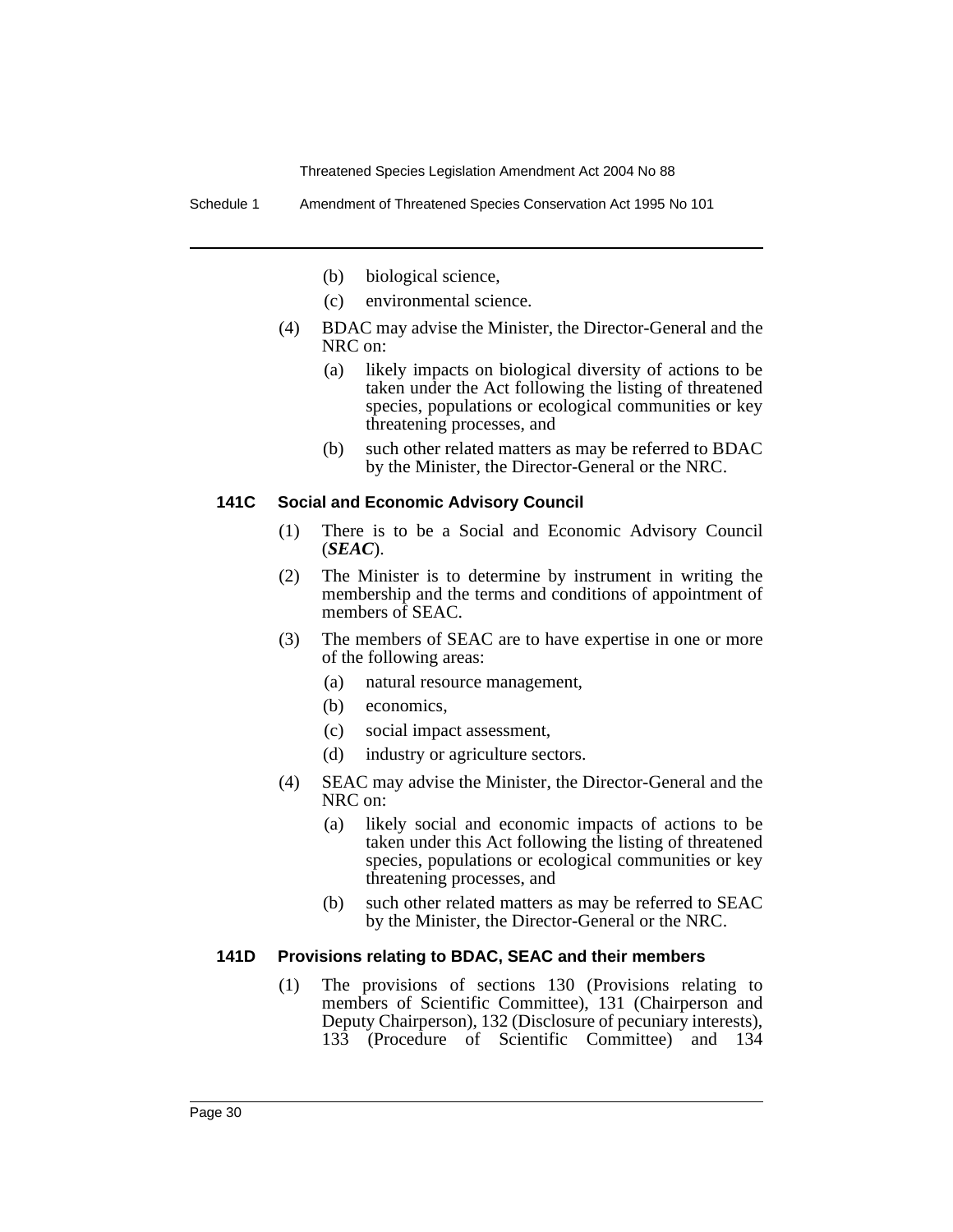Amendment of Threatened Species Conservation Act 1995 No 101 Schedule 1

(Transaction of business outside meeting or by telephone or other means) apply to and in respect of BDAC and SEAC and the members of BDAC and SEAC as if references in those sections to the Scientific Committee were references to BDAC and SEAC.

(2) Despite subsection (1), the quorum for a meeting of BDAC or SEAC is a majority of the members of BDAC or SEAC.

#### **[74] Section 142A**

Insert after section 142:

#### **142A Delegation**

The Minister or the Director-General may delegate to any member of staff of the Department any of the Minister's or Director-General's functions under this Act other than this power of delegation.

#### **[75] Section 146 Decision not to disclose location of critical habitat**

Insert "or critically endangered" after "endangered" in section 146 (2) (a) (i).

#### **[76] Section 157**

Omit the section. Insert instead:

#### **157 Review of Act**

- (1) The Minister is to review this Act to determine whether the policy objectives of the Act are being fulfilled and whether the terms of the Act, and any environmental planning instruments granted biodiversity certification under Part 7, remain appropriate for securing those objectives.
- (2) The review is to be undertaken as soon as possible after the period of 5 years from the date of assent to the *Threatened Species Legislation Amendment Act 2004*.
- (3) The Minister is to make arrangements for public consultation with respect to the review.
- (4) A report on the outcome of the review is to be tabled in each House of Parliament within 12 months after the end of the period of 5 years.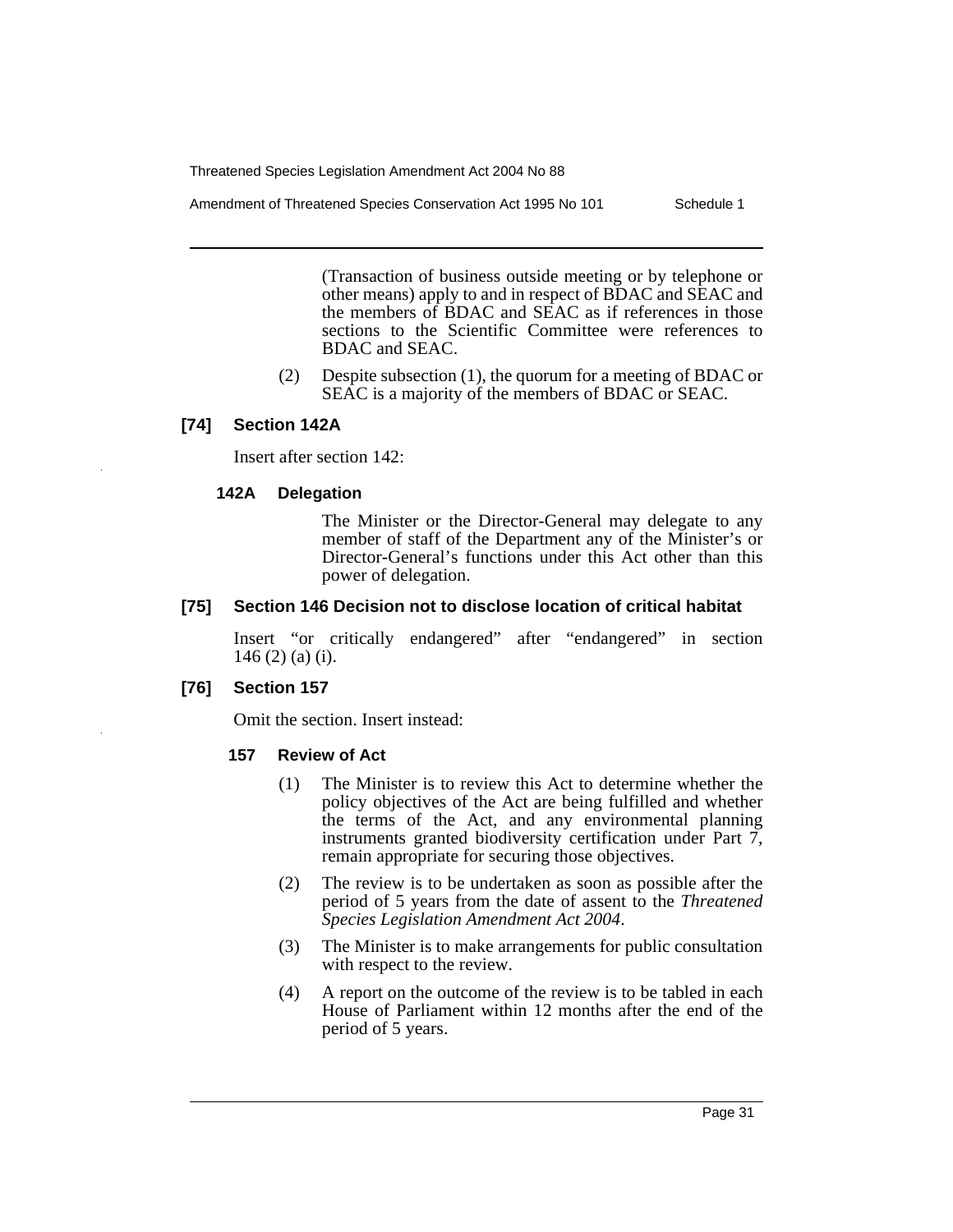Schedule 1 Amendment of Threatened Species Conservation Act 1995 No 101

#### **[77] Schedule 1A**

Insert after Schedule 1:

# **Schedule 1ACritically endangered species and ecological communities**

(Section 6)

# **Part 1 Critically endangered species**

# **Part 2 Critically endangered ecological communities**

### **[78] Schedule 2 Vulnerable species and ecological communities**

Omit "Sections 7 and 7A". Insert instead "Section 7".

### **[79] Schedule 2, Part 2**

Insert at the end of the Schedule:

# **Part 2 Vulnerable ecological communities**

#### **[80] Schedule 7 Savings, transitional and other provisions**

Insert at the end of clause 1 (1):

*Threatened Species Legislation Amendment Act 2004*, to the extent that it amends this Act

# **[81] Schedule 7, Part 5**

Insert after Part 4:

# **Part 5 Provisions consequent on Threatened Species Legislation Amendment Act 2004**

# **11 Definition**

In this Part:

*2004 amending Act* means the *Threatened Species Legislation Amendment Act 2004*.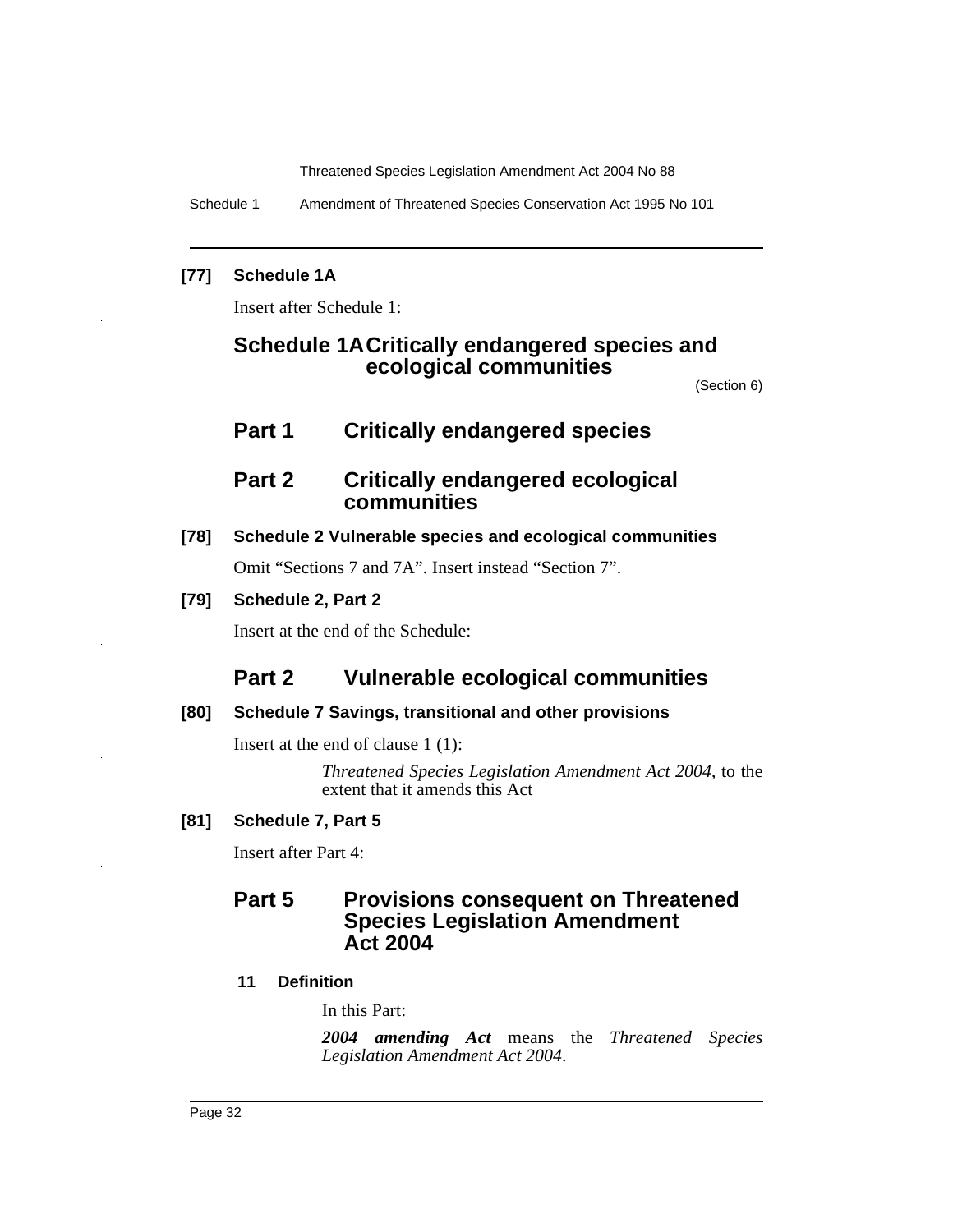Amendment of Threatened Species Conservation Act 1995 No 101 Schedule 1

#### **12 Referral of proposed final determinations to Minister**

The amendments to section 23, and new section 23A, as enacted by the 2004 amending Act extend to a matter pending under section 23 and not finally determined before the commencement of this clause.

#### **13 Threatened Species Priorities Action Statements**

The Director-General may exercise any function of the Director-General under Part 5A prior to the commencement of that Part, for the purpose of facilitating the adoption of a Threatened Species Priorities Action Statement on the commencement of that Part.

#### **14 Biological Diversity Advisory Council**

The members of the Biological Diversity Advisory Council holding office immediately before the repeal of sections  $137-139$  cease to hold office as members of the Advisory Council on that repeal (but are eligible, if otherwise qualified, for re-appointment as members of BDAC.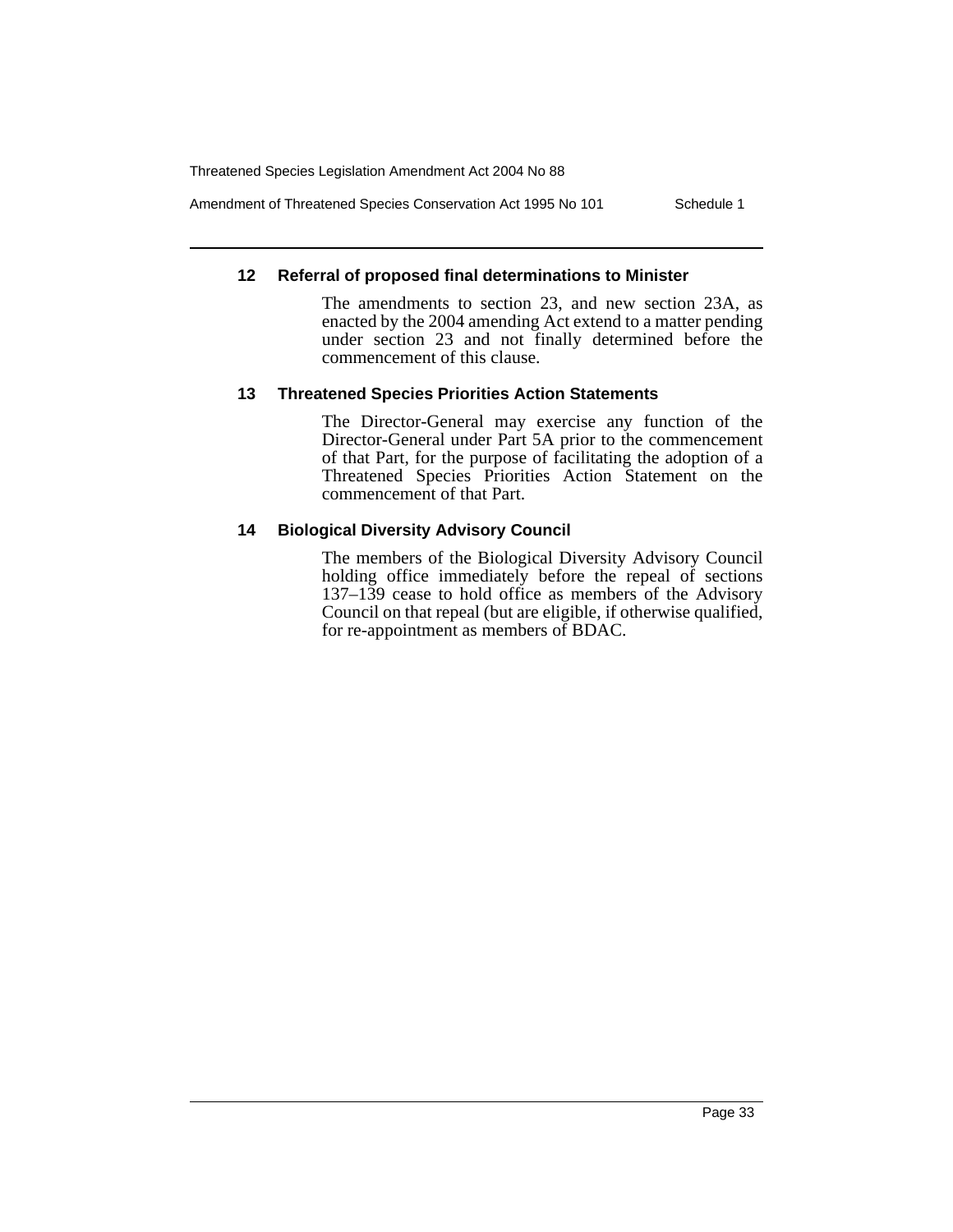Schedule 2 Amendment of Fisheries Management Act 1994 No 38

# <span id="page-34-0"></span>**Schedule 2 Amendment of Fisheries Management Act 1994 No 38**

(Section 3)

#### **[1] Section 220B Definitions**

Insert in alphabetical order in section 220B (1):

*BDAC* means the Biological Diversity Advisory Council established under the *Threatened Species Conservation Act 1995*.

*catchment action plan* or *CAP* means a catchment action plan approved under Part 4 of the *Catchment Management Authorities Act 2003*.

*critically endangered ecological community* means an ecological community specified in Part 2 of Schedule 4A.

*critically endangered species* means a species specified in Part 1 of Schedule 4A.

*critically endangered species and ecological communities* means species and ecological communities specified in Schedule 4A and *critically endangered species or ecological community* means a species or ecological community respectively specified in that Schedule.

*Department* means the Department of Primary Industries.

*environmental planning instrument* or *EPI* means an environmental planning instrument under the *Environmental Planning and Assessment Act 1979*.

*NPW Act* means the *National Parks and Wildlife Act 1974*.

*NRC* means the Natural Resources Commission established under the *Natural Resources Commission Act 2003*.

*Priorities Action Statement* means a Threatened Species Priorities Action Statement under Division 5A.

*SEAC* means the Social and Economic Advisory Council established under the *Threatened Species Conservation Act 1995*.

*threatened ecological community* means an ecological community specified in Part 3 of Schedule 4, Part 2 of Schedule 4A or Part 2 of Schedule 5.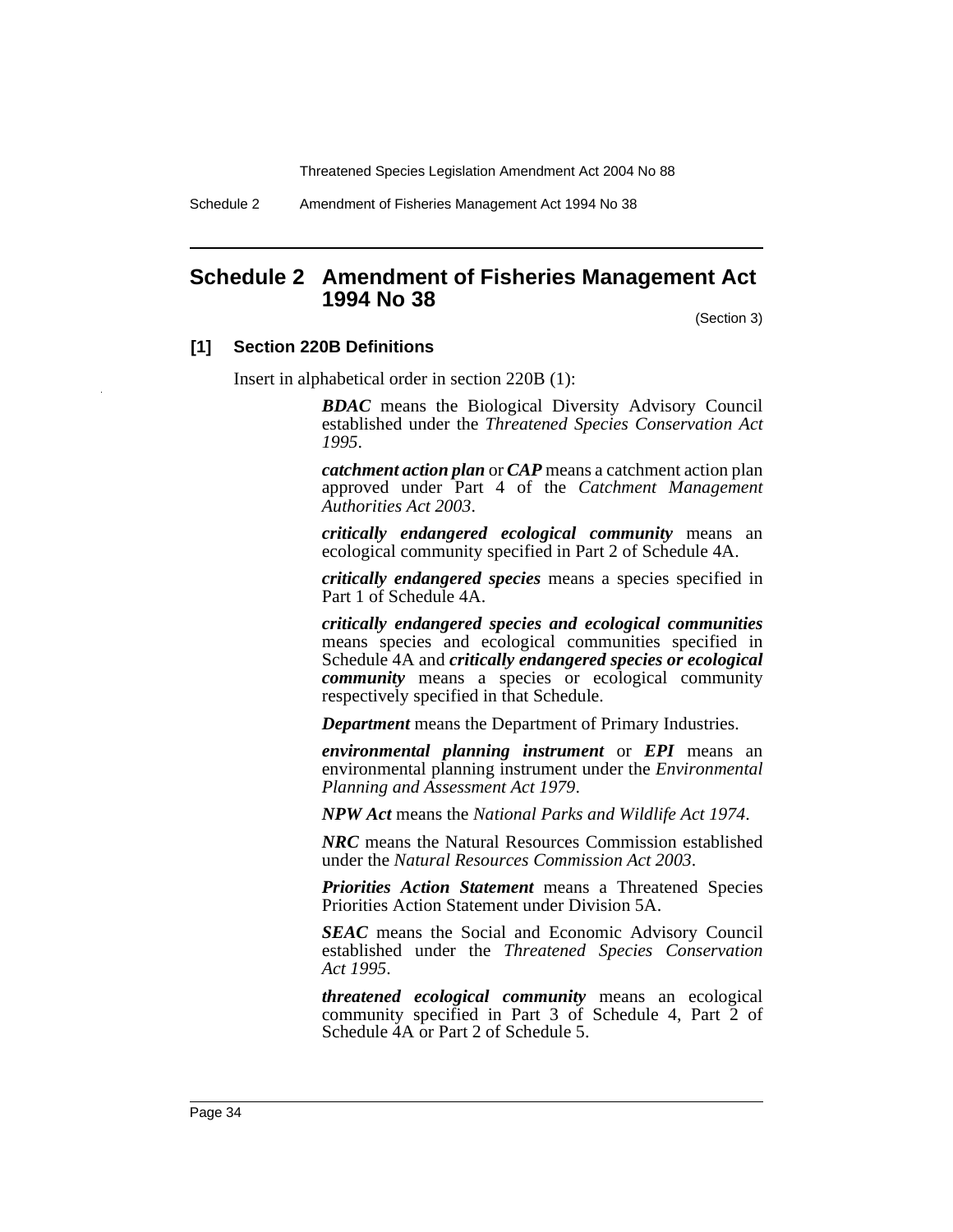Amendment of Fisheries Management Act 1994 No 38 Schedule 2

*vulnerable ecological community* means an ecological community specified in Part 2 of Schedule 5.

#### **[2] Section 220B (1), definition of "threatened species"**

Omit the definition. Insert instead:

*threatened species* means a species specified in Part 1 (Endangered species) or 4 (Species presumed extinct) of Schedule 4, Part 1 (Critically endangered species) of Schedule 4A or Part 1 (Vulnerable species) of Schedule 5.

#### **[3] Section 220B (1), definition of "threatened species, populations and ecological communities"**

Insert ", 4A" after "Schedules 4".

#### **[4] Section 220B (1), definition of "threatened species, populations and ecological communities"**

Omit "either of those Schedules". Insert instead "any of those Schedules".

#### **[5] Section 220B (1), definition of "vulnerable species"**

Insert "Part 1 of" before "Schedule 5".

#### **[6] Section 220C Lists**

Omit section 220C (5). Insert instead:

#### (4A) **Critically endangered species**

Part 1 of Schedule 4A contains a list of critically endangered species for the purposes of this Part.

#### (4B) **Critically endangered ecological communities**

Part 2 of Schedule 4A contains a list of critically endangered ecological communities for the purposes of this Part.

#### (5) **Vulnerable species**

Part 1 of Schedule 5 contains a list of vulnerable species for the purposes of this Part.

#### (5A) **Vulnerable ecological communities**

Part 2 of Schedule 5 contains a list of vulnerable ecological communities for the purposes of this Part.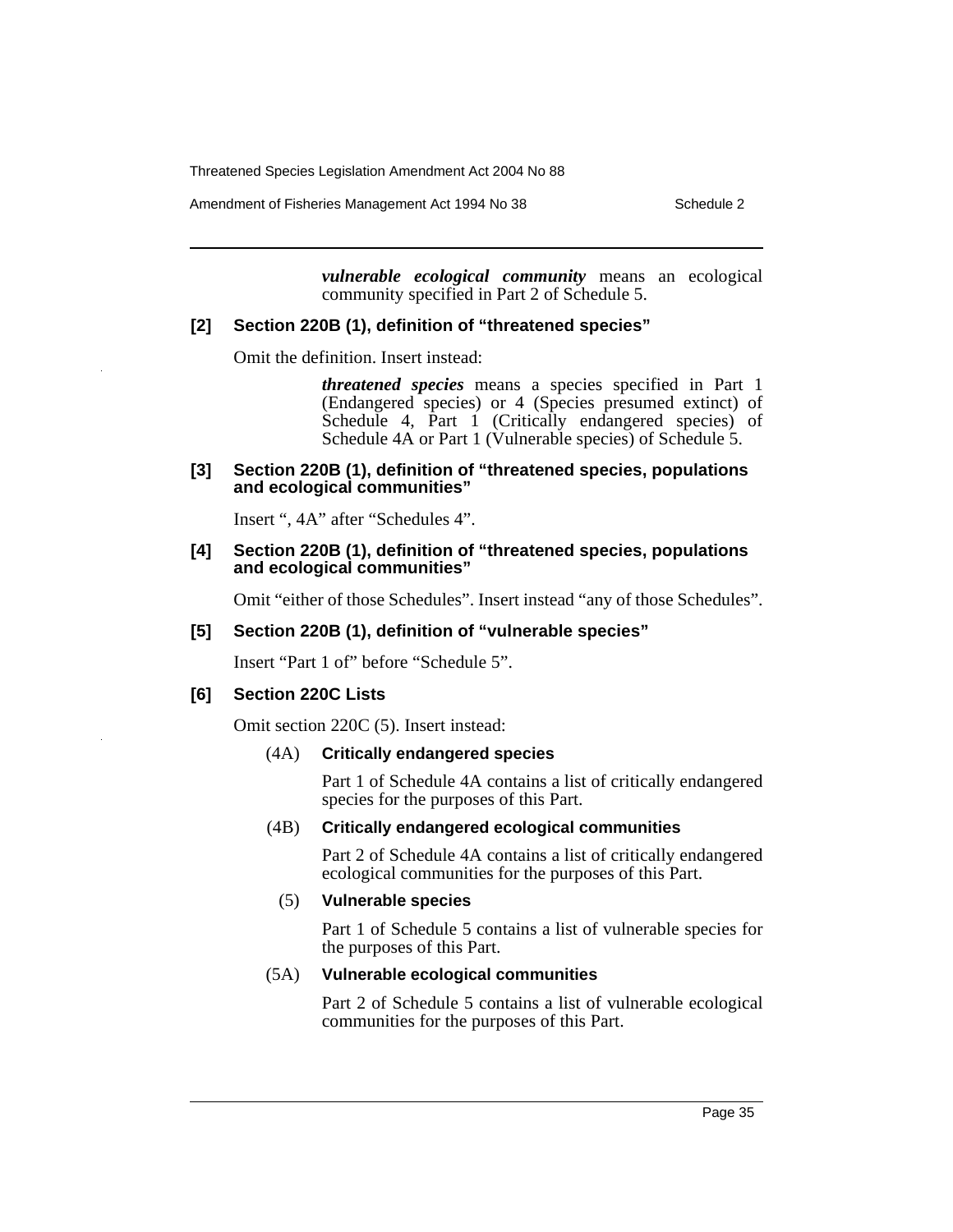Schedule 2 Amendment of Fisheries Management Act 1994 No 38

## **[7] Section 220D Amendment of lists**

Omit "Minister" wherever occurring in section 220D (1) and (2).

Insert instead "Fisheries Scientific Committee".

## **[8] Section 220D (1) and (2)**

Insert "4A," after "Schedule 4," wherever occurring.

## **[9] Section 220D (3)**

Omit the subsection. Insert instead:

(3) A new species, population, ecological community or threatening process may not be listed, nor any such listing changed or omitted, unless the requirements of Subdivision 2 have been complied with.

## **[10] Section 220E**

Omit the section. Insert instead:

#### **220E Identification of nationally threatened species and ecological communities**

- (1) A species or ecological community listed in Schedule 4, 4A or 5 that is also a listed threatened species or listed threatened ecological community under the *Environment Protection and Biodiversity Conservation Act 1999* of the Commonwealth is shown in Schedule 4, 4A or 5 to this Act marked with an asterisk to show its national status.
- (2) As soon as practicable after a species or ecological community that is or was indigenous to New South Wales becomes a listed threatened species or listed threatened ecological community under the *Environment Protection and Biodiversity Conservation Act 1999* of the Commonwealth, the Fisheries Scientific Committee is to consider whether, in accordance with this Division, the species or ecological community should be listed in Schedule 4, 4A or 5 to this Act.
- (3) If a species or ecological community ceases to be a listed threatened species or a listed threatened ecological community under the *Environment Protection and Biodiversity Conservation Act 1999* of the Commonwealth: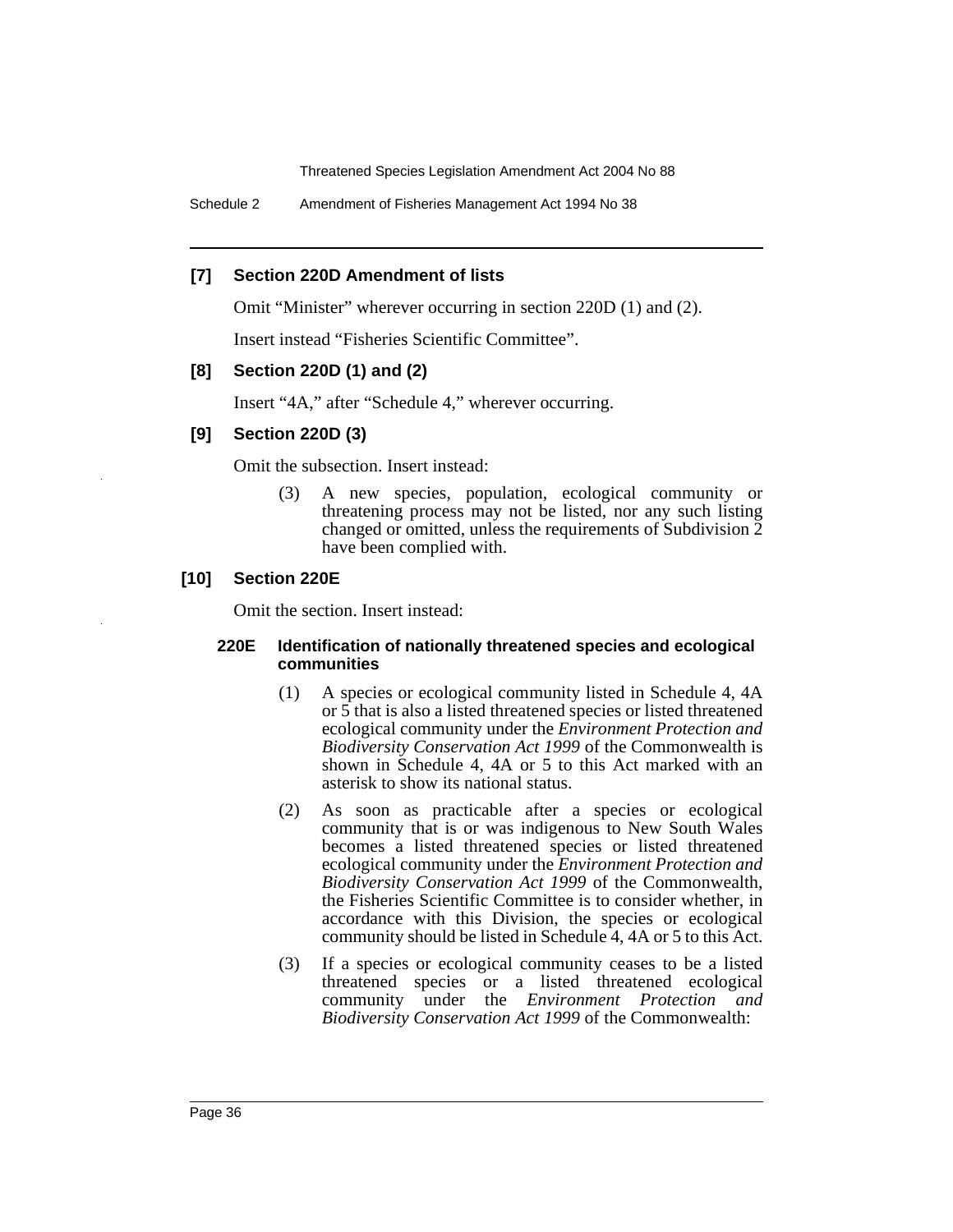Amendment of Fisheries Management Act 1994 No 38 Schedule 2

- (a) Schedule 4, 4A or 5 to this Act may be amended to omit the asterisk showing its national status, and
- (b) the Fisheries Scientific Committee is to consider, in accordance with this Division, whether the species or ecological community should be omitted from Schedule 4, 4A or 5 to this Act.

# **[11] Sections 220F–220FC**

Omit section 220F. Insert instead:

## **220F Eligibility for listing of species**

- (1) A species is eligible to be listed as a *species presumed extinct* at a particular time if, in the opinion of the Fisheries Scientific Committee, it has not been recorded in its known or expected habitat in New South Wales, despite targeted surveys, over a time frame appropriate, in the opinion of the Fisheries Scientific Committee, to its life cycle and form.
- (2) A species is eligible to be listed as a *critically endangered species* if, in the opinion of the Fisheries Scientific Committee, it is facing an extremely high risk of extinction in New South Wales in the immediate future, as determined in accordance with criteria prescribed by the regulations.
- (3) A species is eligible to be listed as an *endangered species* if, in the opinion of the Fisheries Scientific Committee:
	- (a) it is facing a very high risk of extinction in New South Wales in the near future, as determined in accordance with criteria prescribed by the regulations, and
	- (b) it is not eligible to be listed as a critically endangered species.
- (4) A species is eligible to be listed as a *vulnerable species* if, in the opinion of the Fisheries Scientific Committee:
	- (a) it is facing a high risk of extinction in New South Wales in the medium-term future, as determined in accordance with criteria prescribed by the regulations, and
	- (b) it is not eligible to be listed as an endangered or critically endangered species.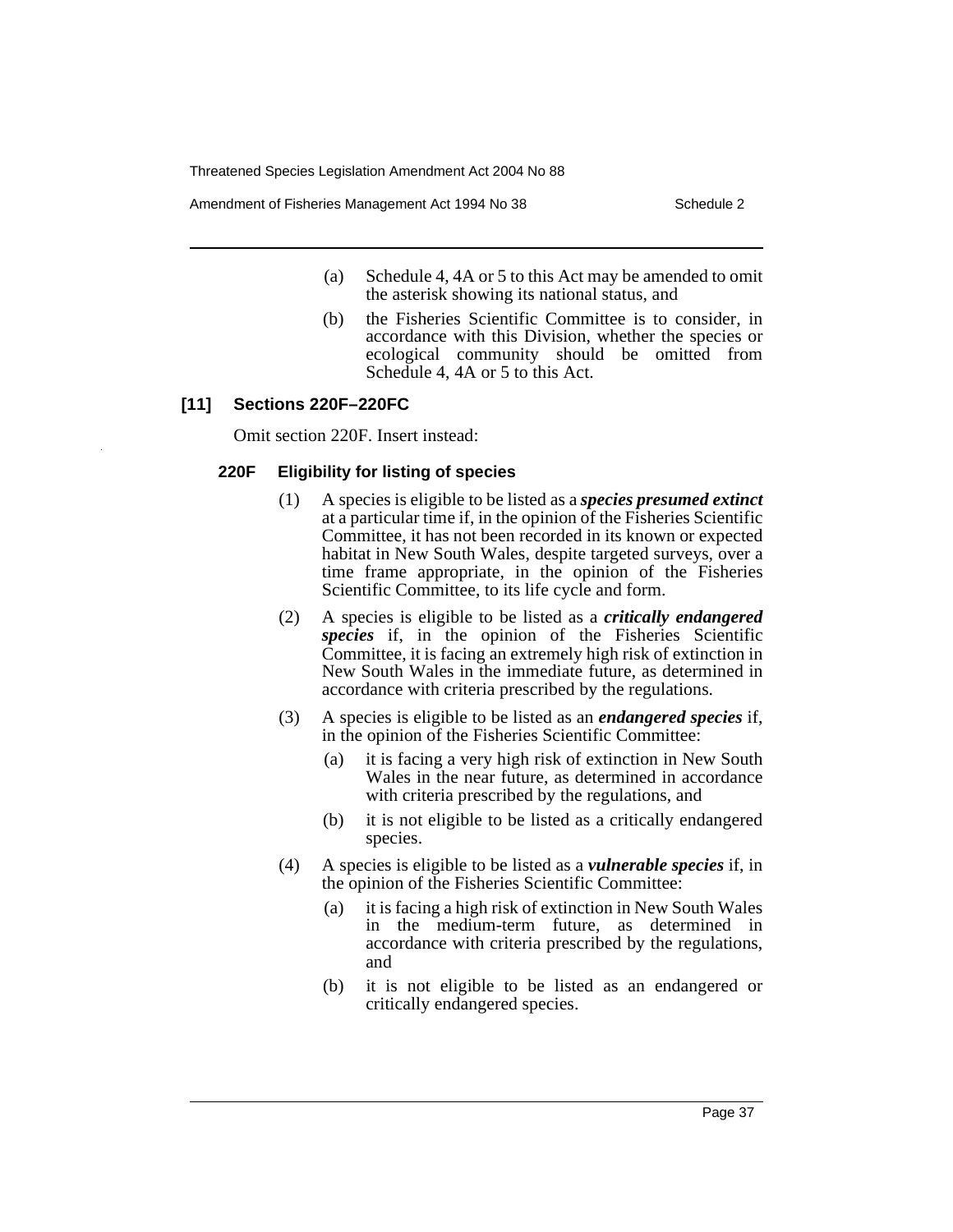Schedule 2 Amendment of Fisheries Management Act 1994 No 38

## **220FA Listing of populations**

- (1) A population is eligible to be listed as an *endangered population* if, in the opinion of the Fisheries Scientific Committee, it is facing a very high risk of extinction in New South Wales in the near future, as determined in accordance with criteria prescribed by the regulations.
- (2) A population is not eligible to be listed as an endangered population if it is a population of a species already listed in Schedule 4 or 4A.

## **220FB Listing of ecological communities**

- (1) An ecological community is eligible to be listed as a *critically endangered ecological community* if, in the opinion of the Fisheries Scientific Committee, it is facing an extremely high risk of extinction in New South Wales in the immediate future, as determined in accordance with criteria prescribed by the regulations.
- (2) An ecological community is eligible to be listed as an *endangered ecological community* if, in the opinion of the Fisheries Scientific Committee:
	- (a) it is facing a very high risk of extinction in New South Wales in the near future, as determined in accordance with criteria prescribed by the regulations, and
	- (b) it is not eligible to be listed as a critically endangered ecological community.
- (3) An ecological community is eligible to be listed as a *vulnerable ecological community* if, in the opinion of the Fisheries Scientific Committee:
	- (a) it is facing a high risk of extinction in New South Wales in the medium-term future, as determined in accordance with criteria prescribed by the regulations, and
	- (b) it is not eligible to be listed as an endangered or critically endangered ecological community.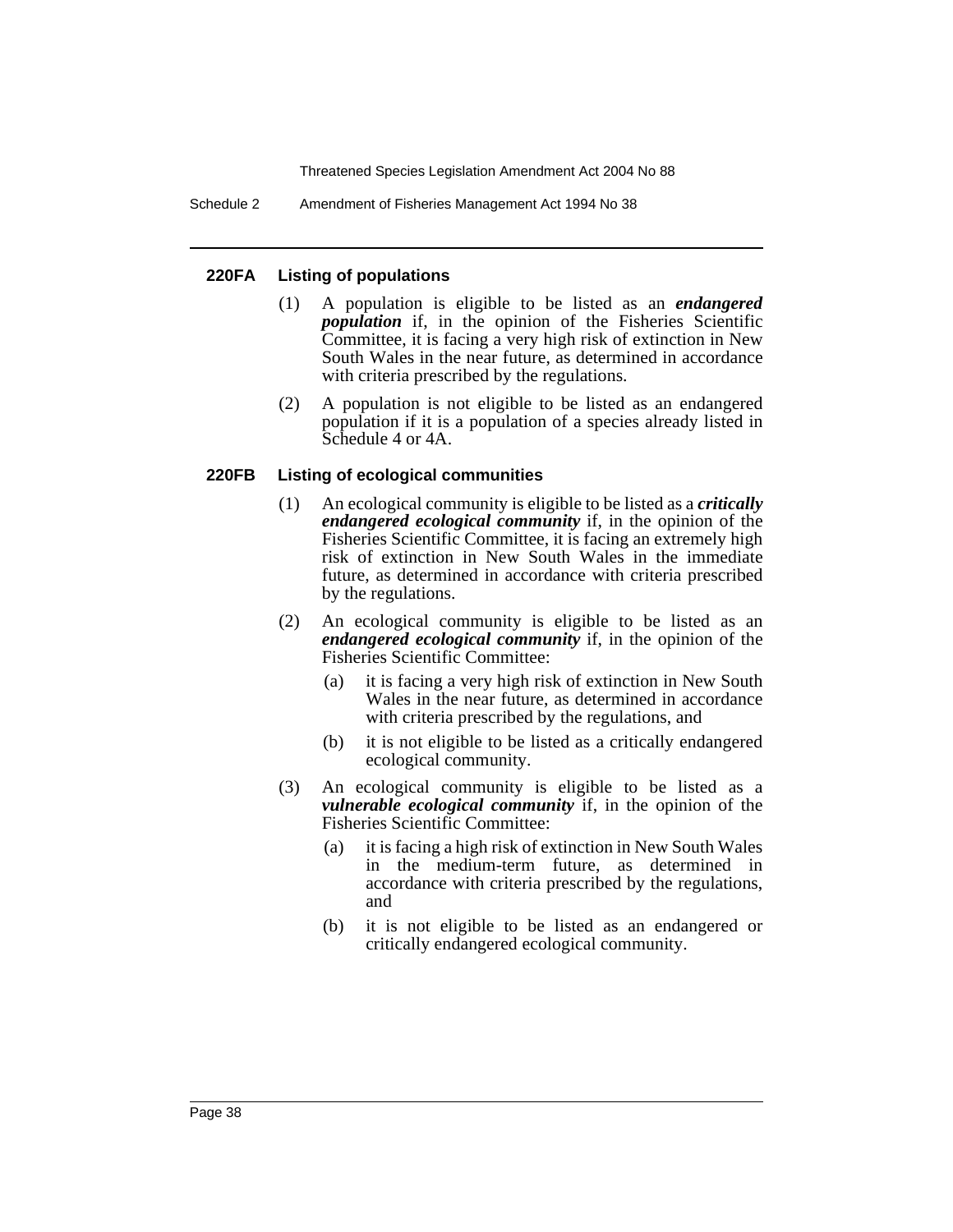Amendment of Fisheries Management Act 1994 No 38 Schedule 2

#### **220FC Threatening processes eligible for listing as key threatening processes**

- (1) A threatening process is eligible to be listed as a *key threatening process* if, in the opinion of the Fisheries Scientific Committee:
	- (a) it adversely affects threatened species, populations or ecological communities, or
	- (b) it could cause species, populations or ecological communities that are not threatened to become threatened.
- (2) The regulations may prescribe criteria for the determination of matters under this section.

#### **220FD Regulations prescribing criteria under this Part**

A regulation that prescribes criteria for the purposes of section 220F, 220FA, 220FB or 220FC is not to be made unless the Minister certifies in writing that:

- (a) the criteria are based on scientific principles only, and
- (b) any criteria for listing under the *Environment Protection and Biodiversity Conservation Act 1999* of the Commonwealth were given due consideration before the regulation was made.

## **[12] Section 220G**

Omit the section. Insert instead:

## **220G Fisheries Scientific Committee responsible for lists**

The Fisheries Scientific Committee is responsible for determining whether any species, populations, ecological communities or threatening processes should be listed in Schedule 4, 4A, 5 or 6.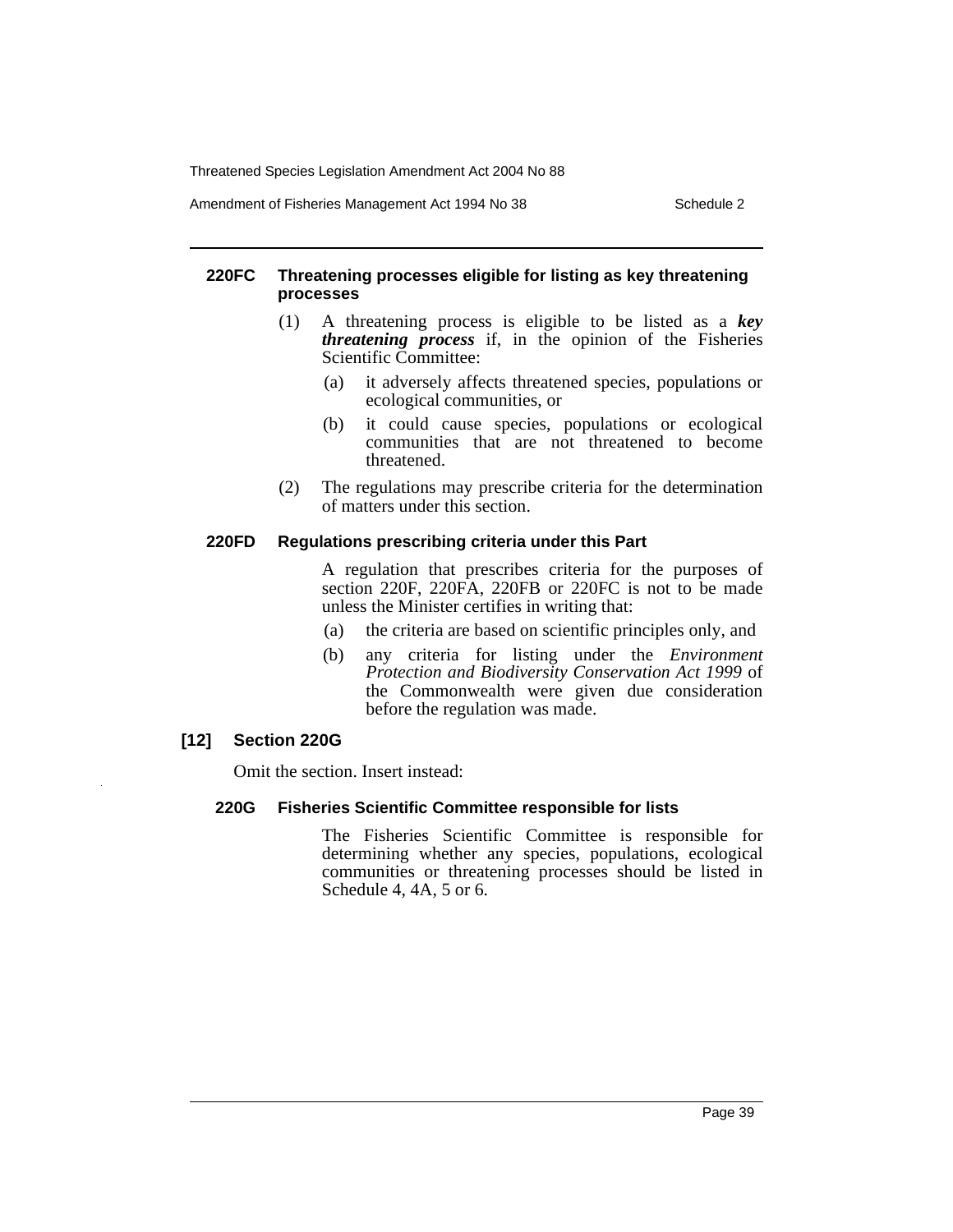Schedule 2 Amendment of Fisheries Management Act 1994 No 38

#### **[13] Section 220H**

Omit the section. Insert instead:

#### **220H Who may initiate action for listing**

- (1) The Fisheries Scientific Committee may make a determination for the purposes of this Subdivision on its own initiative.
- (2) The Fisheries Scientific Committee may also make a determination:
	- (a) following a request by the Minister or the NRC, or
	- (b) on a nomination, made in accordance with this Division, of any other person.
- (3) A proposal that involves the alteration of the listing status of a species or ecological community (by moving the description of the species or ecological community from one Schedule to another or from one Part of a Schedule to another Part of the Schedule) may be dealt with under this Subdivision as a composite proposal, whereby all aspects of the proposal are dealt with together.

#### **[14] Section 220I How nominations made**

Insert ", 4A" after "Schedule 4" in section 220I (1).

#### **[15] Section 220I (5)**

Insert after section 220I (4):

(5) The Fisheries Scientific Committee is to give notice of a nomination to the Minister and the NRC within 14 days after the nomination is made.

#### **[16] Section 220J Consideration of nomination by Fisheries Scientific Committee**

Omit section 220J (1). Insert instead:

- (1) The Fisheries Scientific Committee is to determine priorities for its consideration of nominations every 12 months and in determining those priorities is to have regard to:
	- (a) the degree of threat, immediacy of threat, taxonomic distinctiveness and such other matters as the Fisheries Scientific Committee considers relevant, and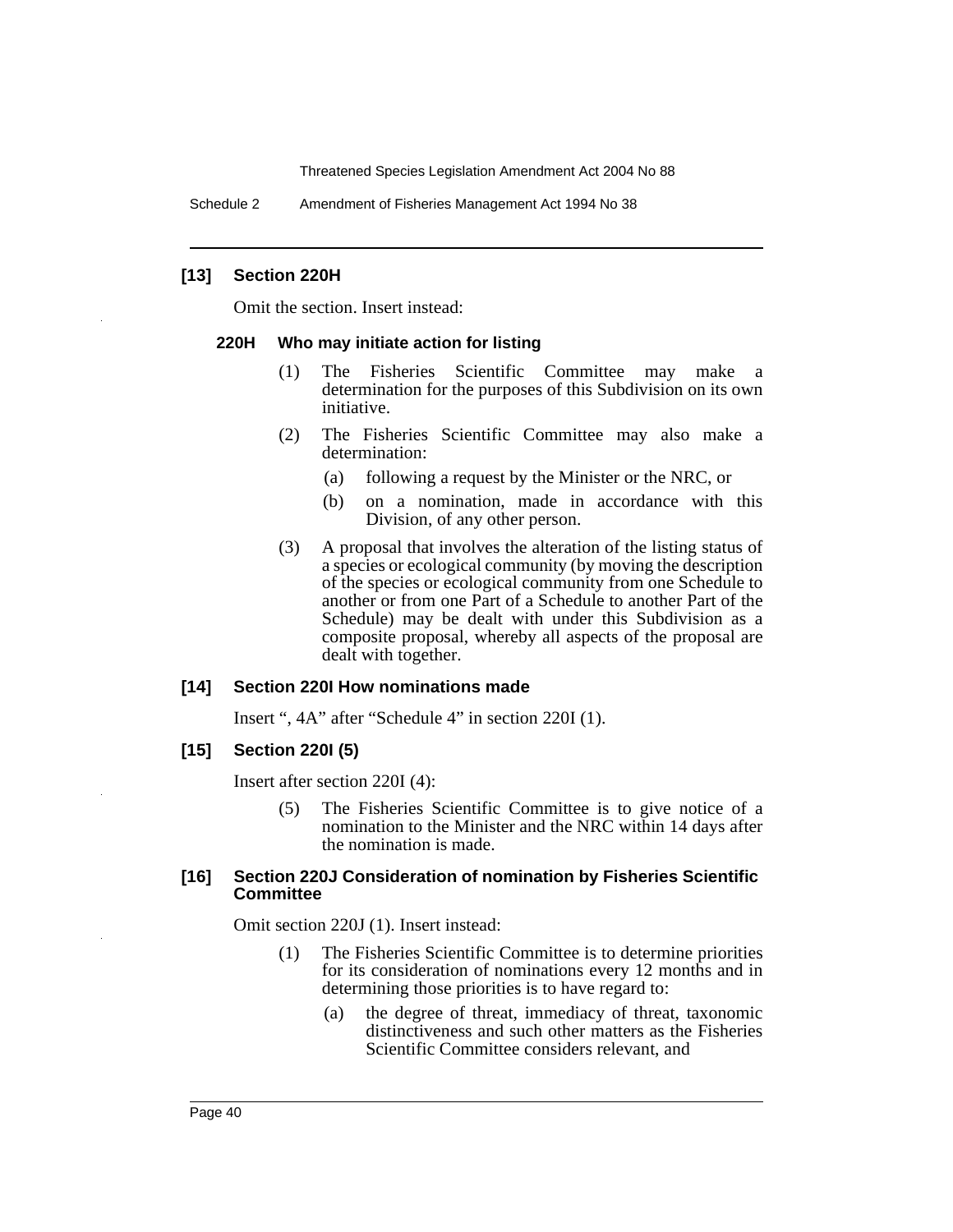Amendment of Fisheries Management Act 1994 No 38 Schedule 2

- (b) any advice or recommendations of the Minister or the NRC concerning those priorities.
- (1A) The NRC and the Minister may give advice or make recommendations to the Fisheries Scientific Committee concerning priorities for the consideration of nominations by the Fisheries Scientific Committee, and in giving that advice or making those recommendations the NRC and the Minister may consider State-wide issues of concern in biodiversity conservation.

# **[17] Section 220J (3) (a)**

Omit "recommend". Insert instead "make".

#### **[18] Section 220J (4)**

Insert ", the NRC" after "Minister".

#### **[19] Section 220K Notification and consultation with respect to proposed determination of Fisheries Scientific Committee**

Omit "recommendation" wherever occurring.

Insert instead "determination".

#### **[20] Section 220K**

Insert ", 4A" after "Schedule 4".

#### **[21] Sections 220L–220MA**

Omit sections 220L and 220M. Insert instead:

#### **220L Fisheries Scientific Committee's final determination**

- (1) The Fisheries Scientific Committee must either accept or reject a proposal for the amendment of Schedule 4, 4A, 5 or 6, and must give reasons for the determination.
- (2) The reasons for a determination are to include reference to such of the criteria prescribed by the regulations under sections 220F–220FC as may be relevant to the determination.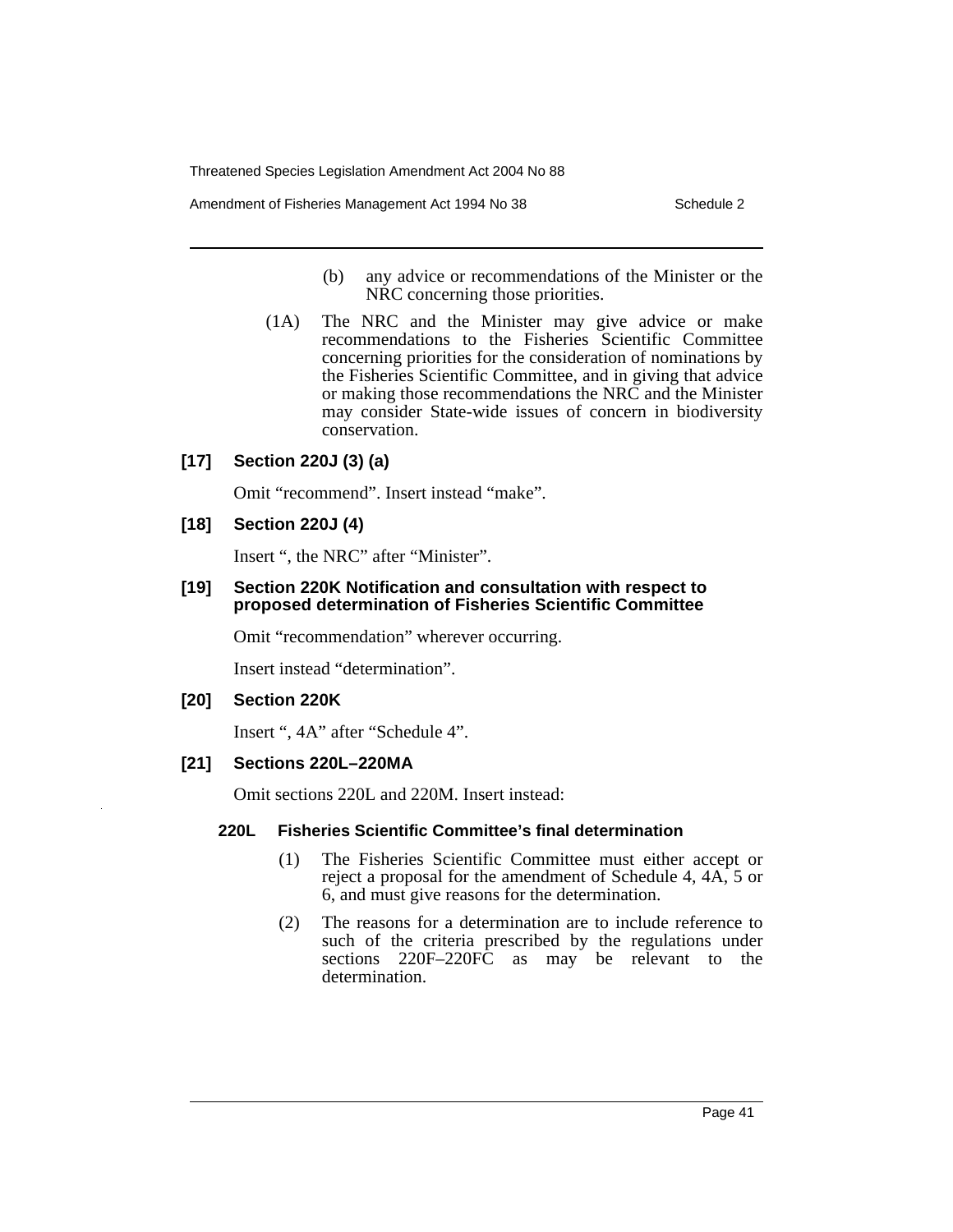Schedule 2 Amendment of Fisheries Management Act 1994 No 38

- (3) In a case involving a nomination, the Fisheries Scientific Committee must make a final determination within 6 months after the end of the period allowed for public comment on the proposed determination of the nomination under section 220K (as provided under section 284).
- (4) Before making a final determination the Fisheries Scientific Committee must give the Minister notice in writing of the proposed final determination. The Minister then has 2 months to decide whether to refer the proposed final determination back to the Fisheries Scientific Committee for further consideration under section 220M.
- (5) The Fisheries Scientific Committee is not to proceed to make the proposed final determination unless:
	- (a) the Minister has notified the Fisheries Scientific Committee that the Minister has decided not to refer the proposed determination back to the Fisheries Scientific Committee for further consideration, or
	- (b) the Minister has not referred the proposed final determination back to the Fisheries Scientific Committee for further consideration under section 220M within 2 months after the Minister was given notice of the proposed final determination, or
	- (c) if the Minister has referred the proposed final determination back to the Fisheries Scientific Committee for further consideration under section 220M within that 2 months, the Fisheries Scientific Committee has decided to proceed with the final determination following that further consideration.
- (6) The Minister may at the request of the Fisheries Scientific Committee extend and further extend the period of 6 months under subsection (3), to a maximum period of 2 years.
- (7) Failure to make a final determination within the period required by this section or to give notice to the Minister of a proposed final determination within the period required by this section does not affect the validity of the determination.

#### **220M Minister's response to proposed final determination**

(1) Within 2 months after receiving notice from the Fisheries Scientific Committee of a proposed final determination, the Minister may: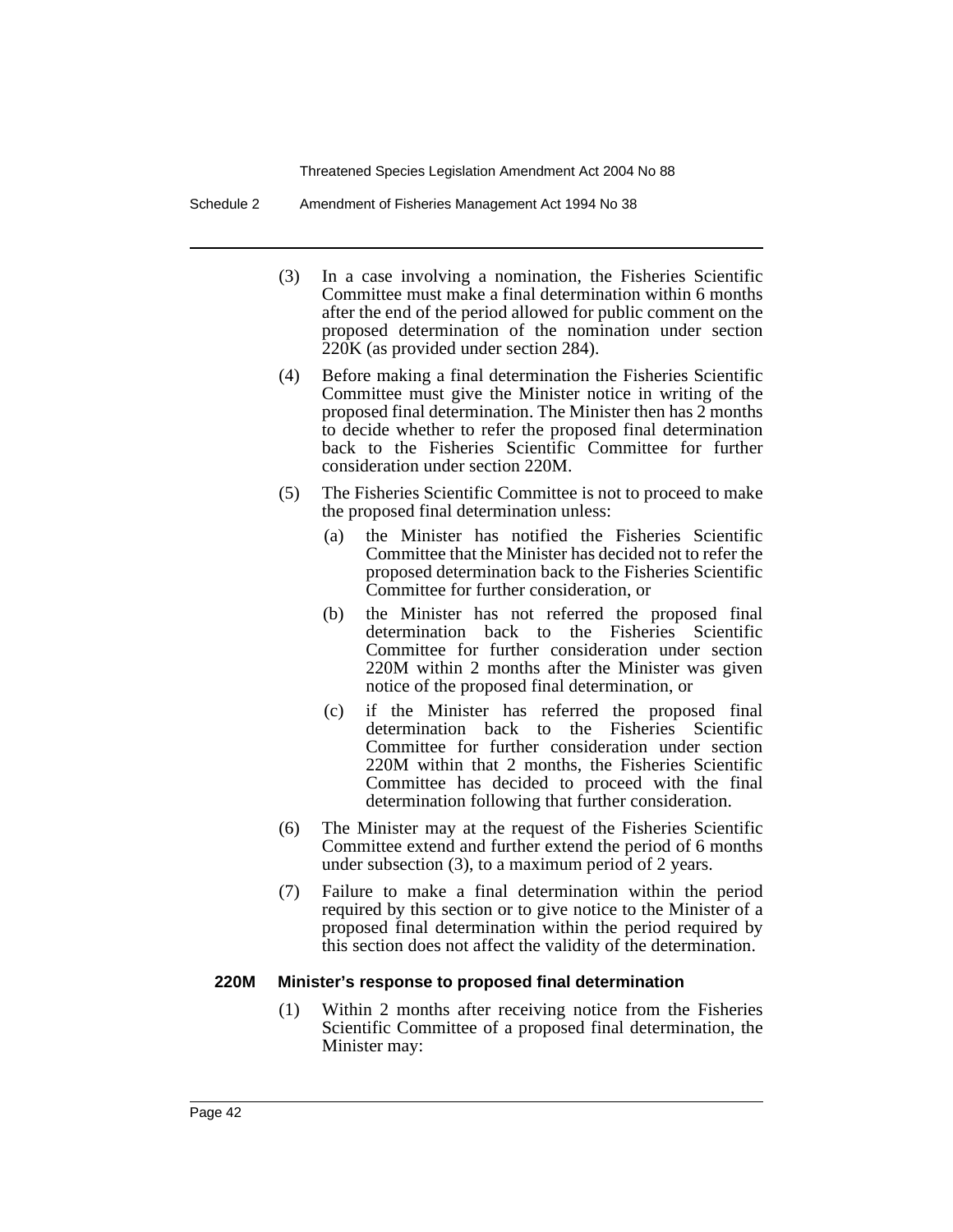Amendment of Fisheries Management Act 1994 No 38 Schedule 2

- (a) notify the Fisheries Scientific Committee that the Minister has decided not to refer the proposed determination back to the Fisheries Scientific Committee for further consideration, or
- (b) refer the proposed final determination back to the Fisheries Scientific Committee for further consideration.
- (2) The Minister may only refer a matter back to the Fisheries Scientific Committee for reasons of a scientific nature provided to the Fisheries Scientific Committee. In the case of a nomination, the Fisheries Scientific Committee is to notify the person who made the nomination that the matter has been referred back to the Fisheries Scientific Committee and of the Minister's reasons for doing so.
- (3) If a proposed final determination is referred back to the Fisheries Scientific Committee for further consideration:
	- (a) the Fisheries Scientific Committee may, after further considering it, decide to proceed with the final determination, to change the final determination or not to proceed with the final determination, and
	- (b) the Fisheries Scientific Committee is to make that decision within 3 months, and
	- (c) the Minister cannot refer the matter back to the Fisheries Scientific Committee again after it has made that decision.
- (4) Failure to make a decision within the period required by this section does not affect the validity of the decision.

#### **220MA Publication of final determination**

- (1) On making a final determination, the Fisheries Scientific Committee must, as soon as practicable:
	- (a) make an order under section 220D giving effect to the determination, and
	- (b) in a case involving a nomination, notify the person who made the nomination of the determination, and
	- (c) notify the Minister, the NRC and the Director-General of the determination, and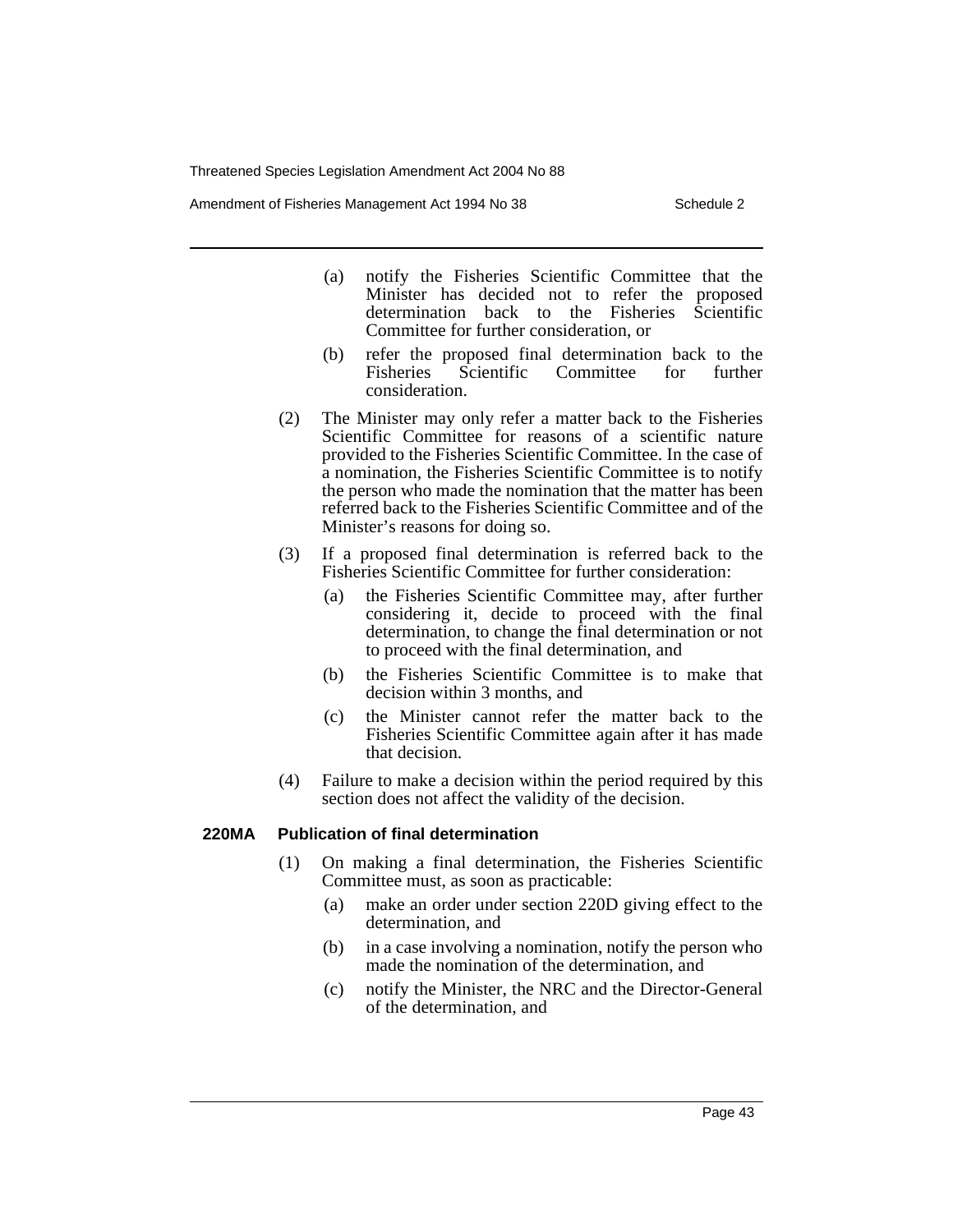Schedule 2 Amendment of Fisheries Management Act 1994 No 38

- (d) publish notice of the determination in a newspaper circulating generally throughout the State and, if the determination is likely to affect a particular area or areas (other than the State as a whole), in a newspaper circulating generally in that area or areas, and
- (e) publish notice of the making of the determination in the Gazette.
- (2) The notice must specify the manner in which members of the public may obtain a copy of the determination and the reasons for it.
- (3) The reasons for a final determination are to include reference to such of the criteria prescribed by the regulations under sections 220F–220FC as may be relevant to the determination.
- (4) Copies of the final determination and the reasons for it are to be made available to members of the public (free of charge) as follows:
	- (a) by publication on the internet site of the Department,
	- (b) in response to a request made by contacting an office of the Department in a manner specified in the notice of the determination,
	- (c) in response to a request made in person at an office of the Department at an address specified in the notice of the determination.
- (5) The validity of a final determination cannot be questioned in any legal proceedings except those commenced in a court by any person within 3 months of the date of publication in the Gazette of notice of the making of the final determination.

#### **[22] Section 220N Provisional listing**

Omit section 220N (2). Insert instead:

- (2) The Fisheries Scientific Committee may make a determination for the provisional listing of any such endangered species without complying with sections 220K, 220L (3)–(6) and 220M. The other provisions of this Subdivision apply to and in respect of any such determination.
- (2A) The Fisheries Scientific Committee must make a determination about a nomination within 6 months after it is made or, if additional information has been requested, after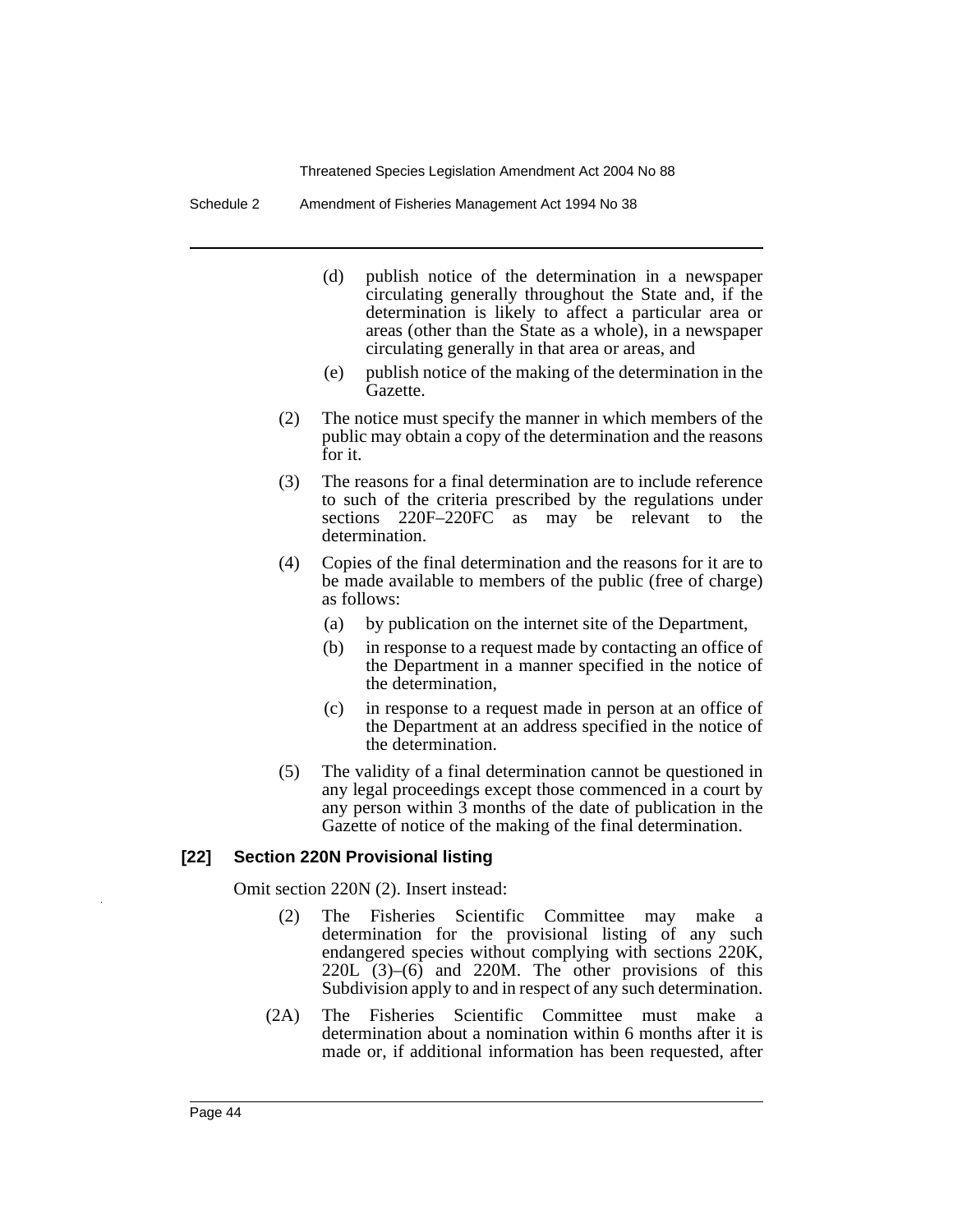Amendment of Fisheries Management Act 1994 No 38 Schedule 2

that information has been provided or the period specified for its provision has expired. Failure to make a determination within that period does not affect the validity of the determination.

## **[23] Section 220NA**

Insert after section 220N:

## **220NA Lists to be kept under review**

- (1) The Fisheries Scientific Committee must keep the lists in Schedules 4, 4A, 5 and 6 under review and must, at least every 2 years, determine whether any changes to the lists are necessary.
- (2) The NRC or the Minister may give advice or make recommendations to the Fisheries Scientific Committee concerning priorities for the review of the lists in Schedules 4, 4A, 5 and 6 under this section, and the Fisheries Scientific Committee is to have regard to any such advice or recommendations.
- (3) The NRC or the Minister may give directions to the Fisheries Scientific Committee requiring the Fisheries Scientific Committee to undertake investigations for the purpose of identifying species, populations and communities that are potentially threatened species, populations and communities.

## **[24] Part 7A, Division 3, heading**

Omit the heading. Insert instead:

## **Division 3 Critical habitat of endangered species, populations and ecological communities and critically endangered species and ecological communities**

# **[25] Sections 220P (1), 220T (1), 220Y (2) (a)**

Insert "or critically endangered species or ecological community" after "endangered species, population or ecological community" wherever occurring.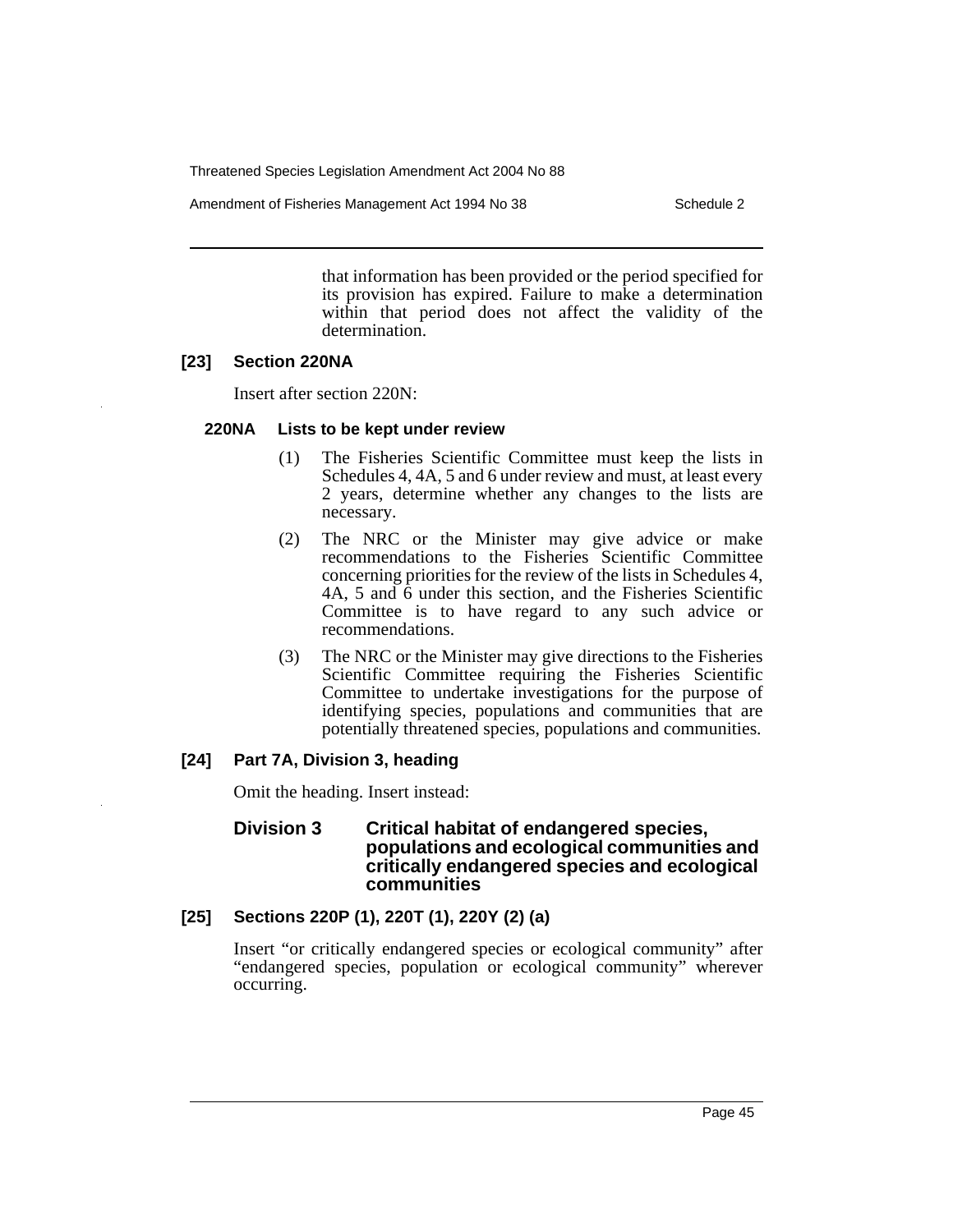Schedule 2 Amendment of Fisheries Management Act 1994 No 38

## **[26] Section 220Q Identification of critical habitat**

Insert "and each critically endangered species and ecological community" after "ecological community" in section 220Q (1).

#### **[27] Section 220ZD Damage to habitat of threatened species, population or ecological community**

Insert at the end of section 220ZD:

- (2) In proceedings for an offence under this section in respect of an act or an omission of a person that causes damage to any habitat (other than critical habitat) of a threatened species, population or ecological community, it is to be conclusively presumed that the person knew that the land concerned was habitat of that kind if it is established that:
	- (a) the act or omission occurred in the course of the carrying out of development or an activity for which development consent under Part 4 of the *Environmental Planning and Assessment Act 1979*, or an approval to which Part 5 of that Act applies, was required but not obtained, or
	- (b) the act or omission constituted a failure to comply with any such development consent or approval.

## **[28] Section 220ZF Defences**

Insert after section 220ZF (1) (b):

(b1) was authorised by a property vegetation plan approved under the *Native Vegetation Act 2003*, being an act that had the benefit of biodiversity certification of the native vegetation reform package under Division 10 when the plan was approved, or

# **[29] Section 220ZF (1) (e)**

Omit "agricultural or".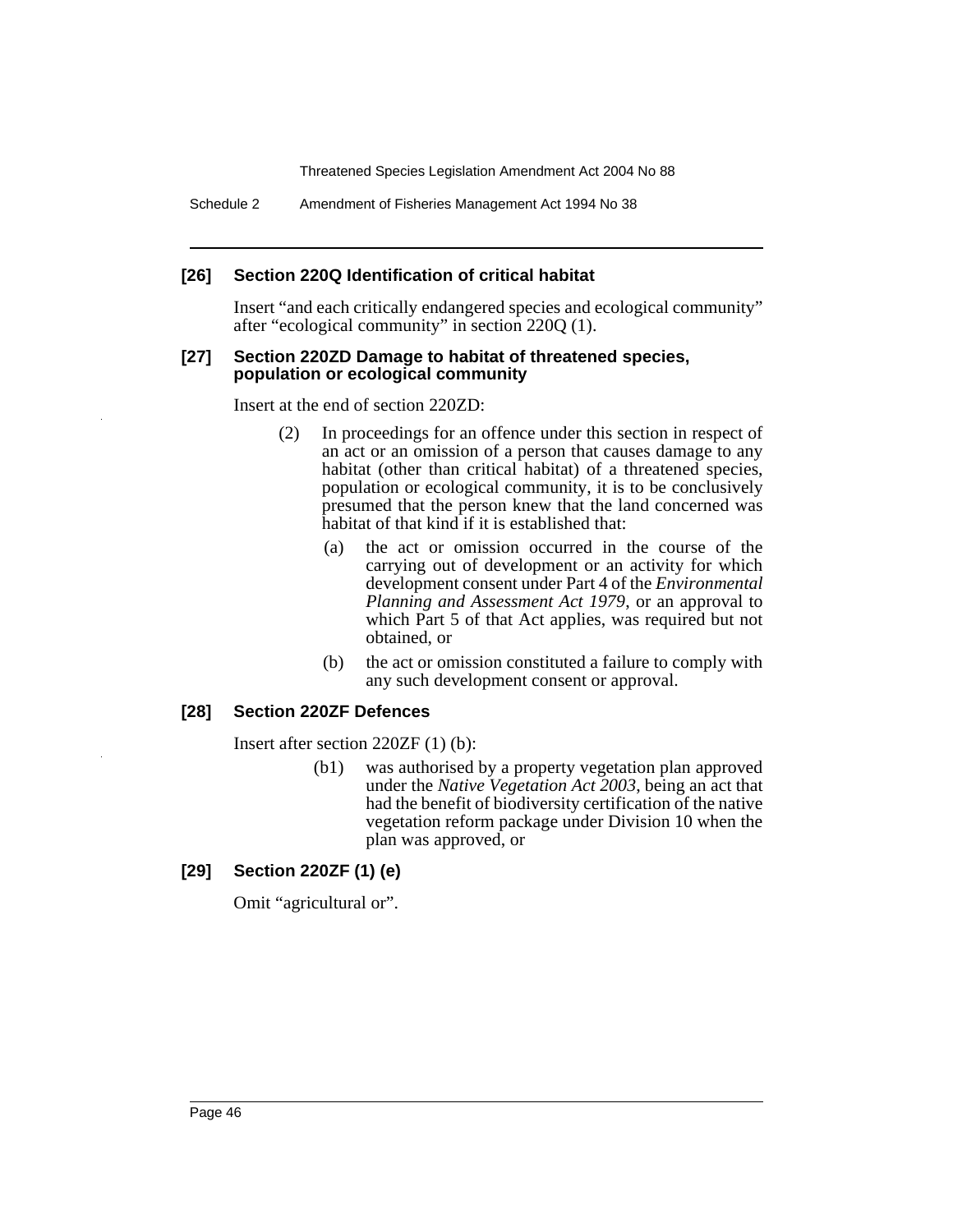Amendment of Fisheries Management Act 1994 No 38 Schedule 2

#### **[30] Section 220ZFA**

Insert after section 220ZF:

#### **220ZFA Further defences**

- (1) It is a defence to a prosecution for an offence against this Division if the accused proves that the act constituting the alleged offence was any of the following activities:
	- (a) clearing of native vegetation that constitutes a routine agricultural management activity,
	- (b) a routine farming practice activity (other than clearing of native vegetation),

**Note.** Both (a) and (b) must be read subject to subsection (3).

- (c) an activity that is permitted under any of the following provisions of the *Native Vegetation Act 2003*:
	- (i) section 19 (Clearing of non-protected regrowth permitted),
	- (ii) section 23 (Continuation of existing farming activities),
	- (iii) section 24 (Sustainable grazing),
- (d) any other activity prescribed by the regulations for the purposes of this section.
- (2) Each of the following is a *routine agricultural management activity* for the purposes of this section:
	- (a) the construction, operation and maintenance of rural infrastructure:
		- (i) including (subject to the regulations) dams, permanent fences, buildings, windmills, bores, air strips (in the Western Division), stockyards, and farm roads, but
		- (ii) not including rural infrastructure in areas zoned as rural-residential under environmental planning instruments or on small holdings (as defined in the regulations),
	- (b) the removal of noxious weeds under the *Noxious Weeds Act 1993*,
	- (c) the control of noxious animals under the *Rural Lands Protection Act 1998*,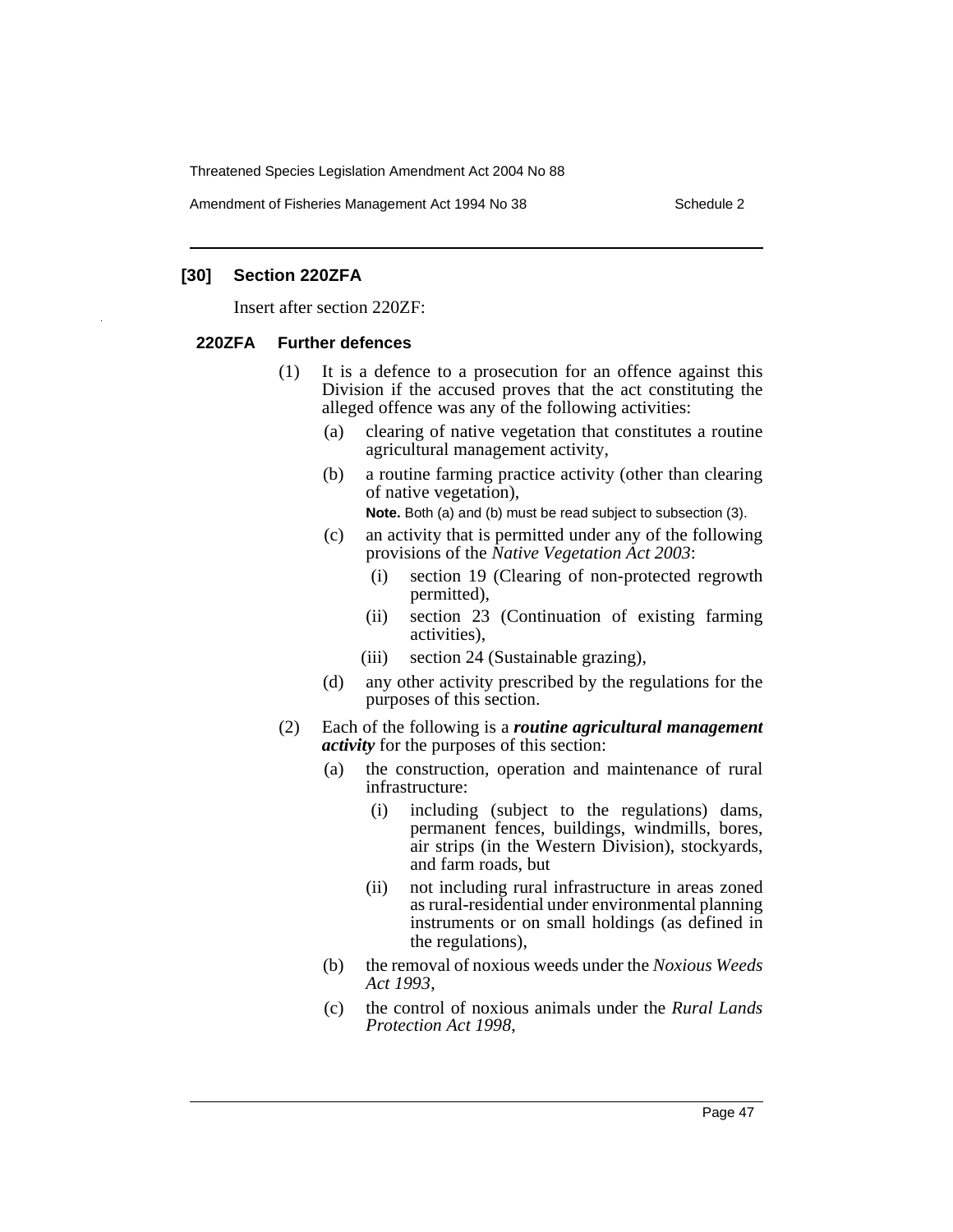Schedule 2 Amendment of Fisheries Management Act 1994 No 38

- (d) the collection of firewood (except for commercial purposes),
- (e) the harvesting or other clearing of native vegetation planted for commercial purposes,
- (f) the lopping of native vegetation for stock fodder (including uprooting mulga in the Western Division in areas officially declared to be drought affected),
- (g) traditional Aboriginal cultural activities (except commercial activities),
- (h) the maintenance of public utilities (such as those associated with the transmission of electricity, the supply of water, the supply of gas and electronic communication),
- (i) any activity reasonably considered necessary to remove or reduce an imminent risk of serious personal injury or damage to property.
- (3) This section does not authorise the doing of an act:
	- (a) if it exceeds the minimum extent reasonably necessary for carrying out the routine agricultural management activity or routine farming practice activity, or
	- (b) if it is done for a work, building or structure before the grant of any statutory approval or other authority required for the work, building or structure.
- (4) This section does not apply to land described or referred to in Part 3 (Urban areas) of Schedule 1 to the *Native Vegetation Act 2003*.
- (5) The regulations may make provision for or with respect to:
	- (a) extending, limiting or varying the activities referred to in subsection (1) (and that subsection is to be construed accordingly), or
	- (b) excluding any specified land or class of land from the operation of subsection (1), or
	- (c) including any specified land or class of land in the operation of subsection (1) that would otherwise be excluded from its operation by subsection (4).
- (6) Until regulations under subsection (5) otherwise provide, any regulations in force under section 11 (2) of the *Native Vegetation Act 2003* apply for the purposes of extending,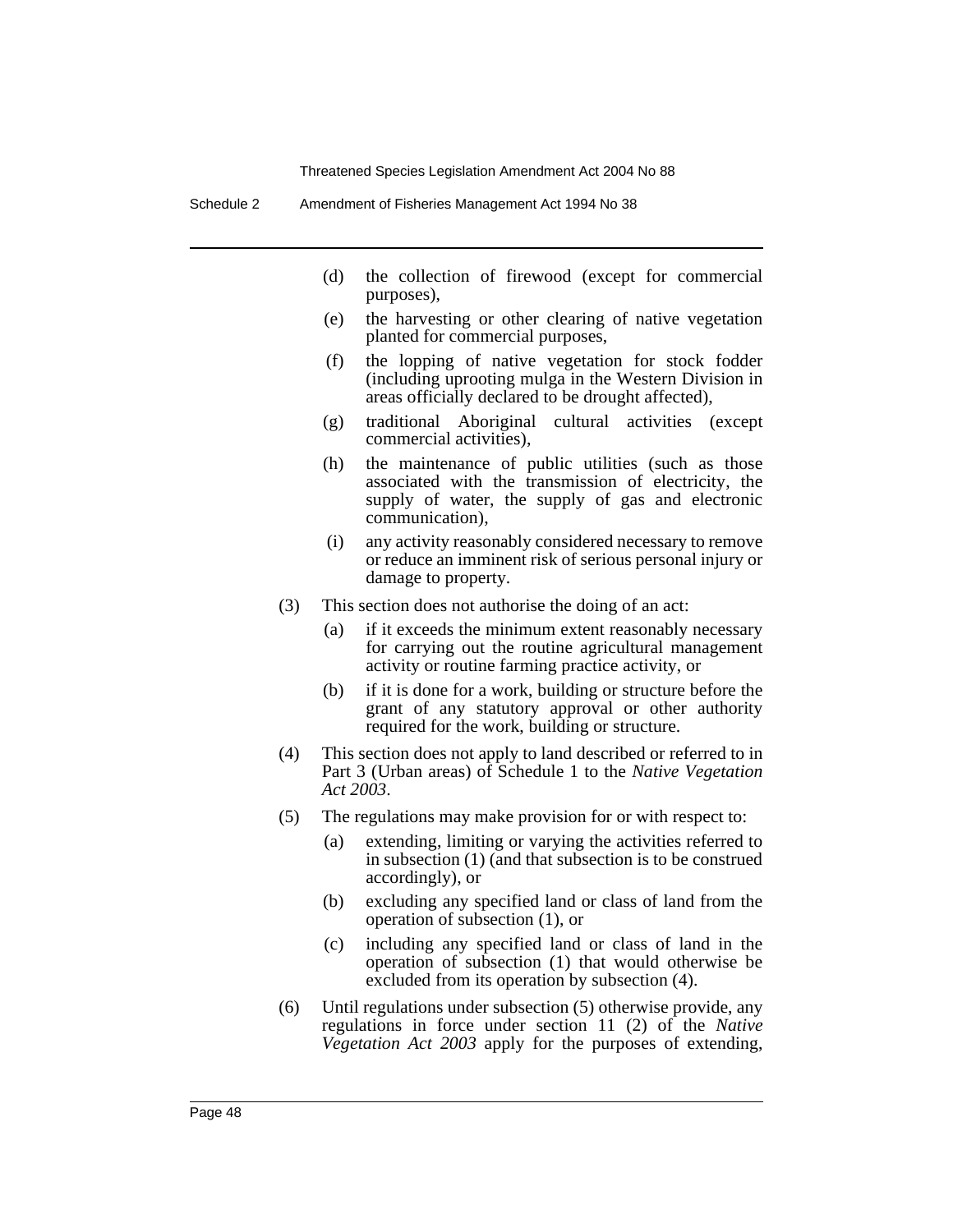Amendment of Fisheries Management Act 1994 No 38 Schedule 2

limiting or varying the activities referred to in subsection (2) in the same way as those regulations apply for the purposes of extending, limiting or varying the activities referred to in section 11 (1) of that Act.

#### **[31] Section 220ZI Director-General to prepare recovery plans for threatened species, populations and ecological communities**

Omit "must prepare" from section 220ZI (1).

Insert instead "may prepare".

## **[32] Section 220ZI (1) (a)**

Insert "or critically endangered" after "endangered".

## **[33] Section 220ZI (1)**

Omit "as soon as practicable after it is listed,".

## **[34] Section 220ZI (2)**

Insert "and may be made for part of a range of a species, population or ecological community," after "community" where firstly occurring.

## **[35] Section 220ZJ Director-General to prepare threat abatement plans**

Omit "must prepare" from section 220ZJ (1).

Insert instead "may prepare".

## **[36] Section 220ZK**

Omit the section. Insert instead:

## **220ZK Priorities for recovery or threat abatement plans**

Priorities in the preparation of recovery plans or threat abatement plans are to be in accordance with the priorities for recovery or threat abatement established by the relevant Priorities Action Statement.

#### **[37] Section 220ZL Deadlines for preparation of recovery or threat abatement plans**

Omit the section.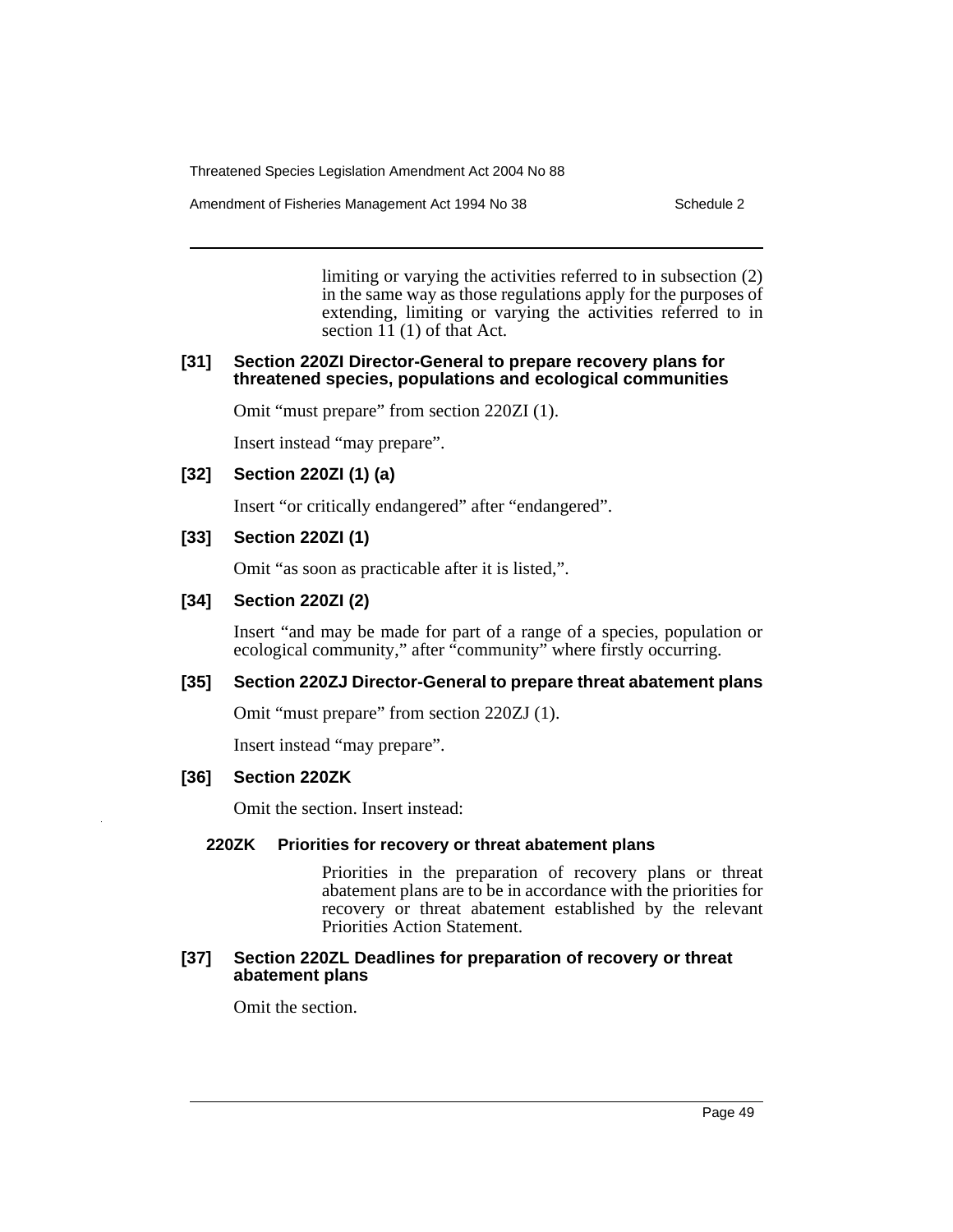Schedule 2 Amendment of Fisheries Management Act 1994 No 38

#### **[38] Section 220ZO Public and other consultation concerning draft recovery or threat abatement plan**

Omit section 220ZO (3). Insert instead:

- (3) If the Director-General considers that a public authority should be responsible for the implementation of a measure to be included in a plan:
	- (a) the Director-General must consult with the chief executive officer of the public authority before completing the preparation of the plan, and
	- (b) a measure must not be included in a plan for implementation by a public authority unless the chief executive officer of the public authority approves of the inclusion of the measure.

## **[39] Part 7A, Division 5A**

Insert after Division 5 of Part 7A:

## **Division 5A Threatened Species Priorities Action Statements**

#### **220ZVA What the Statement provides for**

A Threatened Species Priorities Action Statement (also called a Priorities Action Statement) is a statement that:

- (a) sets out the strategies (*recovery and threat abatement strategies*) to be adopted for promoting the recovery of each threatened species, population and ecological community to a position of viability in nature and for managing each key threatening process as provided by section 220ZJ (1), and
- (b) establishes relative priorities for the implementation of recovery and threat abatement strategies, and
- (c) establishes performance indicators to facilitate reporting on achievements in implementing recovery and threat abatement strategies and their effectiveness, and
- (d) contains a status report on each threatened species, where information is available, and
- (e) sets out clear timetables for recovery and threat abatement planning and achievement.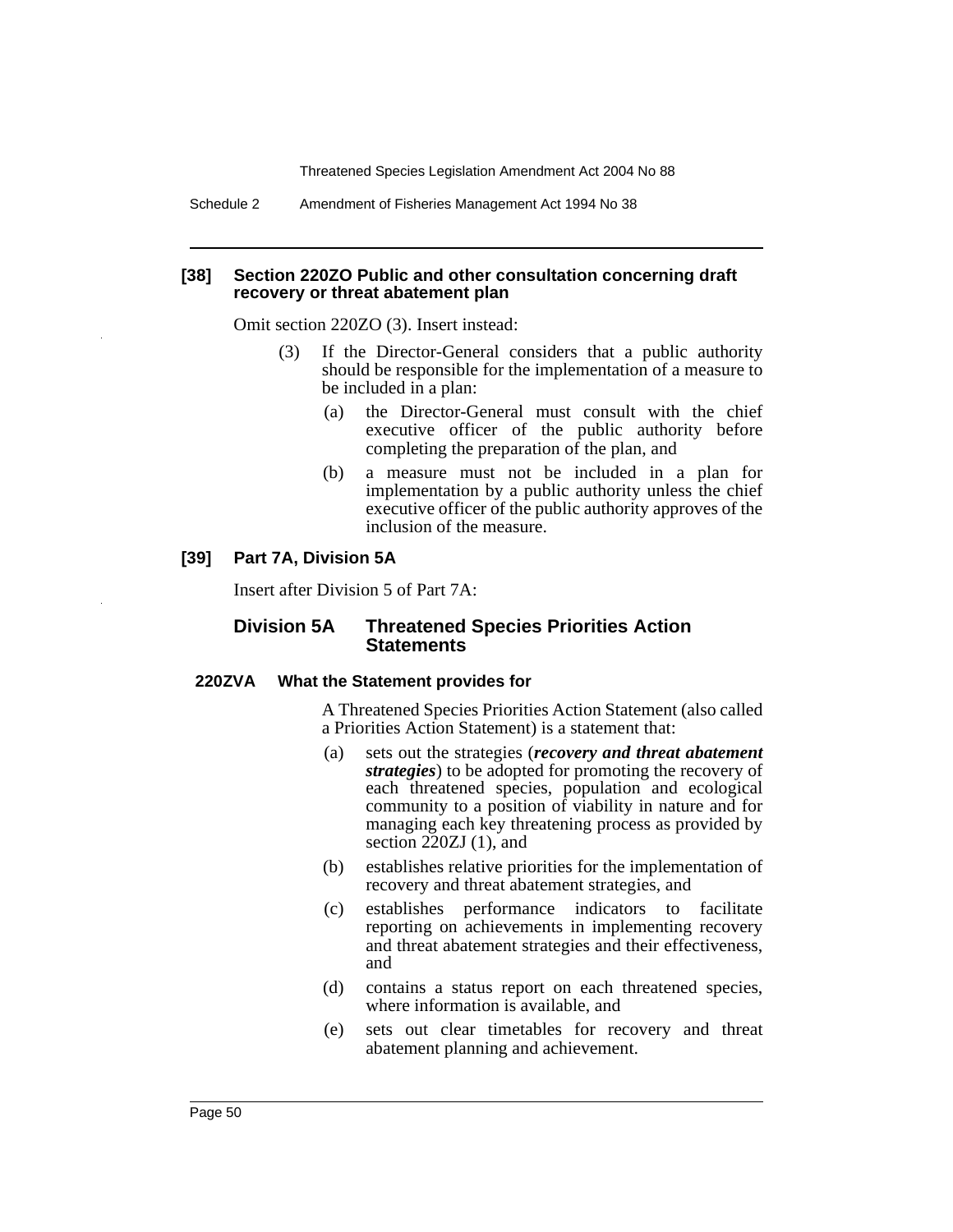Amendment of Fisheries Management Act 1994 No 38 Schedule 2

#### **220ZVB Director-General to prepare and adopt Priorities Action Statement**

- (1) The Director-General is to prepare and adopt a Priorities Action Statement for the purposes of this Part.
- (2) The Priorities Action Statement must be completed as soon as practicable and no later than 12 months after the date of assent to the *Threatened Species Legislation Amendment Act 2004*.
- (3) The Director-General is to review the Priorities Action Statement every 3 years and may make changes to the Priorities Action Statement pursuant to any such review by adopting amendments to the Statement.
- (4) In preparing or reviewing a Priorities Action Statement, the Director-General is to seek advice from the NRC, the Fisheries Scientific Committee, BDAC, SEAC and such other State government agencies as the Director-General considers appropriate.

#### **220ZVC Public consultation on draft statement or amendments**

Before adopting a Priorities Action Statement or any amendment to the statement, the Director-General must first prepare a draft of the statement or amendment and give the public an opportunity to make submissions on the draft statement or amendment.

**Note.** Section 284 regulates the public consultation procedure. It requires copies of the draft statement to be publicly exhibited and a period of at least 30 days for public comment.

## **220ZVD Consideration of submissions by Director-General**

- (1) The Director-General must consider all written submissions received by the Director-General on or before the date specified in the notice.
- (2) The Director-General may alter the draft statement or amendment to take account of those submissions.
- (3) The Director-General must adopt the Priorities Action Statement or amendment (with or without alterations) within 4 months after the end of the period allowed for the public comment on the draft statement or amendment.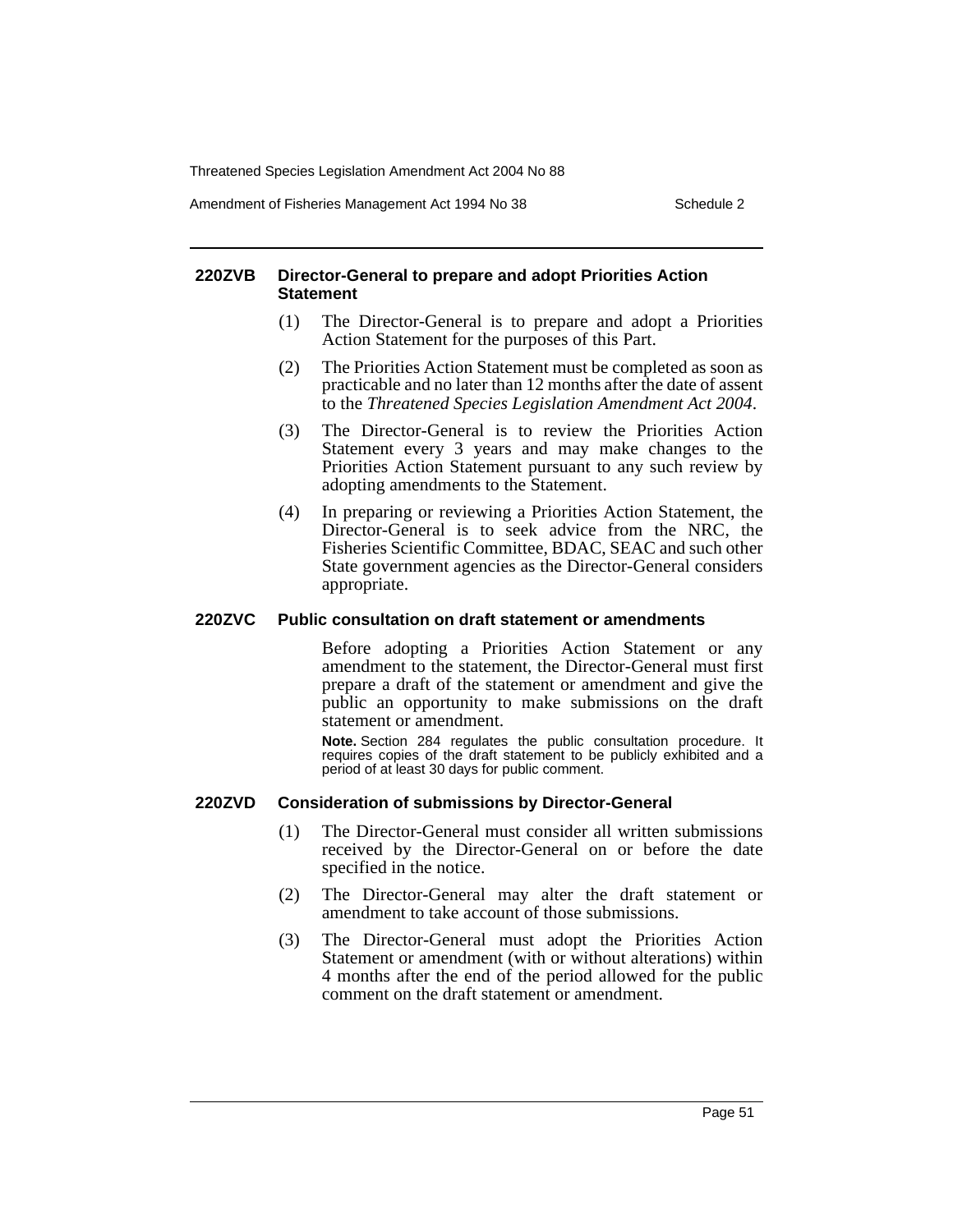Schedule 2 Amendment of Fisheries Management Act 1994 No 38

#### **220ZVE Review to include report on achievements**

As part of each review of the Priorities Action Statement, the Director-General is to include in the Priorities Action Statement a report on achievements in implementing the strategies established by the Priorities Action Statement during the period to which the review applies.

## **[40] Section 221NA**

Insert after section 221N:

## **221NA Regulations**

- (1) The regulations may provide that development or an activity of a specified type constitutes, or does not constitute, development that is likely to significantly affect threatened species, populations or ecological communities, or their habitats.
- (2) Any such regulation has effect (despite the provisions of this Act or any other Act) for the purposes of the operation of:
	- (a) Division 6 (Licensing and Ministerial orders) of Part 7A of this Act, and
	- (b) Parts 4 and 5 of the *Environmental Planning and Assessment Act 1979* (including the operation of those Parts as applying under any other Act).

**Note.** Exceptions for the carrying out of routine agricultural management activities are provided for in section 220ZFA.

(3) A regulation that provides that development or an activity of a specified type does not constitute development that is likely to significantly affect threatened species, populations or ecological communities, or their habitats, is not to be made unless the Minister has certified in writing that the development or activity is of minimal environmental impact on threatened species, populations and ecological communities, and their habitats.

# **[41] Section 221ZB Functions of Fisheries Scientific Committee**

Insert "or critically endangered" after "endangered" in section 221ZB (2) (b).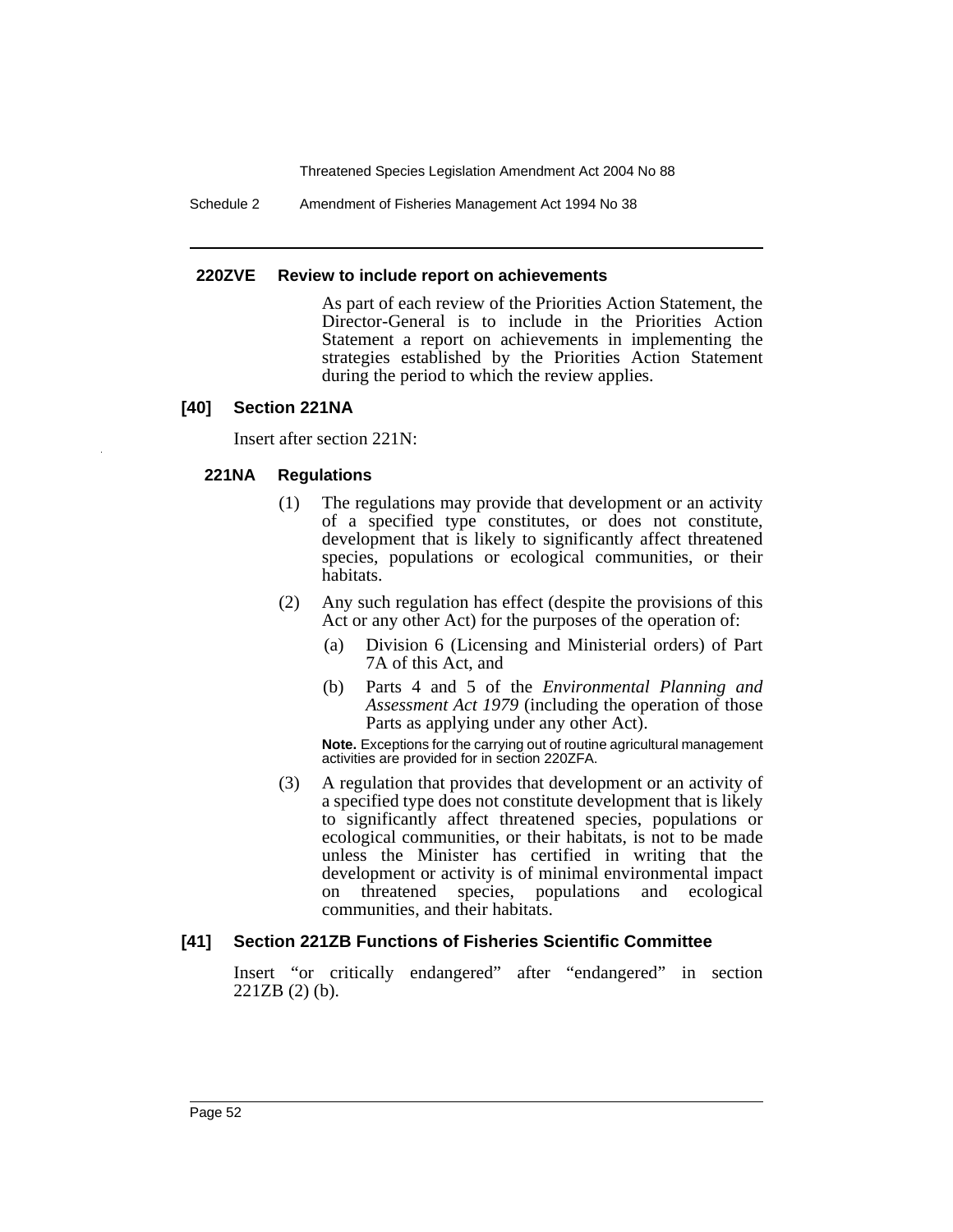Amendment of Fisheries Management Act 1994 No 38 Schedule 2

## **[42] Section 221ZB (2) (e)**

Insert "and the NRC" after "Minister" where firstly occurring.

## **[43] Part 7A, Divisions 10 and 11**

Insert after Division 9 of Part 7A:

## **Division 10 Biodiversity certification of native vegetation reform package**

#### **221ZF Native vegetation reform package**

For the purposes of this Division, the *native vegetation reform package* is the package of reforms comprising the following:

- (a) the *Native Vegetation Act 2003* and the regulations under that Act,
- (b) State-wide standards and targets for natural resource management issues recommended under the *Natural Resources Commission Act 2003* and adopted by the Government,
- (c) catchment action plans under the *Catchment Management Authorities Act 2003*,
- (d) protocols and guidelines adopted or made under the regulations under the *Native Vegetation Act 2003*, the *Catchment Management Authorities Act 2003* and the *Natural Resources Commission Act 2003*.

## **221ZG Biodiversity certification of native vegetation reform package**

- (1) The Minister may by order published in the Gazette confer biodiversity certification on the native vegetation reform package for the purposes of this Part.
- (2) The Minister may confer biodiversity certification even if the native vegetation reform package does not comprise all the elements of the package.
- (3) The Minister may, by order published in the Gazette, suspend biodiversity certification of the native vegetation reform package if the composition of the package changes after its certification (for instance by any amendment of the *Native Vegetation Act 2003* or regulations under that Act, or by the approval or amendment of a State-wide standard or target or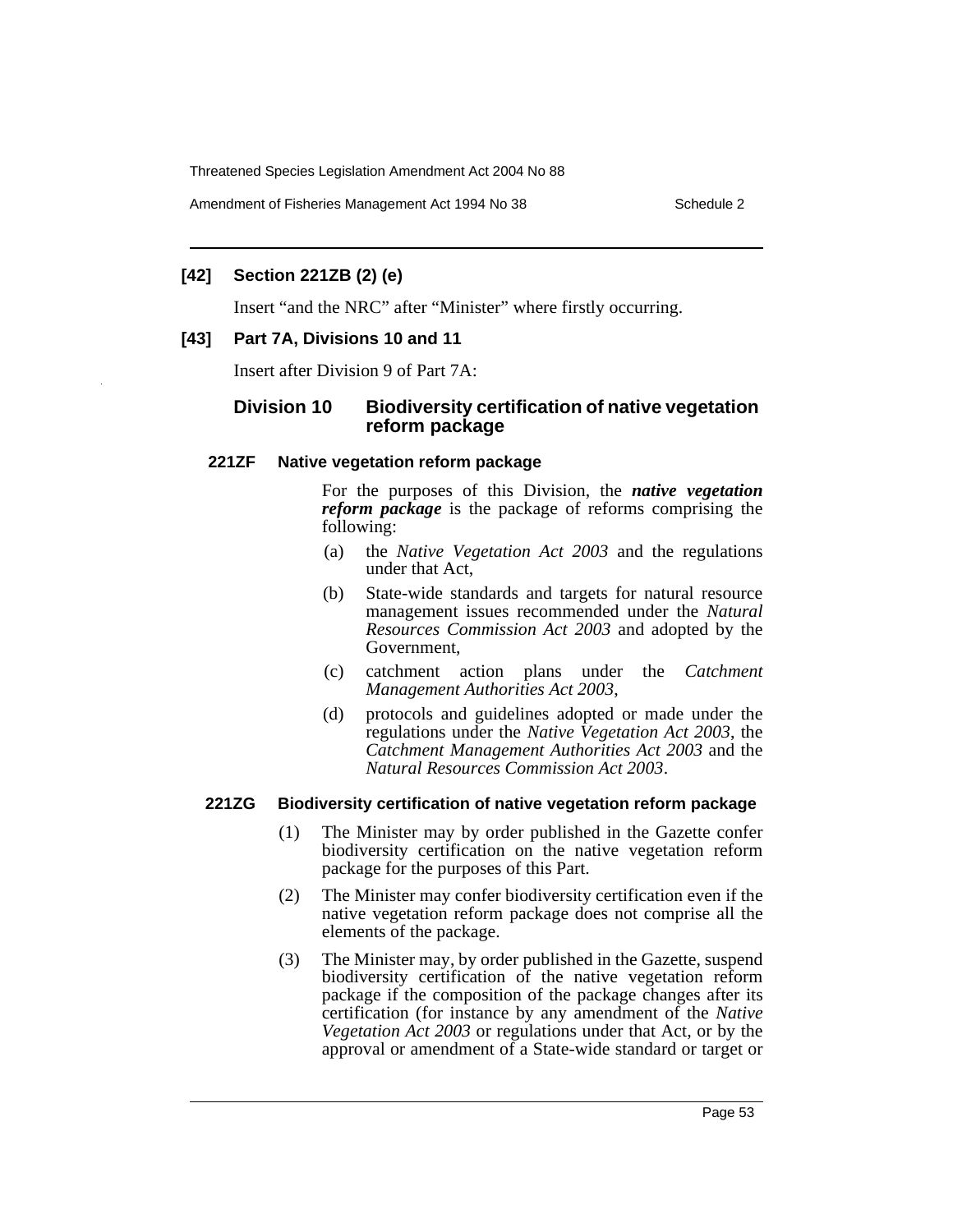Schedule 2 Amendment of Fisheries Management Act 1994 No 38

of a catchment action plan). The Minister may by order published in the Gazette lift any suspension under this subsection.

- (4) The Minister may, in an order conferring biodiversity certification or in another order published in the Gazette, exclude from the certification of the native vegetation reform package any specified class of activity.
- (5) In deciding on any action under this section, the Minister is to have regard to the likely impact of the native vegetation reform package (or any relevant aspect of its operation) on the achievement of the objects of this Part.

#### **221ZH Effect of biodiversity certification**

While biodiversity certification of the native vegetation reform package is in force, any activity on land within the area of operations of each catchment management authority has the benefit of that biodiversity certification (except any activity excluded from certification under section 221ZG (4)).

**Note.** Biodiversity certification has the following effects:

- (a) the clearing of native vegetation as authorised by a property vegetation plan that is approved while the clearing has the benefit of biodiversity certification is a defence to a prosecution for certain offences under Part 8A of the NPW Act, and
- (b) development consent to clearing of native vegetation that has the benefit of biodiversity certification does not require the preparation of a species impact statement or consultation between Ministers. (See section 14 (4) of the Native Vegetation Act 2003.)

#### **221ZI Suspension of certification in connection with implementation of package**

- (1) The Minister may by order published in the Gazette suspend biodiversity certification of the native vegetation reform package in its application to a particular catchment management authority if the Minister is of the opinion that the catchment management authority:
	- (a) has failed to properly exercise its functions under the native vegetation reform package, or
	- (b) has otherwise failed to exercise its functions in a manner that promotes the conservation of threatened species, populations and ecological communities.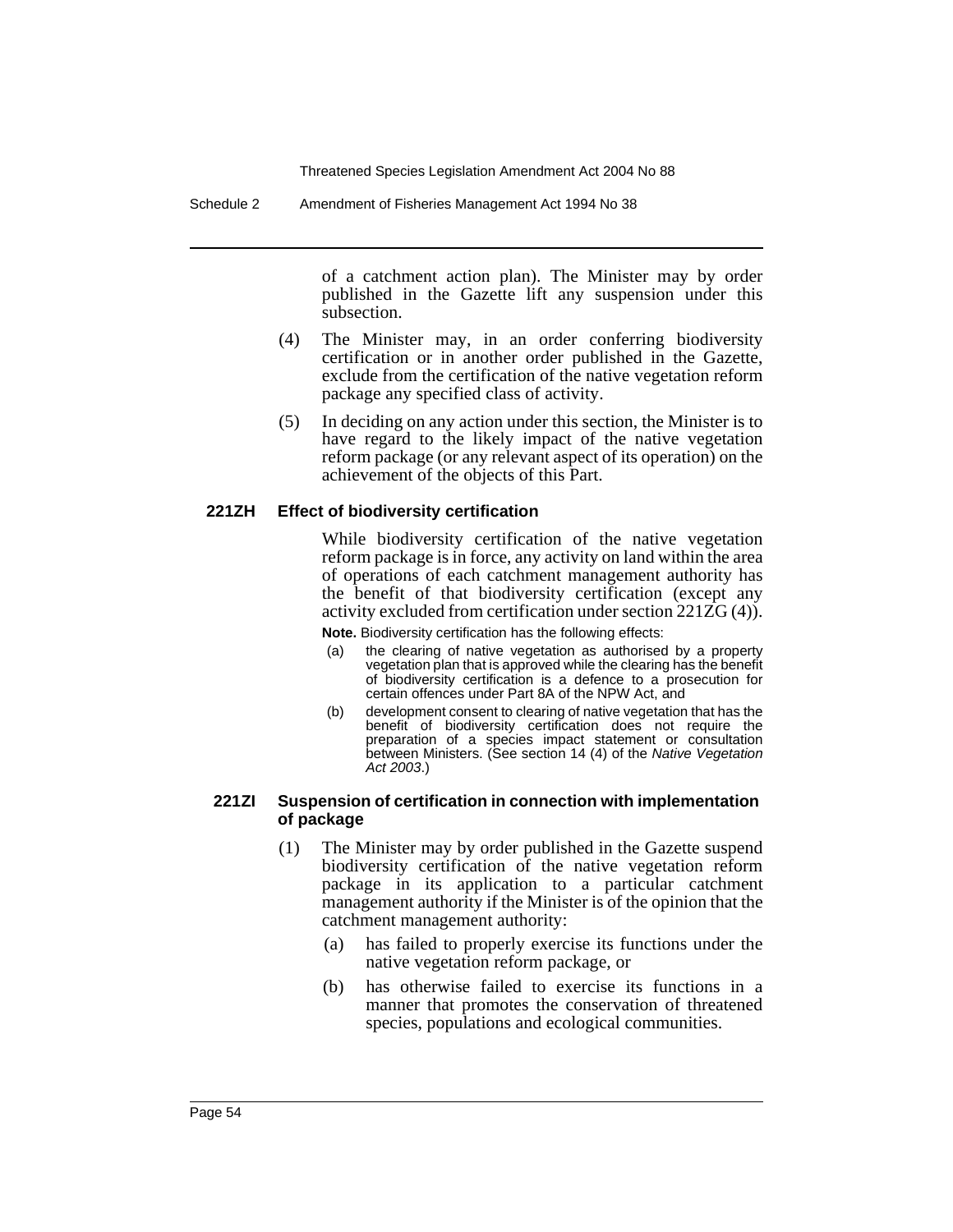Amendment of Fisheries Management Act 1994 No 38 Schedule 2

- (2) During the suspension of biodiversity certification of the native vegetation reform package in its application to a particular catchment management authority, land within the area of operations of the catchment management authority does not have the benefit of the biodiversity certification of the native vegetation reform package.
- (3) The Minister is only entitled to form an opinion for the purposes of this section:
	- (a) based on the outcomes of any audit undertaken by the NRC, or
	- (b) based on the results of an investigation conducted by the Director-General, or
	- (c) in such other circumstances as may be prescribed by the regulations.

## **221ZJ Notification of certification, variation, suspension or revocation**

- (1) Notice of the grant of biodiversity certification under this Division or of any suspension of that certification under this Division is to be given within 14 days:
	- (a) to the Director-General of the Department of Infrastructure, Planning and Natural Resources, and
	- (b) on the website of the Department of Primary Industries.
- (2) The Minister is to keep a register containing copies of each notice of the grant of biodiversity certification under this Division and of any suspension or revocation of that certification.
- (3) The register is to be open for public inspection, without charge, during ordinary business hours, and copies of or extracts from the register are to be made available to the public on request, on payment of the fee fixed by the Minister.

# **Division 11 Biodiversity certification of environmental planning instruments**

# **221ZK Biodiversity certification**

(1) The Minister may by order published in the Gazette confer biodiversity certification on an EPI if satisfied that the EPI, in addition to any other relevant measures to be taken, will lead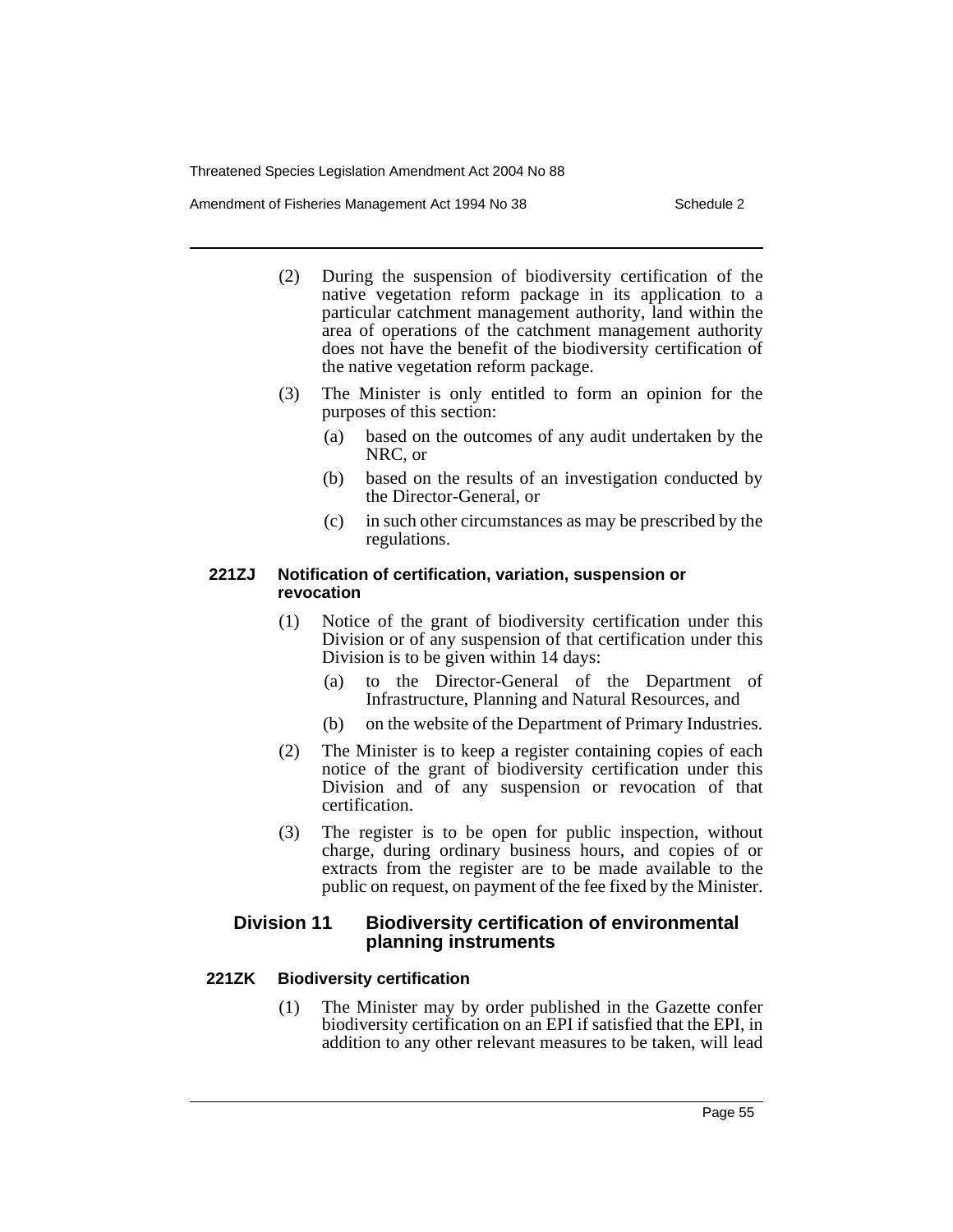Schedule 2 Amendment of Fisheries Management Act 1994 No 38

to the overall improvement or maintenance of biodiversity values. Biodiversity values include threatened species, populations and ecological communities and their habitats.

- (2) In deciding whether to confer biodiversity certification on an EPI the Minister must also have regard to the following considerations:
	- (a) the likely social and economic consequences of implementation of the EPI,
	- (b) the most efficient and effective use of available resources for the conservation of threatened species, populations and ecological communities,
	- (c) the principles of ecologically sustainable development,
	- (d) conservation outcomes resulting from any reservation or proposed reservation of land under Part 4 of the NPW Act or the entering into of a conservation agreement relating to the land under that Act, or resulting from any other action to secure the protection of land for conservation purposes,
	- (e) conservation outcomes resulting from the operation outside the area of operation of the EPI of strategies, plans, agreements and other instruments (whether or not they are EPIs).
- (3) In deciding any matter under this section the Minister is to have regard to the objects of this Part.
- (4) An EPI cannot be biodiversity certified unless:
	- (a) notice is given of proposed biodiversity certification of the EPI in the course of the public exhibition of a draft of the EPI under section 66 of the *Environmental Planning and Assessment Act 1979* or by public exhibition following a procedure that substantially accords with the procedure for public exhibition required by that section, and
	- (b) copies of submissions made in response to an invitation for submissions in the course of that public exhibition have been provided to the Minister.
- (5) The Minister may issue guidelines for the purpose of assisting in the preparation of EPIs for biodiversity certification.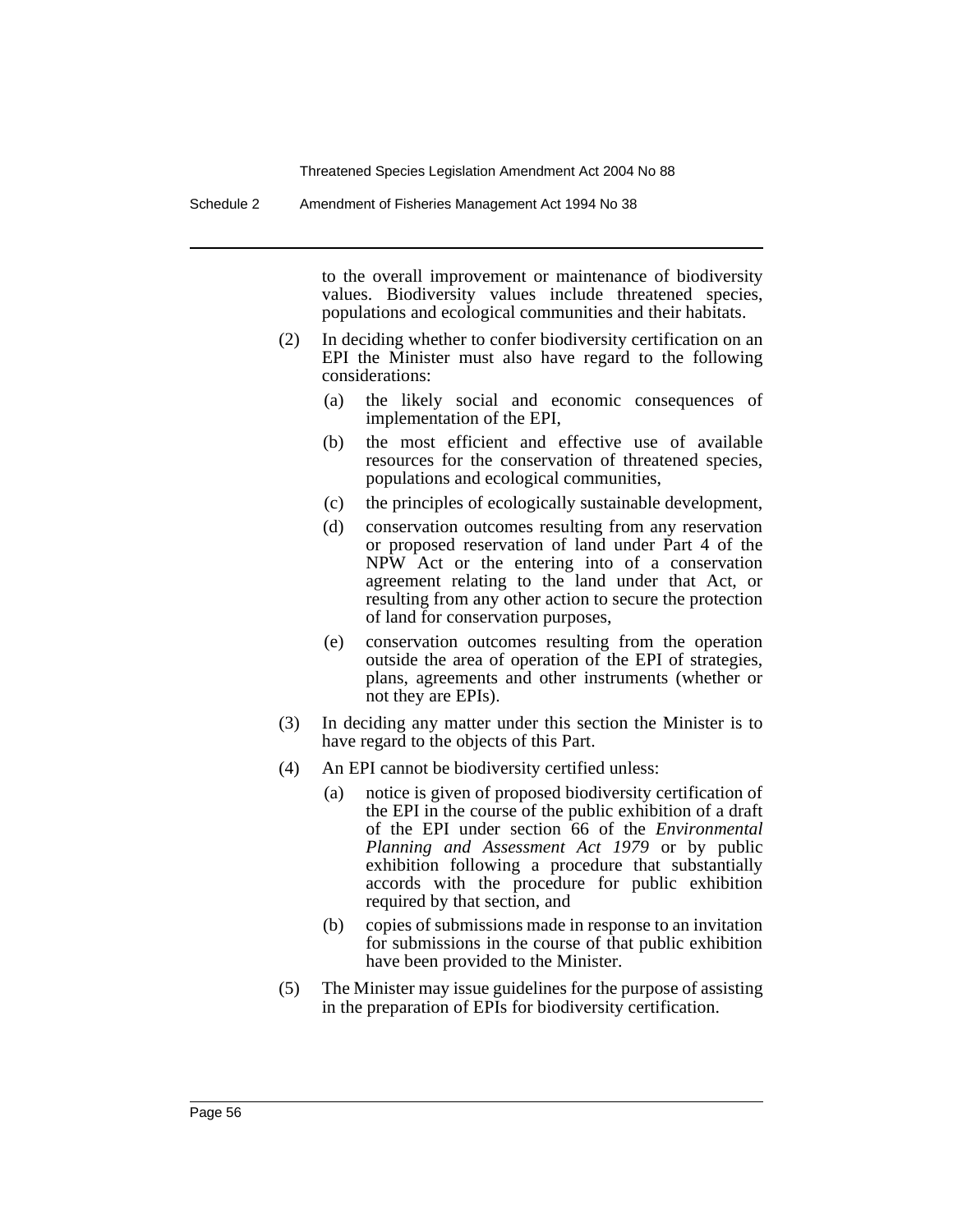Amendment of Fisheries Management Act 1994 No 38 Schedule 2

## **221ZL Certification can be conditional**

- (1) Biodiversity certification of an EPI can be subject to conditions, including conditions that limit the certification to specified threatened species, populations and communities or to a specified part of the land to which the EPI applies.
- (2) Unless limited by the conditions of certification, biodiversity certification of an EPI applies to the whole of the land to which the EPI applies, and to all threatened species, populations and ecological communities.

## **221ZM Effect of biodiversity certification**

- (1) Any development for which development consent is required under the provisions of a biodiversity certified EPI is, for the purposes of Part 4 of the *Environmental Planning and Assessment Act 1979* taken to be development that is not likely to significantly affect any threatened species, population or ecological community, or its habitat.
- (2) An activity to which Part 5 of the *Environmental Planning and Assessment Act 1979* applies that a biodiversity certified EPI provides can be carried out without the need for development consent is, for the purposes of that Part, taken to be an activity that is not likely to significantly affect any threatened species, population or ecological community, or its habitat.
- (3) This section applies only to development or an activity on land to which the certification of the EPI applies and only to threatened species, populations or ecological communities (and their habitat) to which the certification applies.

## **221ZN Period of certification and extension**

- (1) Biodiversity certification of an EPI remains in force for such period as the Minister determines and specifies in the certification. If no period is specified, biodiversity certification remains in force for 10 years.
- (2) Prior to the expiration of biodiversity certification of an EPI, the Minister may by order published in the Gazette extend by a period of up to 10 years the period for which that certification remains in force, but only if the Minister has reviewed the EPI to take account of any new listing of a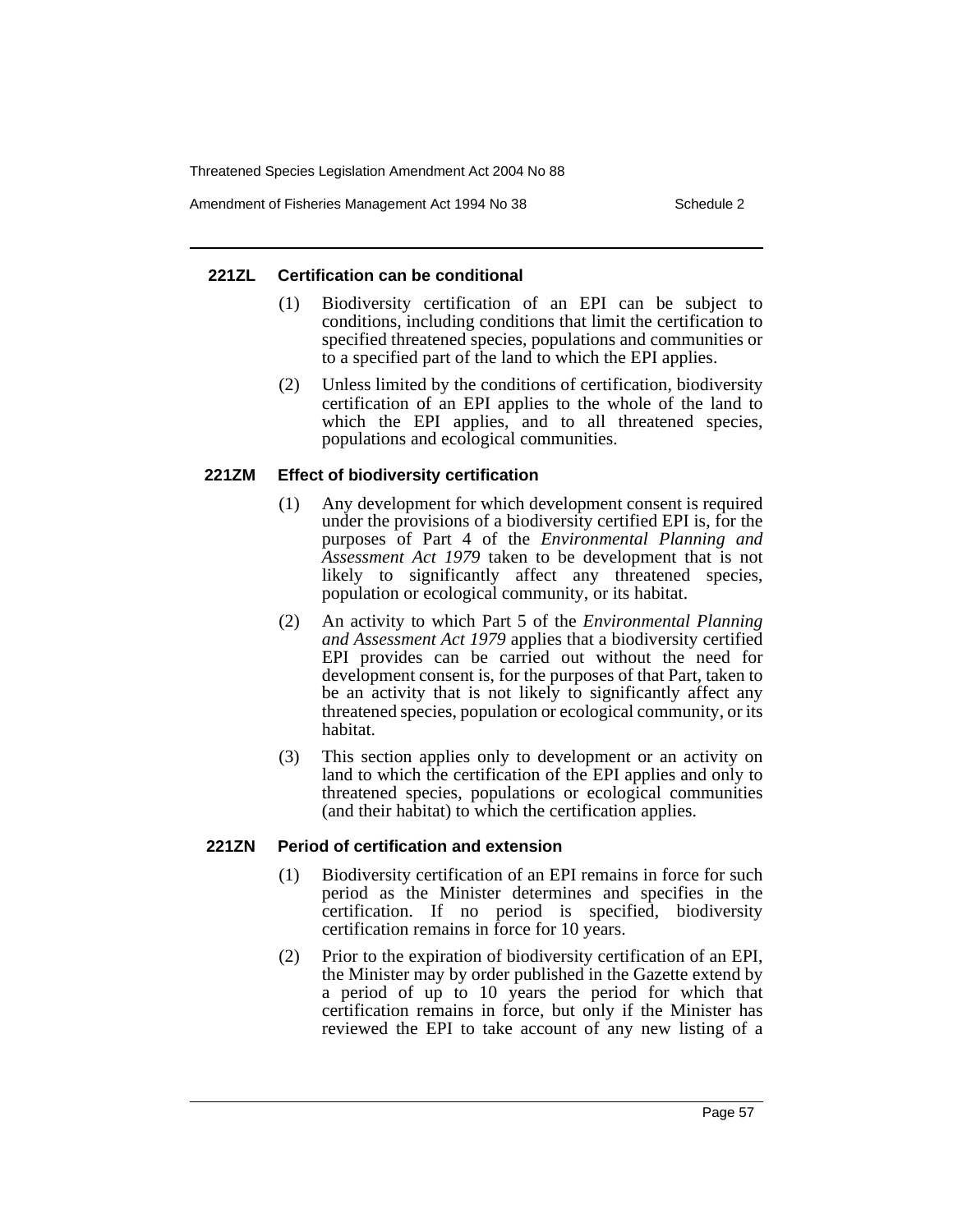Schedule 2 Amendment of Fisheries Management Act 1994 No 38

species, population or ecological community or the discovery of a species, population or ecological community not previously known in an area.

- (3) The Minister must not extend the period of biodiversity certification of an EPI unless, prior to granting the extension, the Minister:
	- (a) by notice published in a newspaper circulating generally throughout the State, invites persons to make written submissions to the Minister on the proposed extension, and
	- (b) considers any written submissions received before the closing date specified in the notice for the making of submissions (being a date that is not less than 30 days after the date the notice is first published under this subsection).
- (4) This section does not prevent further biodiversity certification of an EPI under this Division.

## **221ZO Reassessment of biodiversity certification**

- (1) The Minister is to reassess the grant of biodiversity certification in respect of an EPI following any review of the EPI under the *Environmental Planning and Assessment Act 1979*, or any rezoning of land to which the EPI applies, to determine whether biodiversity certification should be maintained or modified.
- (2) If a local council undertakes a review of a biodiversity certified EPI that applies to land in its area, the council is to notify the Minister of the commencement of that review, and the outcome of that review, as soon as practicable.

## **221ZP Suspension and revocation of certification**

The Minister may by order published in the Gazette suspend or revoke the certification of an EPI if the Minister is of the opinion that:

(a) the EPI fails (or will, as a result of any proposed amendment of the EPI, fail) to make appropriate provision for the conservation of threatened species, populations and ecological communities, or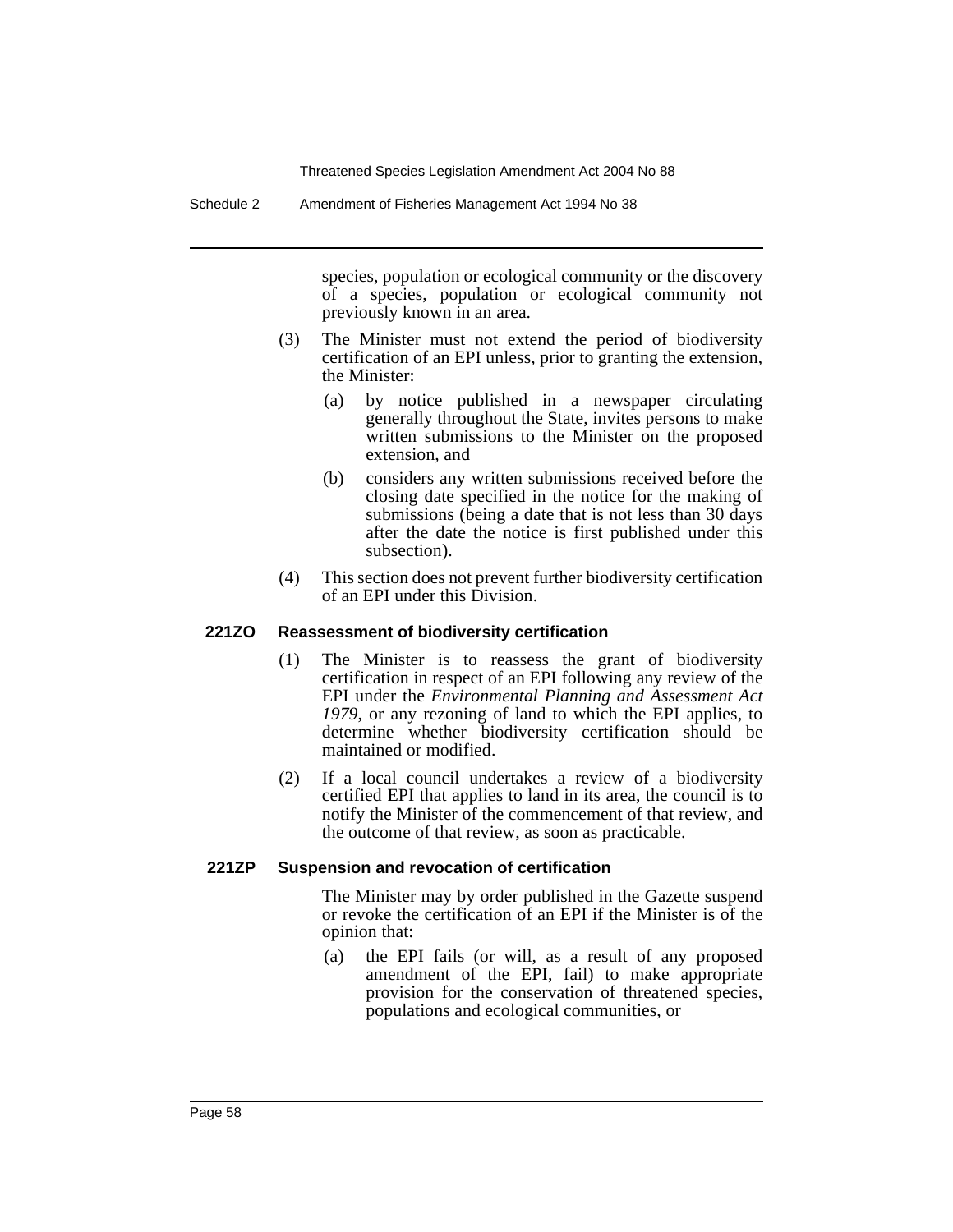Amendment of Fisheries Management Act 1994 No 38 Schedule 2

(b) the consent authority under the EPI has failed to adequately comply with a direction by the Minister to review the EPI in response to any new listing of a species, population or ecological community or the discovery of a species, population or ecological community not previously known in an area.

## **221ZQ Notification of certification, suspension or revocation**

- (1) Notice of the grant of biodiversity certification under this Division or of the extension, suspension or revocation of that certification is to be given within 21 days:
	- (a) to the Director-General of the Department of Infrastructure, Planning and Natural Resources, and
	- (b) on the website of the Department of Primary Industries, and
	- (c) to each local council that is the council of an area of which land to which the EPI applies forms part.
- (2) The Minister is to keep a register containing copies of each notice of the grant of biodiversity certification under this Division and of any extension, suspension or revocation of that certification.
- (3) The register is to be open for public inspection, without charge, during ordinary business hours, and copies of or extracts from the register are to be made available to the public on request, on payment of the fee fixed by the Minister.

## **221ZR Concurrence can be conditional on voluntary conservation action**

(1) The Director-General may grant concurrence under section 79B or 112C of the *Environmental Planning and Assessment Act 1979* conditional on the taking of specified action (*voluntary action*, as provided by subsection (2)) that the Director-General considers will significantly benefit threatened species conservation, but only if the Director-General is satisfied that the person who proposes to carry out the development or activity to which the concurrence relates has agreed to take the voluntary action and agrees to the imposition of the condition.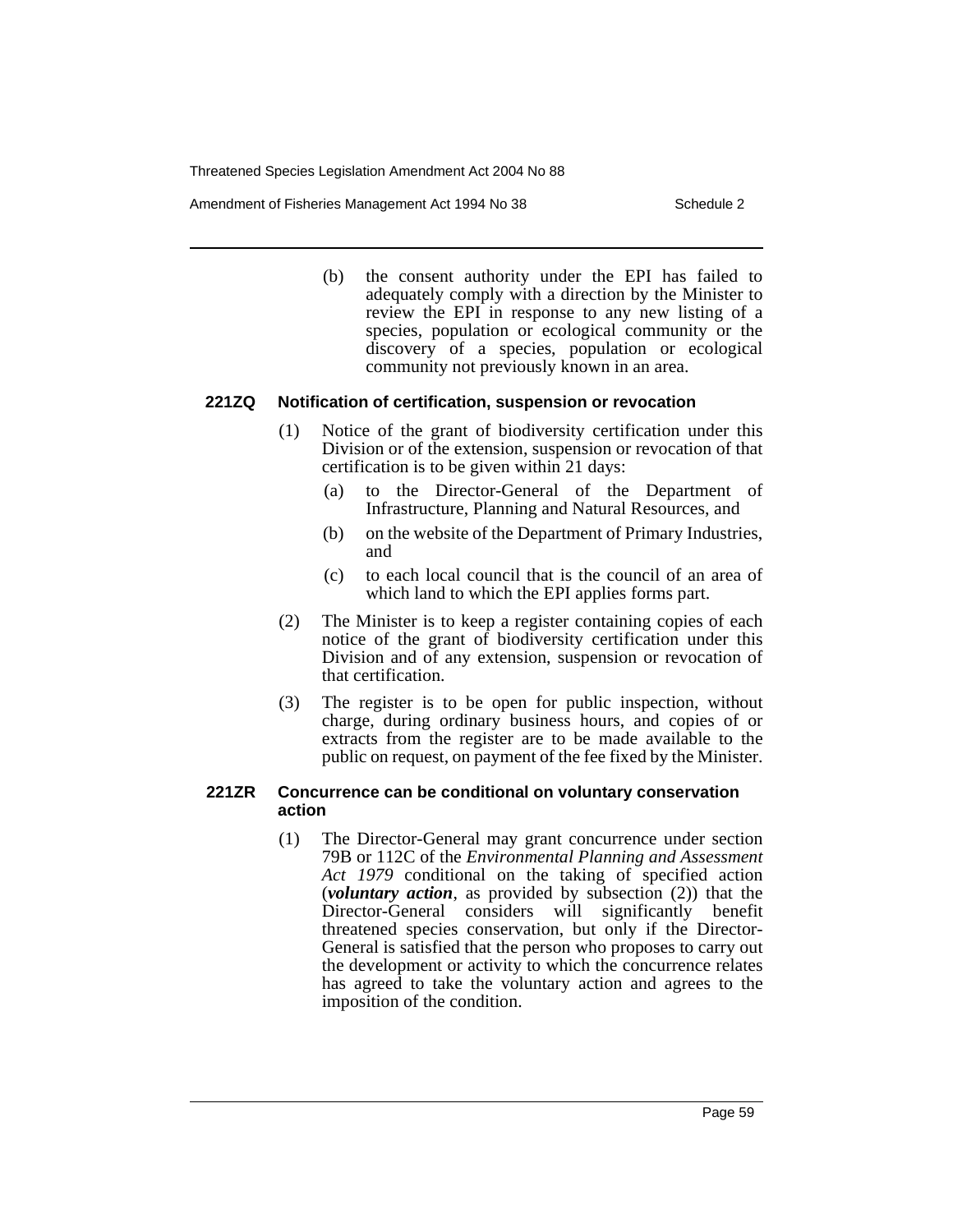Schedule 2 Amendment of Fisheries Management Act 1994 No 38

- (2) The voluntary action that can be required by a condition imposed under this section is any one or more of the following:
	- (a) the reservation of land under Part 4 of the NPW Act or the entering into of a conservation agreement relating to the land under that Act,
	- (b) action to secure the protection of land for conservation purposes by a method that the Director-General considers satisfactory,
	- (c) action to restore threatened species habitat on land referred to in paragraph (a) or (b),
	- (d) the contribution of money for a purpose referred to in paragraph (a)–(c).
- (3) In determining whether to confer biodiversity certification on an EPI, the Minister is entitled to have regard to the conservation benefits that will result from the taking of action in accordance with a condition proposed to be imposed under this section (as if those benefits would result from the implementation of the EPI).
- (4) When such a condition is imposed as a condition of concurrence in respect of development, the consent authority for the development must also impose the condition on its consent for the development.
- (5) The annual report of the Department is to include an assessment of how any voluntary action taken pursuant to a condition imposed under this section has benefited or is likely to benefit the adversely affected threatened species, including details of how any land or money contributed pursuant to such a condition has benefited or is likely to benefit threatened species.

#### **221ZS Director-General may accredit persons to prepare assessments and surveys**

- (1) The Director-General is to institute arrangements for the accreditation of suitably qualified and experienced persons to undertake and prepare surveys and assessments for use in connection with:
	- (a) biodiversity certification of EPIs under this Division, or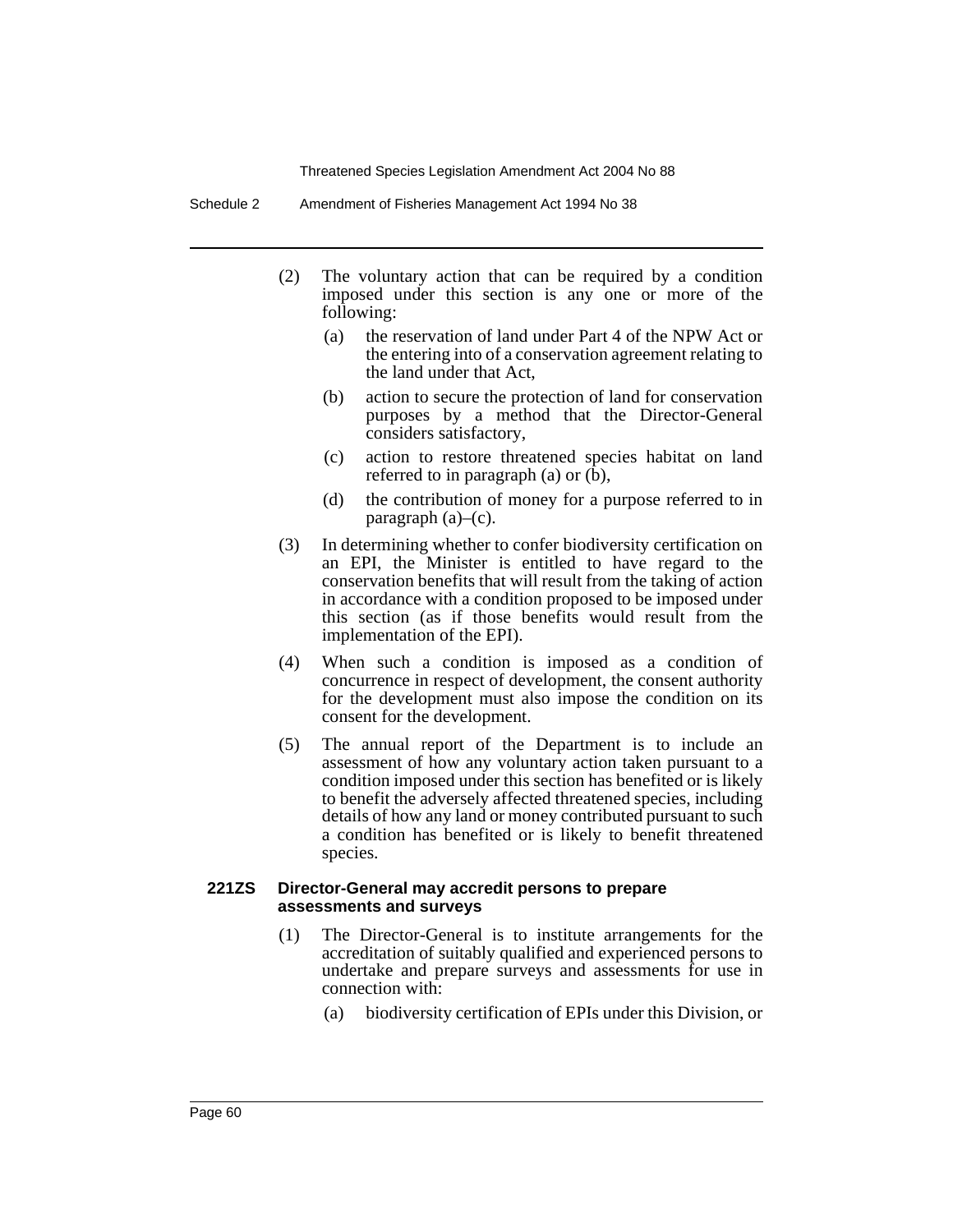Amendment of Fisheries Management Act 1994 No 38 Schedule 2

- (b) any assessment of the matters referred to in section 5A (Significant effect on threatened species, populations or ecological communities, or their habitats) of the *Environmental Planning and Assessment Act 1979*.
- (2) An applicant for accreditation must furnish the Director-General with such information as the Director-General requires to effectively determine the application and the application must be accompanied by the fee fixed by the Director-General for the consideration of the application.
- (3) An accreditation is to be for the period (not exceeding 3 years) specified by the Director-General in the instrument of accreditation, and the accreditation (or any renewal of it) may be given subject to the conditions and restrictions (if any) specified in the instrument of accreditation.
- (4) Without limiting subsection (3), an accreditation is to include conditions that require surveys and assessments to be undertaken and prepared in accordance with standards approved from time to time by the Director-General by order published in the Gazette.
- (5) The Director-General may vary conditions or restrictions (if any) attaching to an accreditation and may suspend or cancel an accreditation.

## **[44] Section 284 Public consultation procedure**

Omit "recommendation" from section 284 (1) (f).

Insert instead "determination".

# **[45] Section 284 (1) (h)**

Insert after section 284  $(1)$   $(g)$ :

(h) a draft Priorities Action Statement or amendment of such a Statement under Division 5A of Part 7A.

# **[46] Section 290**

Omit the section. Insert instead:

## **290 Review of Act**

(1) The Minister is to review this Act to determine whether the policy objectives of the Act are being fulfilled and whether the terms of the Act, and any environmental planning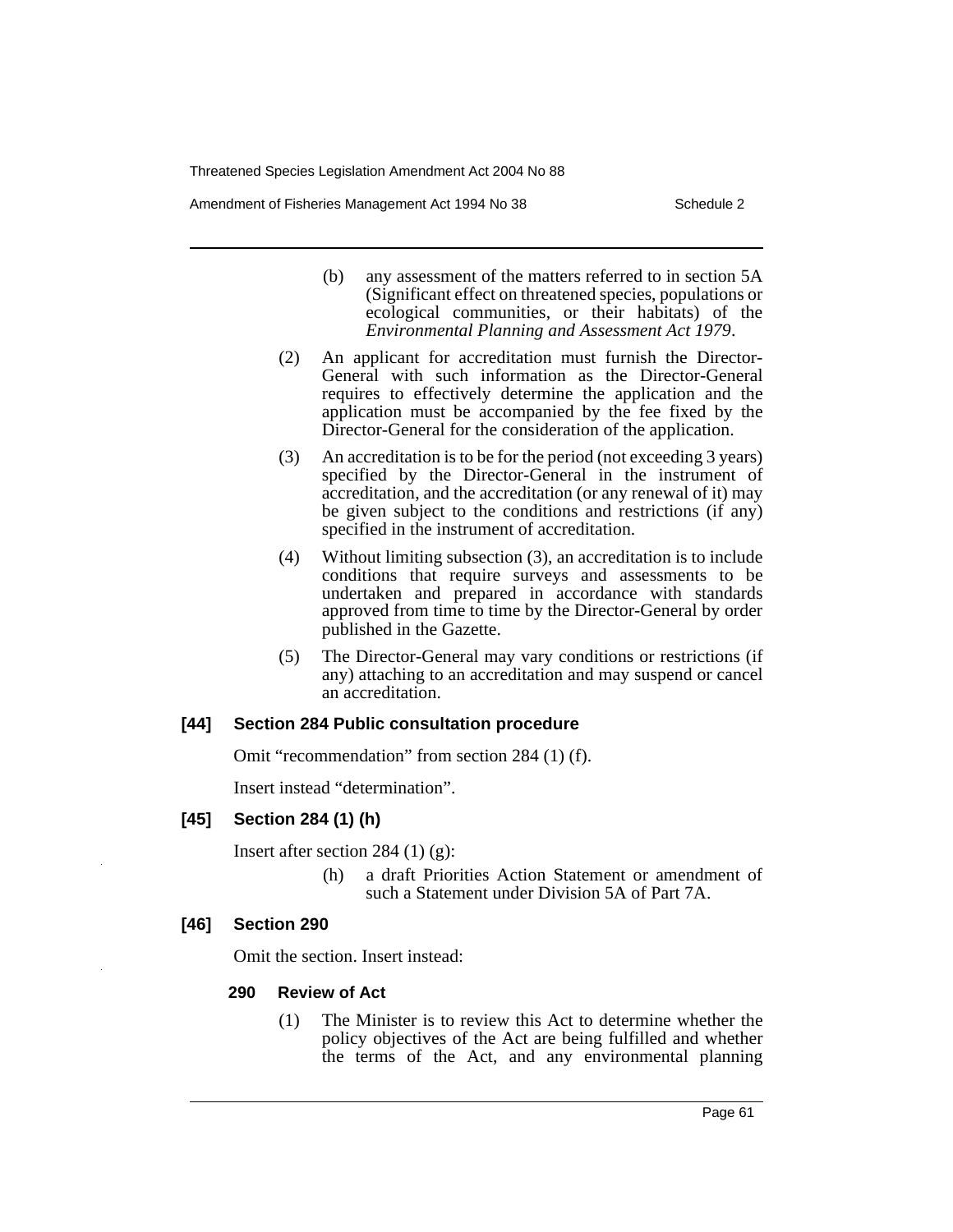Schedule 2 Amendment of Fisheries Management Act 1994 No 38

instruments granted biodiversity certification under Division 11 of Part 7A, remain appropriate for securing those objectives.

- (2) The review is to be undertaken as soon as possible after the period of 5 years from the date of assent to the *Threatened Species Legislation Amendment Act 2004*.
- (3) The Minister is to make arrangements for public consultation with respect to the review.
- (4) A report on the outcome of the review is to be tabled in each House of Parliament within 12 months after the end of the period of 5 years.

# **[47] Schedule 4A**

Insert after Schedule 4:

# **Schedule 4ACritically endangered species and ecological communities**

(Section 220C)

**Part 1 Critically endangered species**

# **Part 2 Critically endangered ecological communities**

# **[48] Schedule 5, heading**

Omit the heading and section reference. Insert instead:

# **Schedule 5 Vulnerable species and ecological communities**

(Section 220C)

# **Part 1 Vulnerable species**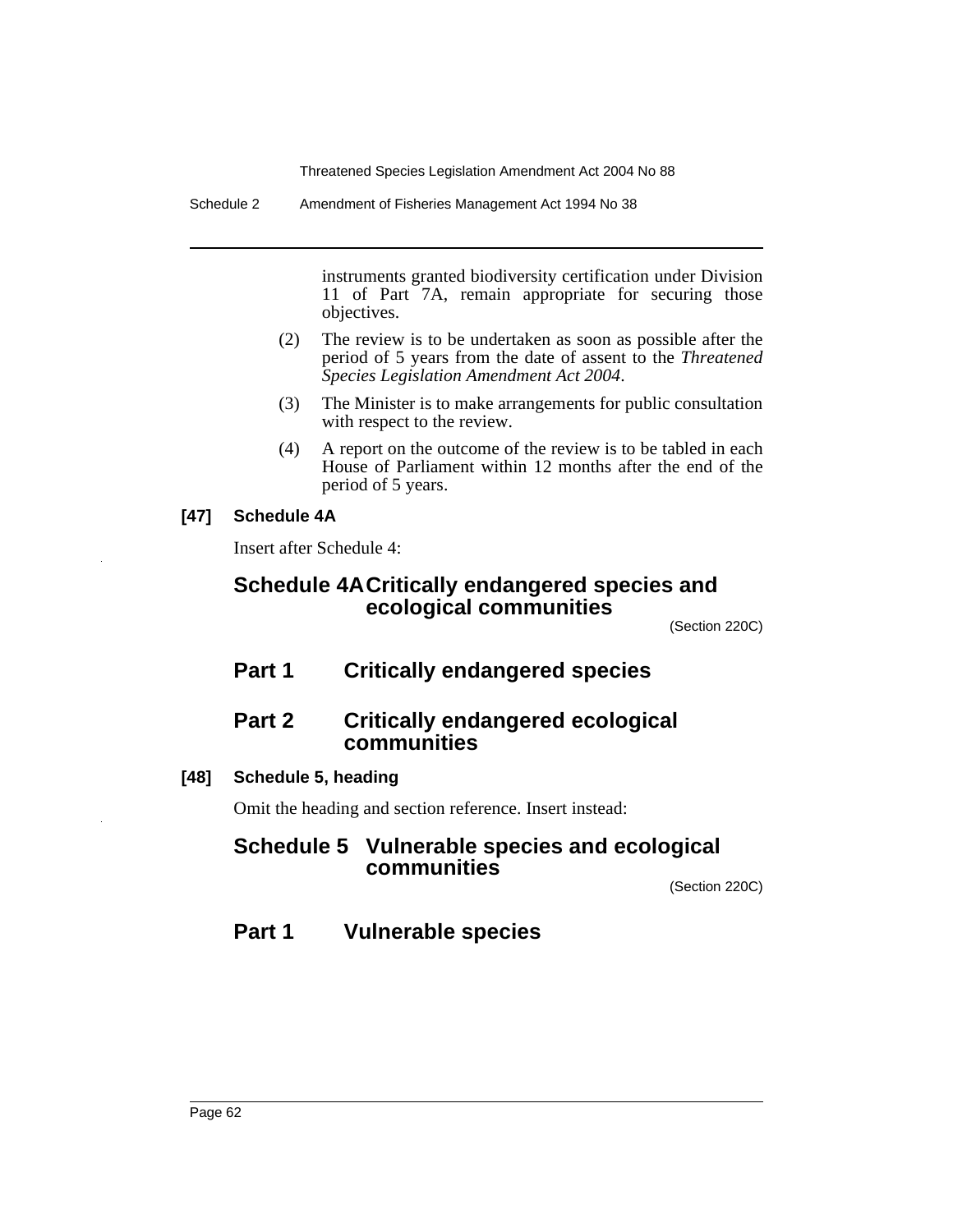Amendment of Fisheries Management Act 1994 No 38 Schedule 2

#### **[49] Schedule 5**

Insert at the end of the Schedule:

# **Part 2 Vulnerable ecological communities**

## **[50] Schedule 7 Savings, transitional and other provisions**

Insert at the end of clause 2 (1):

*Threatened Species Legislation Amendment Act 2004*, to the extent that it amends this Act

## **[51] Schedule 7**

Insert after clause 17B:

## **17C Referral of proposed final determinations to Minister**

Sections 220L and 220M, as substituted by the *Threatened Species Legislation Amendment Act 2004* extend to a matter pending under section 220L and not finally determined before the commencement of this clause.

## **17D Threatened Species Priorities Action Statements**

The Director-General may exercise any function of the Director-General under Division 5A of Part 7A prior to the commencement of that Division, for the purpose of facilitating the adoption of a Threatened Species Priorities Action Statement on the commencement of that Division.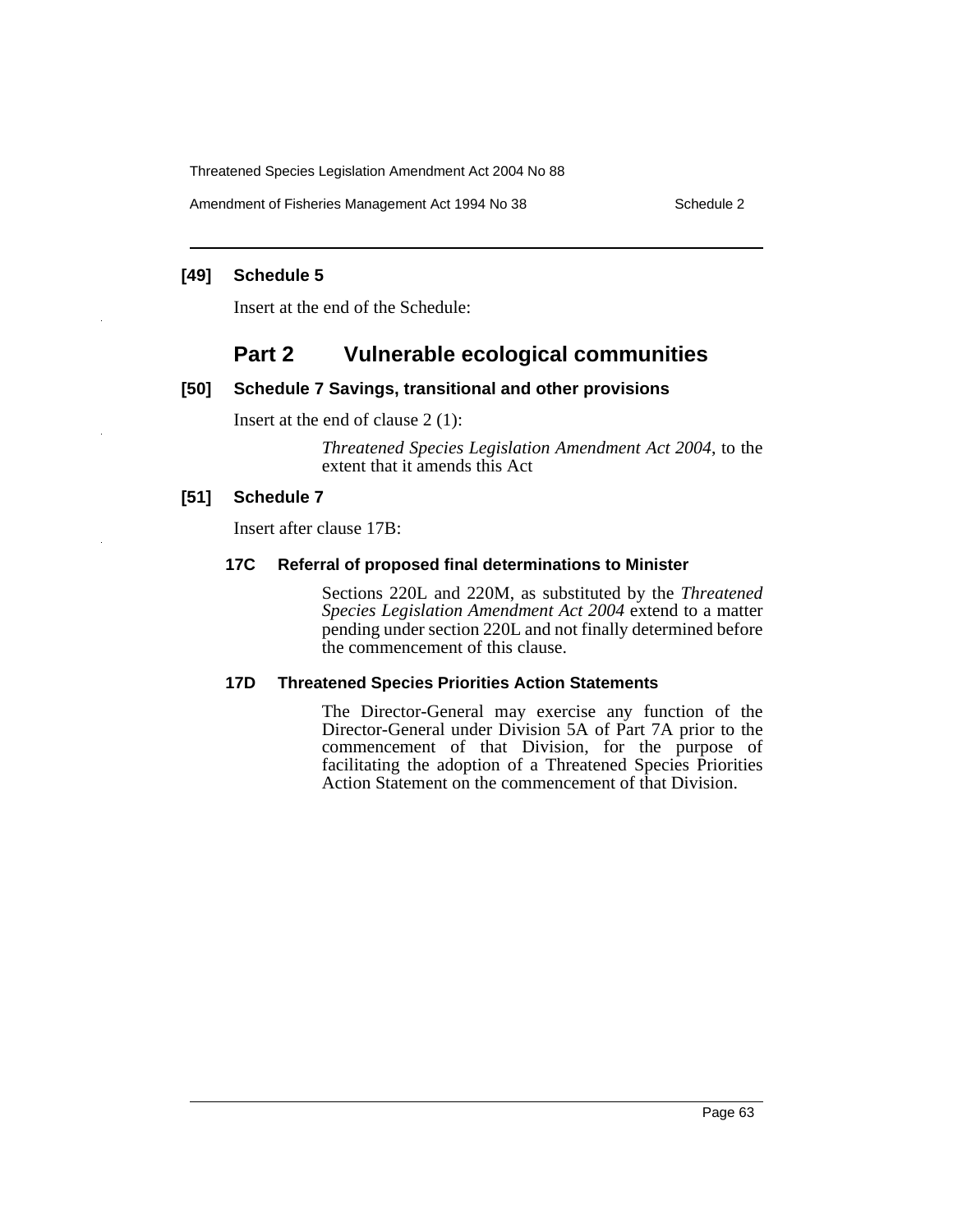# **Schedule 3 Amendment of other threatened species legislation**

(Section 3)

## **3.1 National Parks and Wildlife Act 1974 No 80**

#### **[1] Section 5 Definitions**

Insert in alphabetical order in section 5 (1):

*authorised officer* means the Director-General or a person appointed as an authorised officer for the time being under section 156B.

## **[2] Section 5 (1)**

Omit the definitions of *endangered ecological community*, *endangered population* and *endangered species*.

Insert instead:

*endangered ecological community* means an endangered or critically endangered ecological community within the meaning of the *Threatened Species Conservation Act 1995*.

*endangered population* means an endangered population within the meaning of the *Threatened Species Conservation Act 1995*.

*endangered species* means an endangered or critically endangered species within the meaning of the *Threatened Species Conservation Act 1995*.

#### **[3] Section 98 Harming protected fauna, other than threatened species, endangered populations or endangered ecological communities**

Insert after section 98 (5):

(6) A person is not to be convicted of an offence arising under subsection (2) if the person proves that the act constituting the offence was done in the course of carrying out an activity that would constitute a defence under section 118G (Defences) to a prosecution for an offence under Part 8A.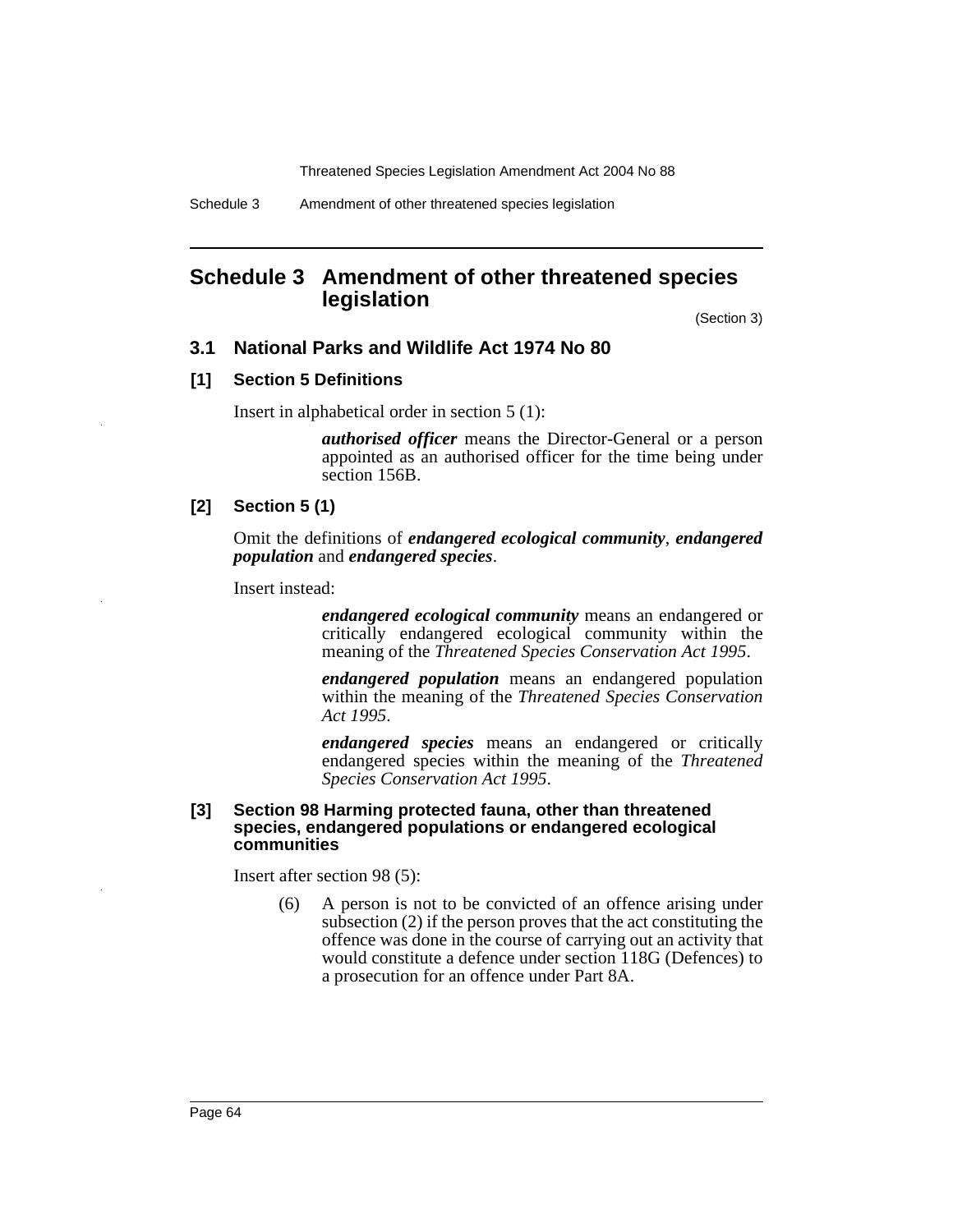Amendment of other threatened species legislation Schedule 3

#### **[4] Section 118A Harming or picking threatened species, endangered populations or endangered ecological communities**

Insert after section 118A (3) (a1):

(a2) was authorised by a property vegetation plan approved under the *Native Vegetation Act 2003*, being an act that had the benefit of biodiversity certification of the native vegetation reform package under Division 4 of Part 7 of the *Threatened Species Conservation Act 1995* when the plan was approved, or

**Note.** See also the defences under section 118G.

#### **[5] Section 118D Damage habitat of threatened species, endangered population or endangered ecological community**

Insert after section 118D (2) (a1):

(a2) was authorised by a property vegetation plan approved under the *Native Vegetation Act 2003*, being an act that had the benefit of biodiversity certification of the native vegetation reform package under Division 4 of Part 7 of the *Threatened Species Conservation Act 1995* when the plan was approved, or

**Note.** See also the defences under section 118G.

## **[6] Section 118D (4)**

Insert after section 118D (3):

- (4) In proceedings for an offence under this section in respect of an act or an omission of a person that causes damage to any habitat (other than critical habitat) of a threatened species, an endangered population or an endangered ecological community, it is to be conclusively presumed that the person knew that the land concerned was habitat of that kind if it is established that:
	- (a) the act or omission occurred in the course of the carrying out of development or an activity for which development consent under Part 4 of the *Environmental Planning and Assessment Act 1979*, or an approval to which Part 5 of that Act applies, was required but not obtained, or
	- (b) the act or omission constituted a failure to comply with any such development consent or approval.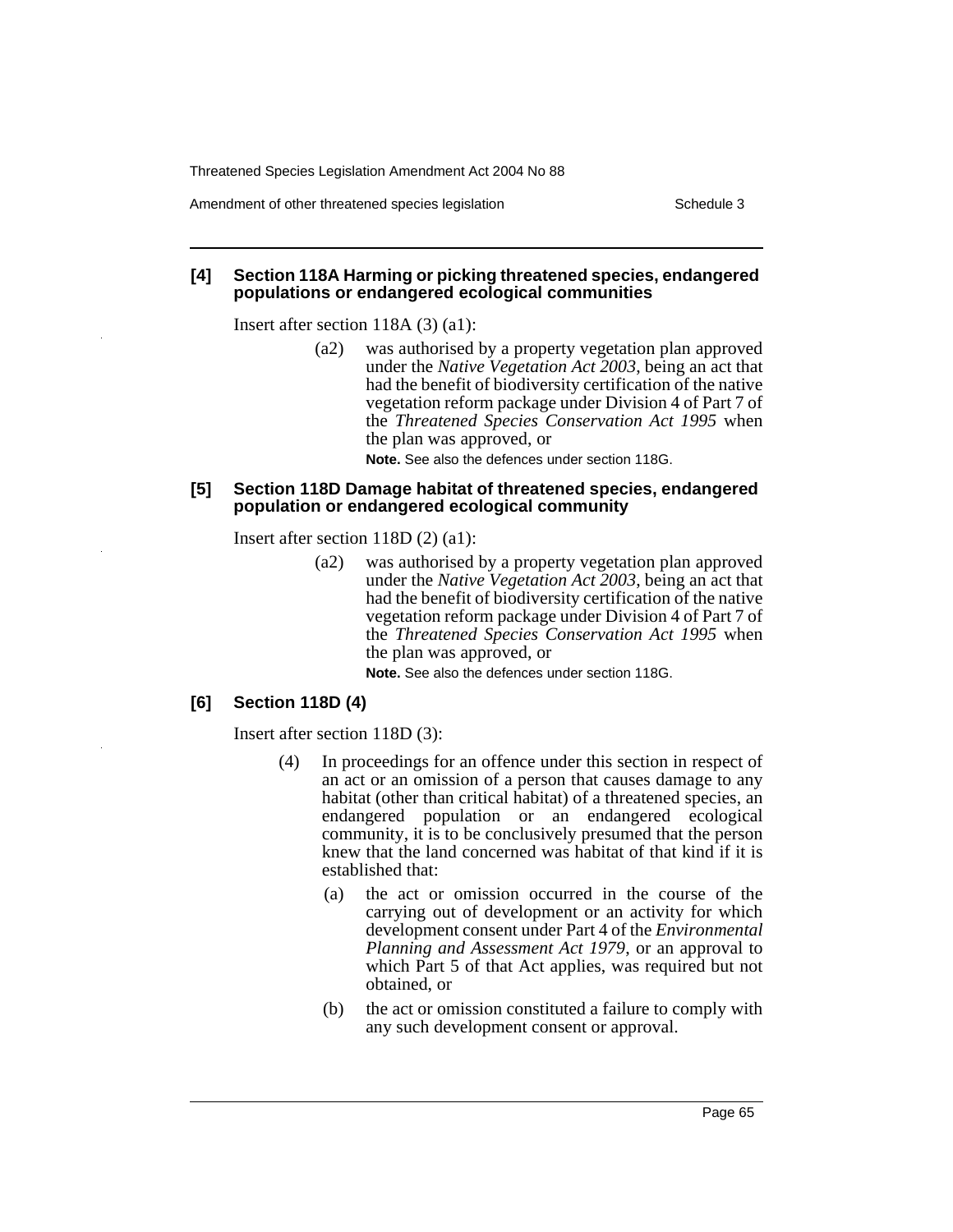Schedule 3 Amendment of other threatened species legislation

#### **[7] Section 118G**

Insert after section 118F:

#### **118G Defences**

- (1) It is a defence to a prosecution for an offence under this Part if the accused proves that the act constituting the alleged offence was any of the following activities:
	- (a) clearing of native vegetation that constitutes a routine agricultural management activity,
	- (b) a routine farming practice activity (other than clearing of native vegetation),

**Note.** Both (a) and (b) must be read subject to subsection (3).

- (c) an activity that is permitted under any of the following provisions of the *Native Vegetation Act 2003*:
	- (i) section 19 (Clearing of non-protected regrowth permitted),
	- (ii) section 23 (Continuation of existing farming activities),
	- (iii) 24 (Sustainable grazing),
- (d) any other activity prescribed by the regulations for the purposes of this section.
- (2) Each of the following is a *routine agricultural management activity* for the purposes of this section:
	- (a) the construction, operation and maintenance of rural infrastructure:
		- (i) including (subject to the regulations) dams, permanent fences, buildings, windmills, bores, air strips (in the Western Division), stockyards, and farm roads, but
		- (ii) not including rural infrastructure in areas zoned as rural-residential under environmental planning instruments or on small holdings (as defined in the regulations),
	- (b) the removal of noxious weeds under the *Noxious Weeds Act 1993*,
	- (c) the control of noxious animals under the *Rural Lands Protection Act 1998*,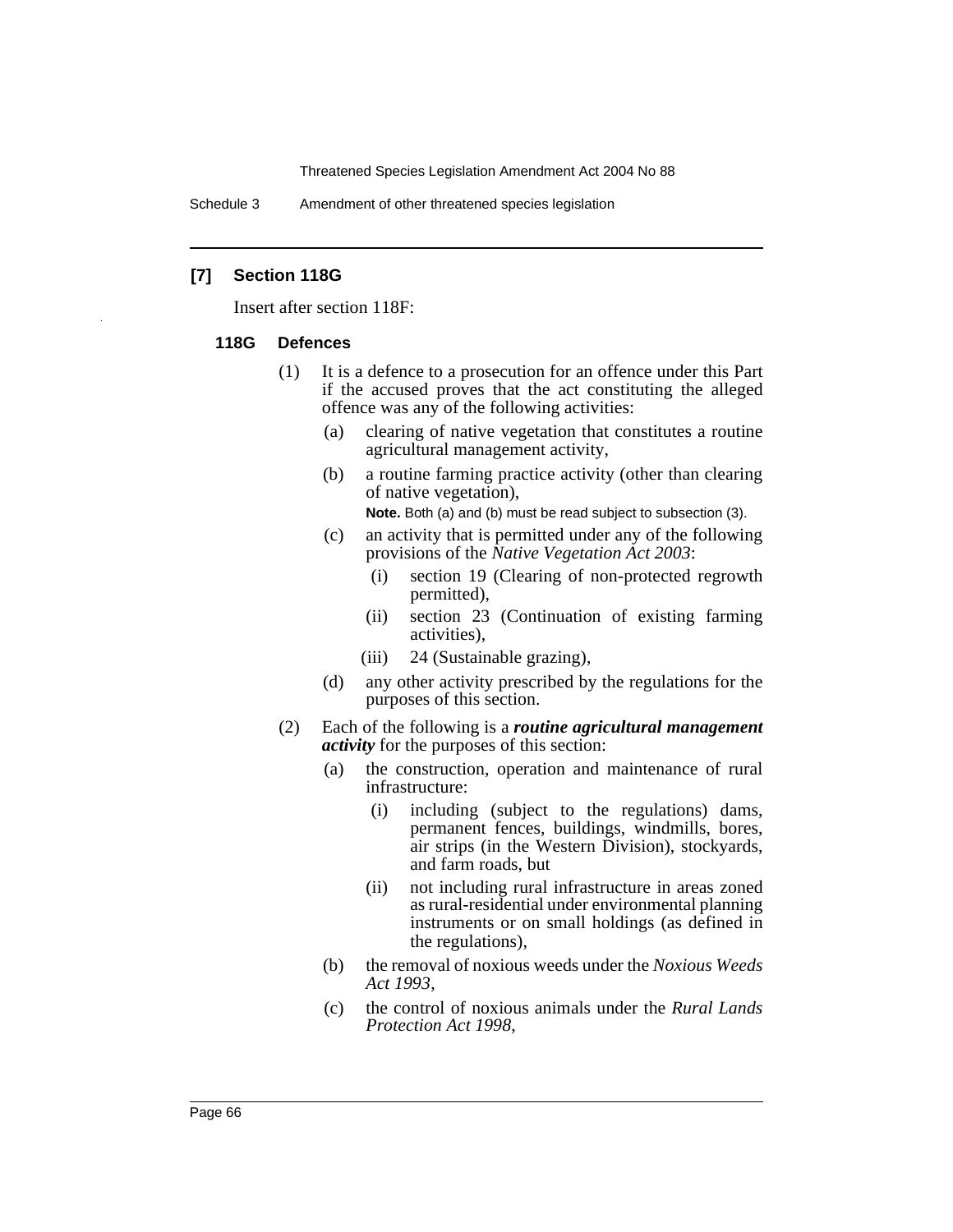Amendment of other threatened species legislation Schedule 3

- (d) the collection of firewood (except for commercial purposes),
- (e) the harvesting or other clearing of native vegetation planted for commercial purposes,
- (f) the lopping of native vegetation for stock fodder (including uprooting mulga in the Western Division in areas officially declared to be drought affected),
- (g) traditional Aboriginal cultural activities (except commercial activities),
- (h) the maintenance of public utilities (such as those associated with the transmission of electricity, the supply of water, the supply of gas and electronic communication),
- (i) any activity reasonably considered necessary to remove or reduce an imminent risk of serious personal injury or damage to property.
- (3) This section does not authorise the doing of an act:
	- (a) if it exceeds the minimum extent reasonably necessary for carrying out the routine agricultural management activity or routine farming practice activity, or
	- (b) if it is done for a work, building or structure before the grant of any statutory approval or other authority required for the work, building or structure.
- (4) This section does not apply to land described or referred to in Part 3 (Urban areas) of Schedule 1 to the *Native Vegetation Act 2003*.
- (5) The regulations may make provision for or with respect to:
	- (a) extending, limiting or varying the activities referred to in subsection (1) (and that subsection is to be construed accordingly), or
	- (b) excluding any specified land or class of land from the operation of subsection (1), or
	- (c) including any specified land or class of land in the operation of subsection (1) that would otherwise be excluded from its operation by subsection (4).
- (6) Until regulations under subsection (5) otherwise provide, any regulations in force under section 11 (2) of the *Native Vegetation Act 2003* apply for the purposes of extending,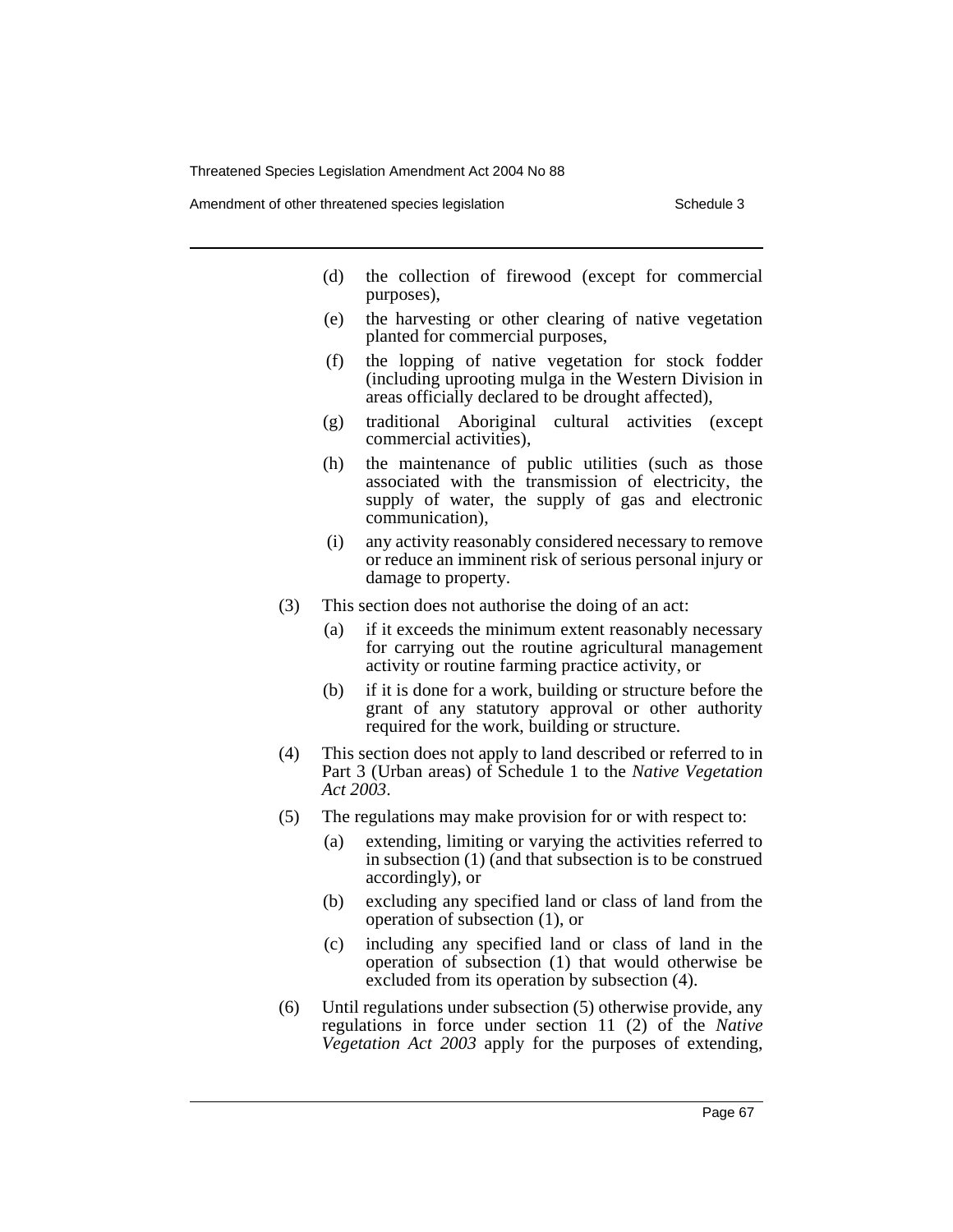Schedule 3 Amendment of other threatened species legislation

limiting or varying the activities referred to in subsection (2) in the same way as those regulations apply for the purposes of extending, limiting or varying the activities referred to in section 11 (1) of that Act.

## **[8] Section 156B**

Insert after section 156A:

#### **156B Powers of authorised officers**

- (1) The Director-General may appoint any person (including a class of persons) to be an authorised officer for the purposes of national parks legislation. Such an appointment is to be made under Chapter 7 of the *Protection of the Environment Operations Act 1997* (the *POEO Act*) as applied under this section.
- (2) An authorised officer has and may exercise the functions of an authorised officer under Chapter 7 (except Part 7.6) of the POEO Act for the following purposes:
	- (a) for determining whether there has been compliance with or a contravention of national parks legislation,
	- (b) for obtaining information or records for purposes connected with the administration of national parks legislation,
	- (c) generally for administering national parks legislation.
- (3) The provisions of Chapter 7 of the POEO Act apply to and in respect of national parks legislation as if:
	- (a) references in those provisions to an authorised officer were references to authorised officers appointed as referred to in this section, and
	- (b) references in those provisions to "this Act" were references to an Act or regulation forming part of the national parks legislation, and
	- (c) references in those provisions to the EPA were references to the Director-General, and
	- (d) the Director-General were the appropriate regulatory authority for matters concerning national parks legislation.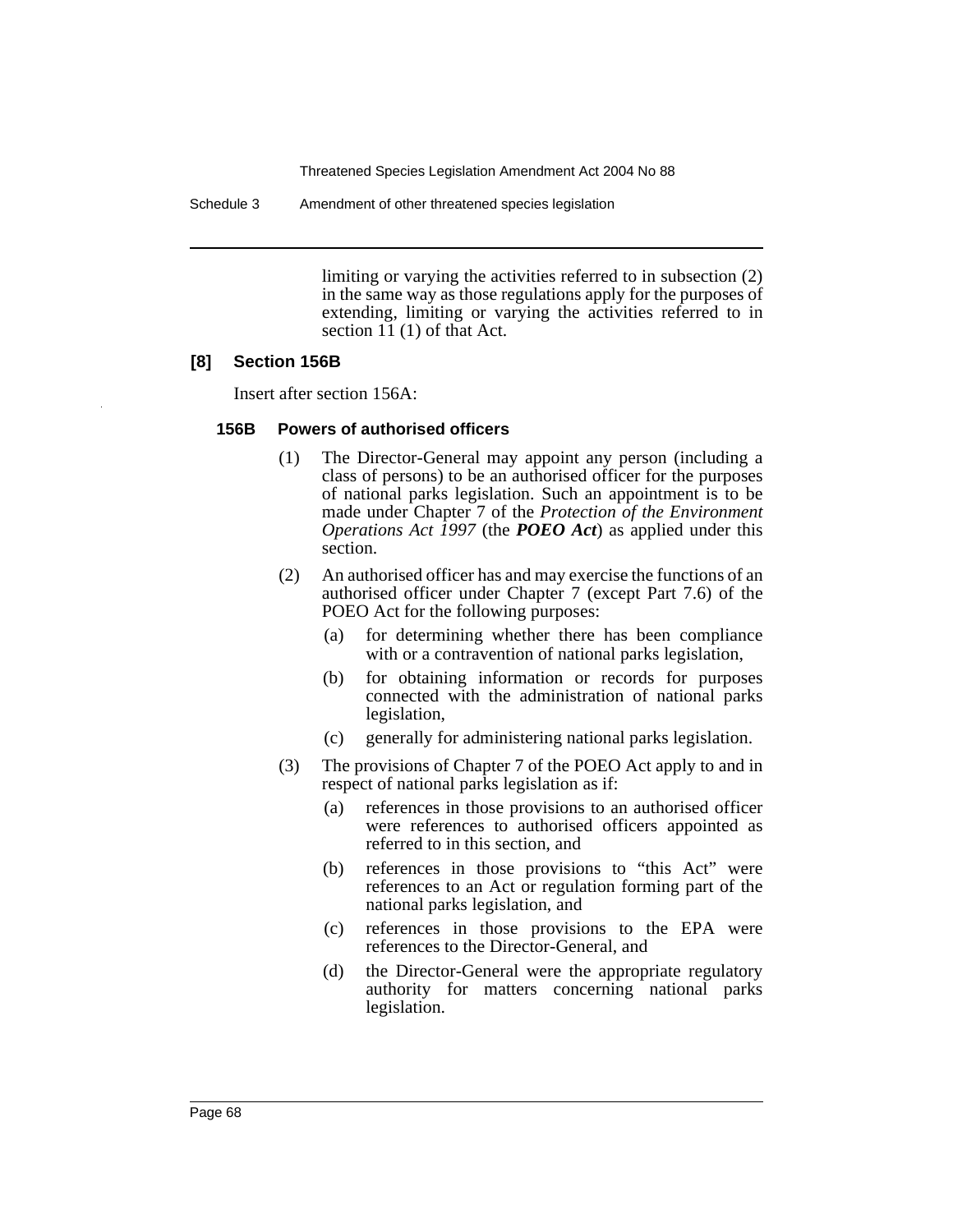Amendment of other threatened species legislation Schedule 3

- (4) The functions that an authorised officer has under Chapter 7 of the POEO Act are, for the purposes of any provision of national parks legislation, taken to be functions under national parks legislation.
- (5) If an authorised officer has functions in respect of a matter under both Chapter 7 of the POEO Act (as applying under this section) and under any other provision of national parks legislation, the fact that there is a restriction on the exercise of a function under national parks legislation does not of itself operate to restrict the exercise by an authorised officer of any similar or the same function under Chapter 7 of the POEO Act.
- (6) In this section:

*national parks legislation* means each of the following Acts and the regulations under those Acts:

- (a) this Act,
- (b) *Threatened Species Conservation Act 1995*,
- (c) *Wilderness Act 1987*,
- (d) *Marine Parks Act 1997*.

## **[9] Sections 159A and 159B**

Insert after section 159:

## **159A Liability of landholder for certain harming and picking offences**

In any criminal proceedings for an offence under section 98 or Part 8A, the landholder of any land on which the offence is alleged to have occurred is taken to have carried out the activity constituting the alleged offence unless it is established that:

- (a) the activity was carried out by another person, and
- (b) the landholder did not cause or permit the other person to carry out the activity.

This section does not prevent proceedings being taken against the person who actually carried out the activity.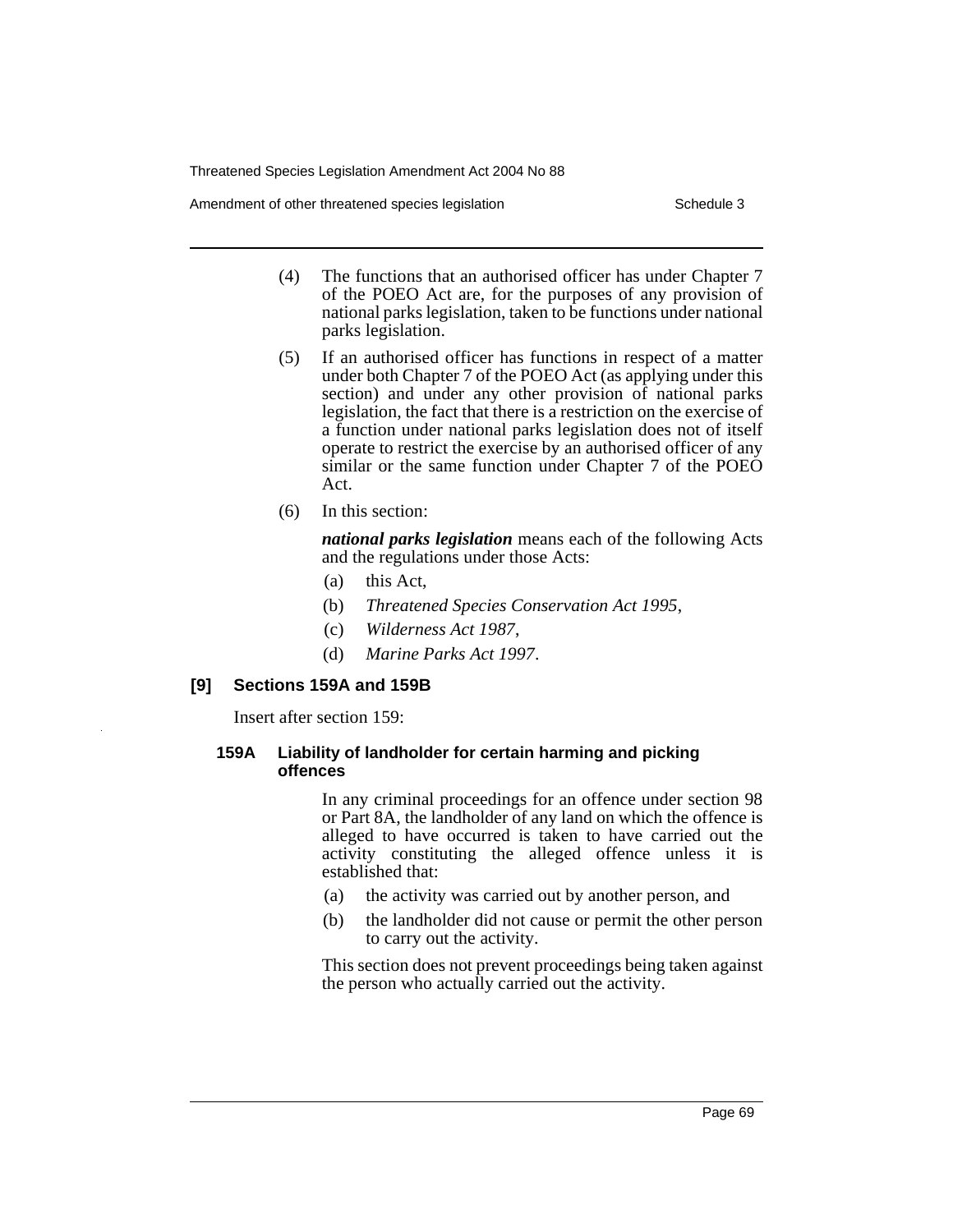Schedule 3 Amendment of other threatened species legislation

## **159B Causing or permitting certain harming and picking offences**

A person who causes or permits, by act or omission, another person to commit an offence under section 98 or a provision of Part 8A is guilty of an offence under the provision and is liable on conviction to the same penalty applicable to an offence under that provision.

## **[10] Section 160 Penalty notices for certain offences**

Omit "(not exceeding 5 penalty units)" from section 160 (6) (b).

## **[11] Section 164 Powers of entry and seizure**

Omit "The Director-General or any person duly authorised by the Director-General in that behalf" from section 164 (1).

Insert instead "An authorised officer".

# **[12] Section 164 (2) (c)**

Insert "with the permission of the occupier or" after "except".

# **[13] Section 164 (5)**

Omit the words before paragraph (a).

Insert instead:

An authorised officer or a police officer may apply to an authorised justice for a search warrant if the authorised officer or police officer believes on reasonable grounds:

# **[14] Section 165 Persons to deliver up fauna etc when required**

Omit "the Director-General, or any person duly authorised by the Director-General in that behalf," from section 165 (1).

Insert instead "an authorised officer".

#### **[15] Section 167 Disposal of fauna and perishable goods when seized or delivered up**

Omit "the Director-General or an officer of the Service duly authorised by the Director-General in that behalf" from section 167 (1).

Insert instead "an authorised officer".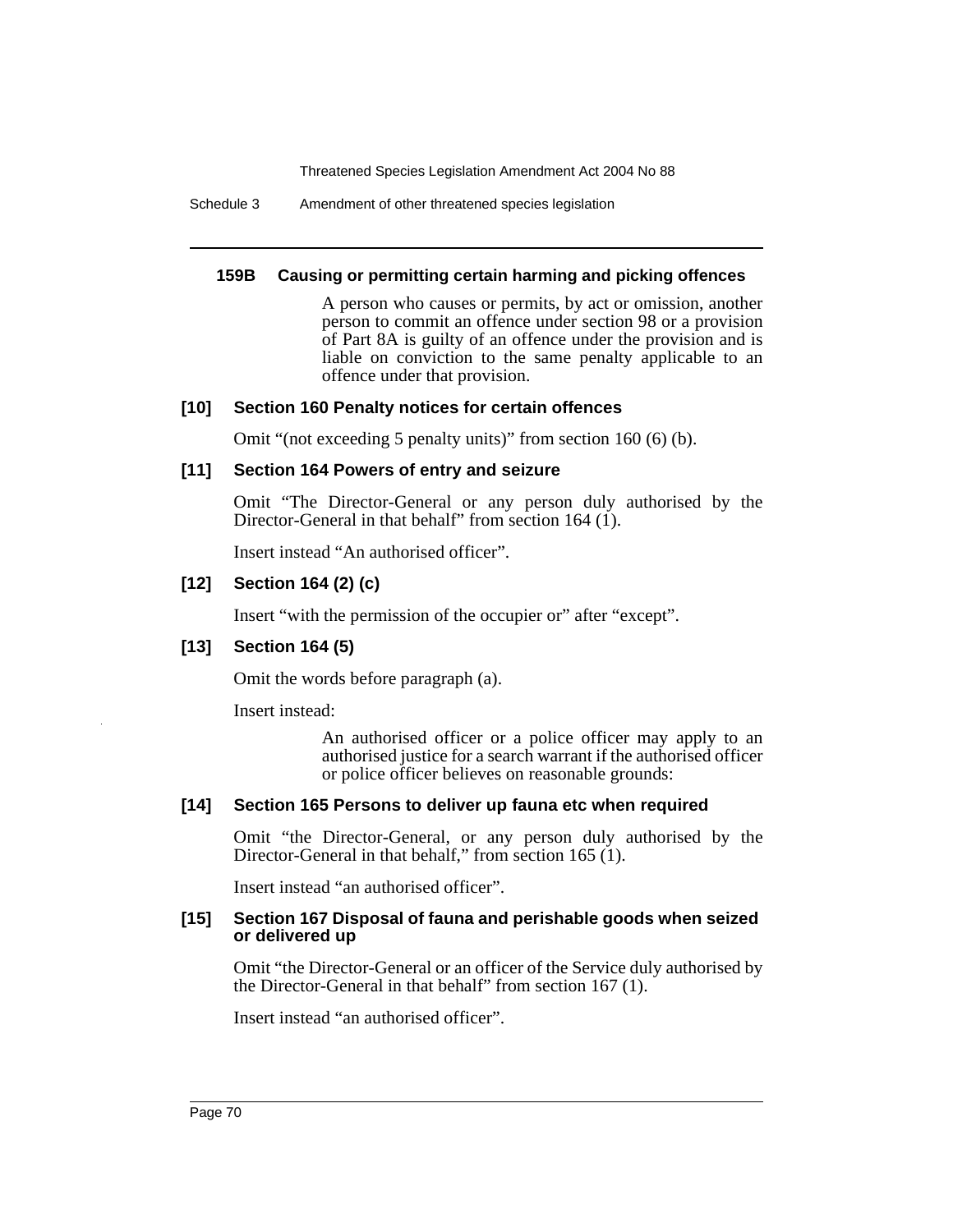Amendment of other threatened species legislation Schedule 3

#### **[16] Schedule 3 Savings, transitional and other provisions**

Insert at the end of clause 1 (1):

*Threatened Species Legislation Amendment Act 2004*, to the extent that it amends this Act

## **[17] Schedule 3**

Insert after Part 4:

# **Part 5 Provisions consequent on enactment of Threatened Species Legislation Amendment Act 2004**

#### **44 Authorised officers**

- (1) A person who is duly authorised for the purposes of section 164 or 165 immediately before the commencement of section 156B is, on that commencement taken to have been appointed as an authorised officer under that section.
- (2) The functions conferred on an authorised officer by section 156B extend to matters arising before the commencement of that section.

## **3.2 National Parks and Wildlife Regulation 2002**

#### **Clause 94 Evidence of authority**

Omit clause 94 (1). Insert instead:

- (1) For the purposes of sections 164 and 165 of the Act, the prescribed evidence of a person's authority is:
	- (a) a written instrument of authority signed by the Director-General that identifies the person so authorised (unless the person has been provided with an identification card as referred to in paragraph (b)), or
	- (b) the identification card provided to the person in respect of the person's appointment as an authorised officer under section 189 of the *Protection of the Environment Operations Act 1997* (as applying under section 156B of the Act).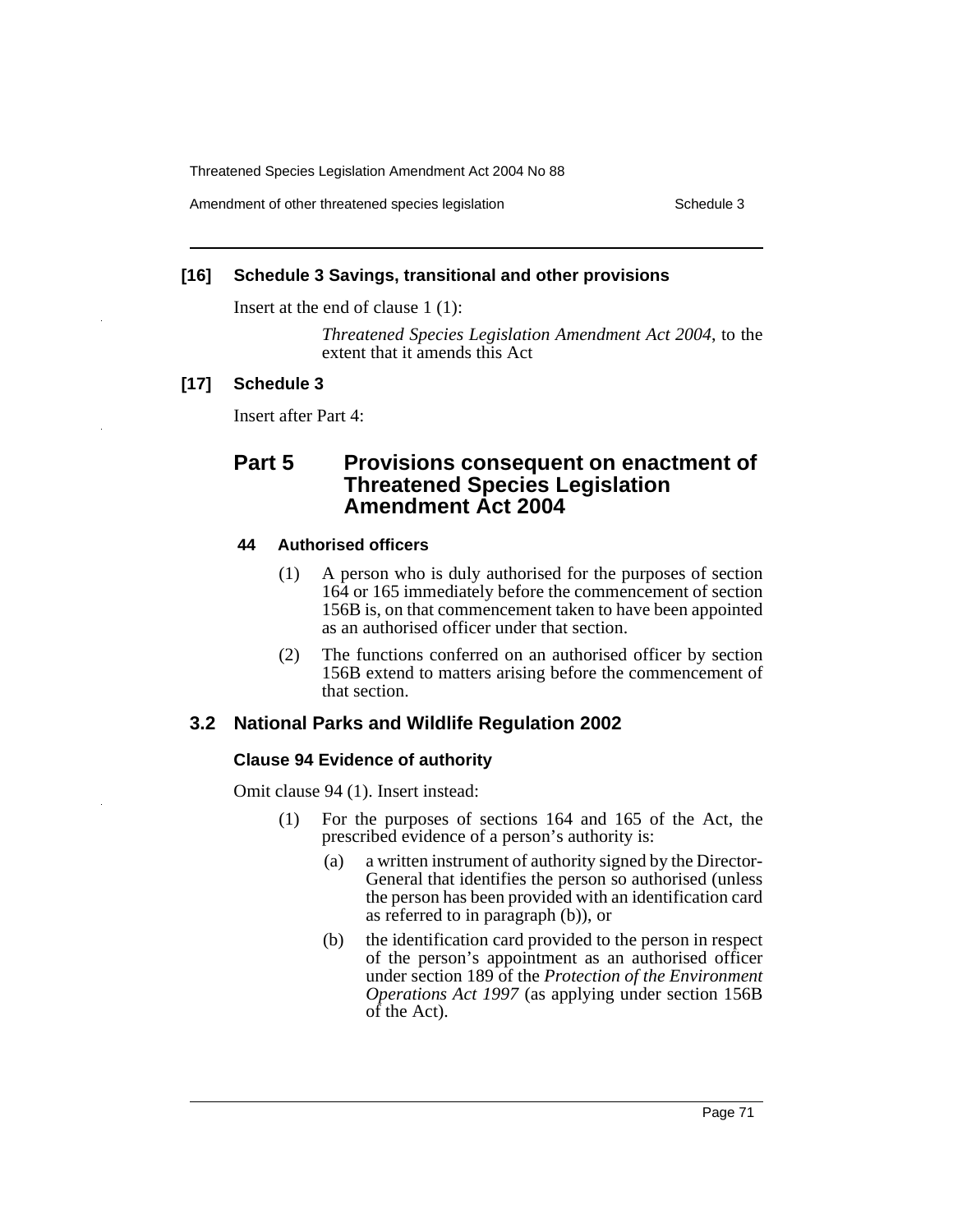Threatened Species Legislation Amendment Act 2004 No 88

Schedule 3 Amendment of other threatened species legislation

## **3.3 Native Vegetation Act 2003 No 103**

### **Section 14 Granting of development consent**

Insert after section 14 (3):

- (4) If the clearing of any native vegetation has the benefit of biodiversity certification under Division 4 of Part 7 of the *Threatened Species Conservation Act 1995* and also the benefit of biodiversity certification under Part 7A of the *Fisheries Management Act 1994*:
	- (a) an application for development consent for clearing is not required to be accompanied by a species impact statement or statements (as would otherwise be required under section 78A of the EPA Act), and
	- (b) the Minister is not required to consult with the Minister administering the *Threatened Species Conservation Act 1995* and the Minister administering the *Fisheries Management Act 1994* (as would otherwise be required under section 79B of the EPA Act).

## **3.4 Natural Resources Commission Act 2003 No 102**

#### **Section 16A**

Insert after section 16:

#### **16A Assistance from Scientific Committee**

The Commission may seek and obtain the advice of:

- (a) the Scientific Committee under the *Threatened Species Conservation Act 1995* on matters of a scientific nature relating to threatened species, populations and communities, such as the setting of state-wide and regional standards or targets for biodiversity conservation, and
- (b) the Biological Diversity Advisory Council under that Act on matters of biological diversity, and
- (c) the Social and Economic Advisory Council under that Act on matters relating to the social and economic impact of natural resource management.